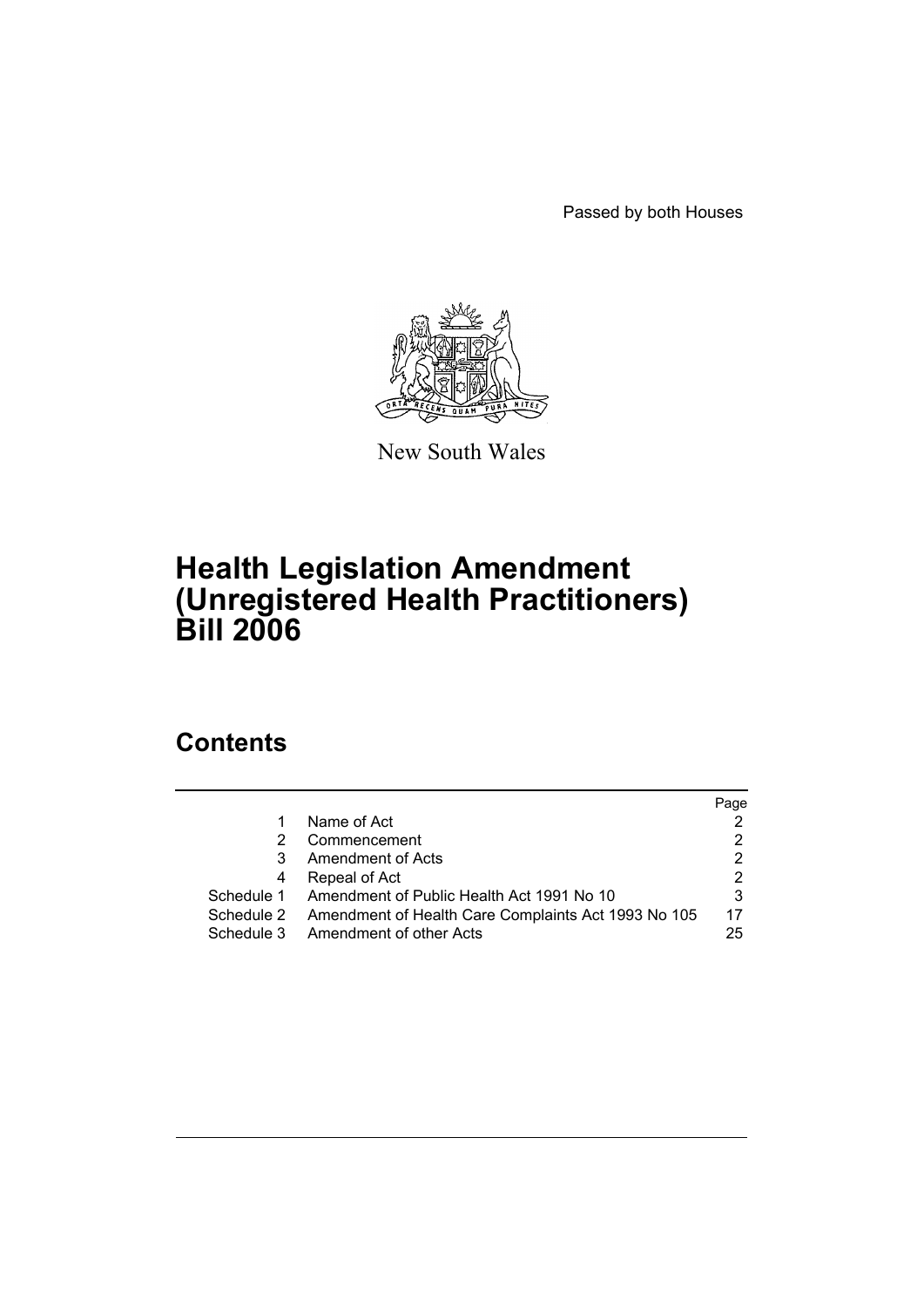*I certify that this PUBLIC BILL, which originated in the LEGISLATIVE ASSEMBLY, has finally passed the LEGISLATIVE COUNCIL and the LEGISLATIVE ASSEMBLY of NEW SOUTH WALES.*

> *Clerk of the Legislative Assembly. Legislative Assembly, Sydney, , 2006*



New South Wales

# **Health Legislation Amendment (Unregistered Health Practitioners) Bill 2006**

Act No , 2006

An Act to amend various Acts to provide for the regulation of health practitioners who are not registered under a health registration Act or whose registration under such an Act has been cancelled or suspended; and for other purposes.

*I have examined this Bill, and find it to correspond in all respects with the Bill as finally passed by both Houses.*

*Chairman of Committees of the Legislative Assembly.*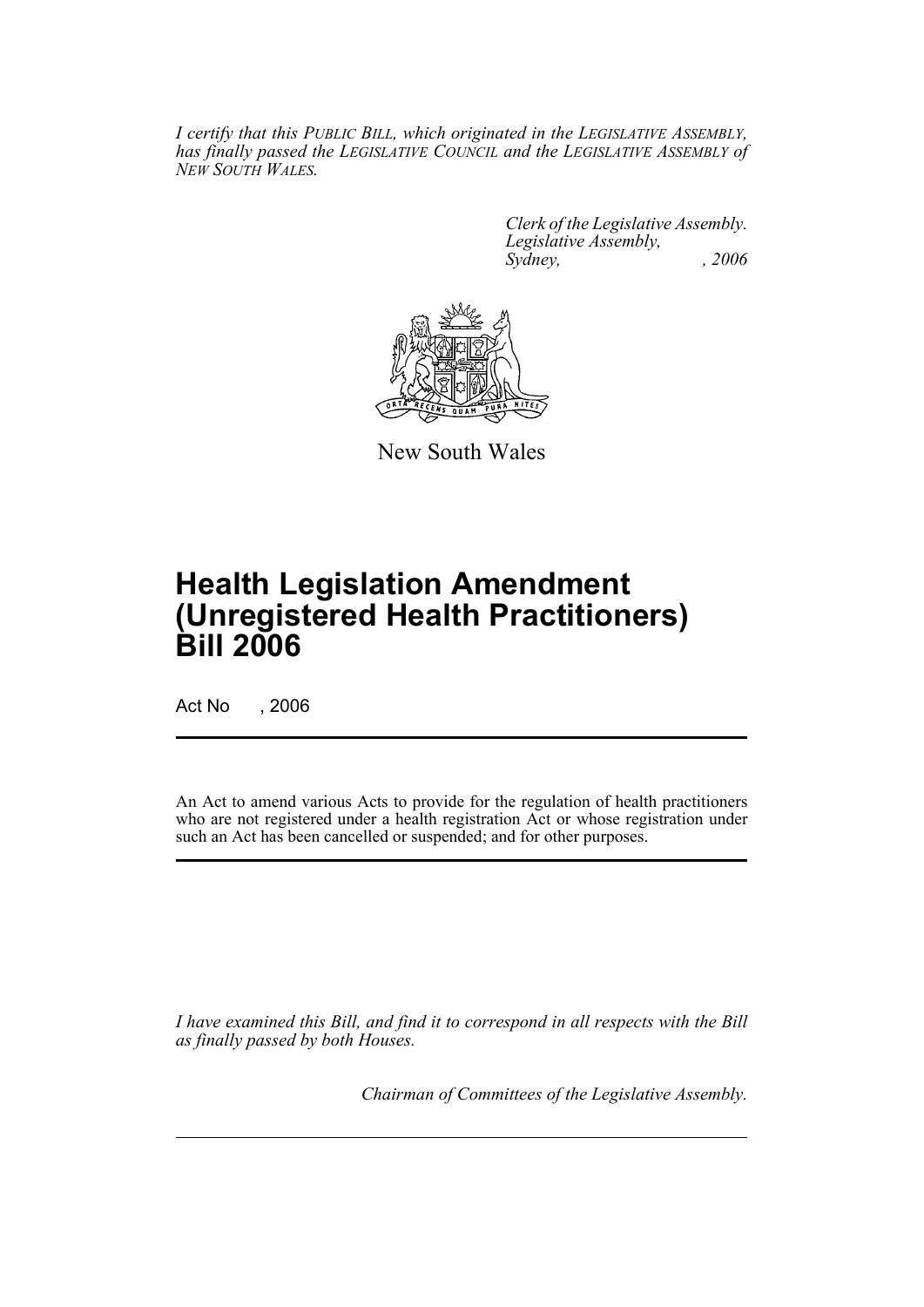### **The Legislature of New South Wales enacts:**

### **1 Name of Act**

This Act is the *Health Legislation Amendment (Unregistered Health Practitioners) Act 2006*.

### **2 Commencement**

This Act commences on the date of assent to this Act.

### **3 Amendment of Acts**

The Acts specified in Schedules 1–3 are amended as set out in those Schedules.

# **4 Repeal of Act**

This Act is repealed on the day following the date of assent to this Act.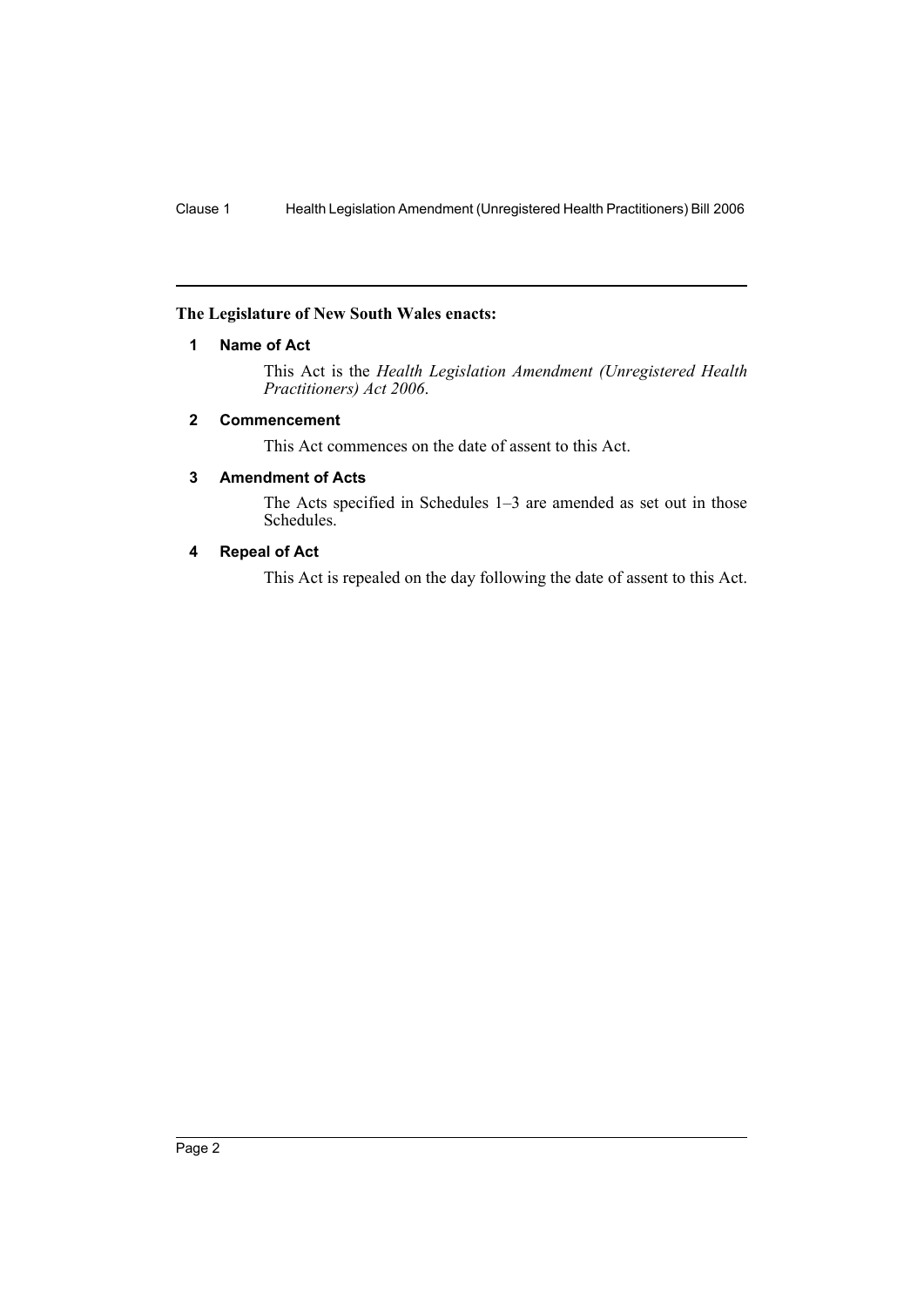Amendment of Public Health Act 1991 No 10 Schedule 1

# **Schedule 1 Amendment of Public Health Act 1991 No 10**

(Section 3)

### **[1] Section 3 Definitions**

Insert after section 3 (2):

(3) Notes included in this Act do not form part of this Act.

## **[2] Part 2A**

Omit the Part. Insert instead:

# **Part 2A Provision and promotion of health services**

# **Division 1 Preliminary**

### **10AA Definitions**

In this Part:

*health practitioner*, *health registration Act*, *health service* and *registration authority* have the same meanings as in the *Health Care Complaints Act 1993*.

**Note.** The *Health Care Complaints Act 1993* defines those terms as follows:

*health practitioner* means a natural person who provides a health service (whether or not the person is registered under a health registration Act).

*health registration Act* means any of the following Acts:

*Chiropractors Act 2001*

*Dental Technicians Registration Act 1975*

*Dental Practice Act 2001*

*Medical Practice Act 1992*

*Nurses and Midwives Act 1991*

*Optical Dispensers Act 1963*

*Optometrists Act 2002*

*Osteopaths Act 2001*

*Pharmacy Act 1964*

*Physiotherapists Act 2001 Podiatrists Act 2003*

*Psychologists Act 2001*.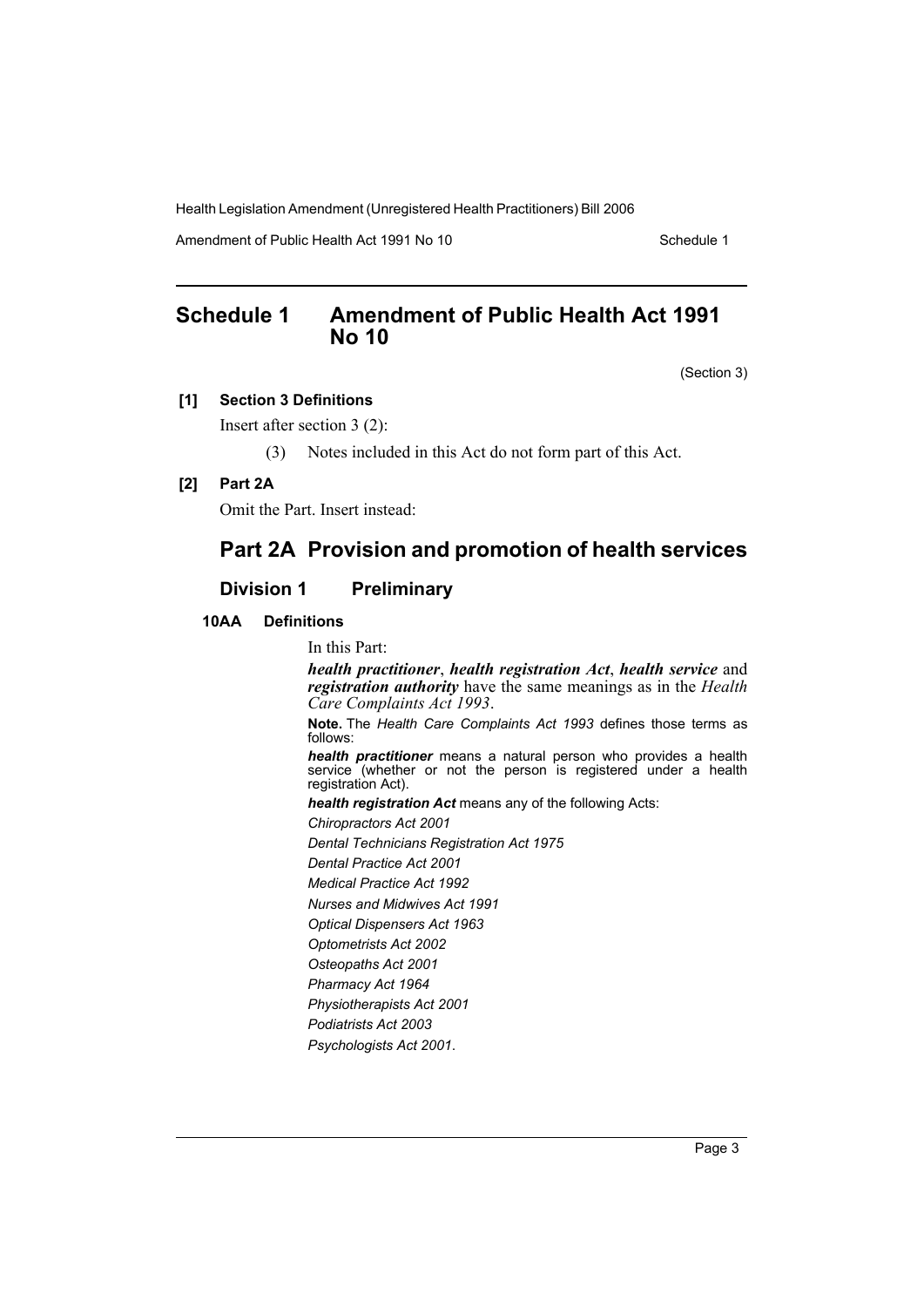Schedule 1 Amendment of Public Health Act 1991 No 10

*health service* includes the following services, whether provided as public or private services:

- (a) medical, hospital and nursing services,
- (b) dental services,
- (c) mental health services,
- (d) pharmaceutical services,
- (e) ambulance services,
- (f) community health services,
- (g) health education services,
- (h) welfare services necessary to implement any services referred to in paragraphs (a)–(g),
- (i) services provided by podiatrists, chiropractors, osteopaths, optometrists, physiotherapists, psychologists and optical dispensers,
- (j) services provided by dietitians, masseurs, naturopaths, acupuncturists, occupational therapists, speech therapists, audiologists, audiometrists and radiographers,
- (k) services provided in other alternative health care fields,
- (k1) forensic pathology services,
	- (l) a service prescribed by the regulations as a health service for the purposes of this Act.

*registration authority* means the person who has the function, under a health registration Act, of determining an application for registration under the Act.

*medical student* has the same meaning as in the *Medical Practice Act 1992*.

*registered midwife* and *registered nurse* have the same meanings as in the *Nurses and Midwives Act 1991*.

### **10AB Proceedings for offences under this Part**

- (1) Proceedings for an offence under this Part may be instituted by the Director-General, a registration authority, the Health Care Complaints Commission or by any other person.
- (2) Proceedings for an offence under this Part may be commenced at any time within, but not later than, 2 years after the date on which the offence is alleged to have been committed.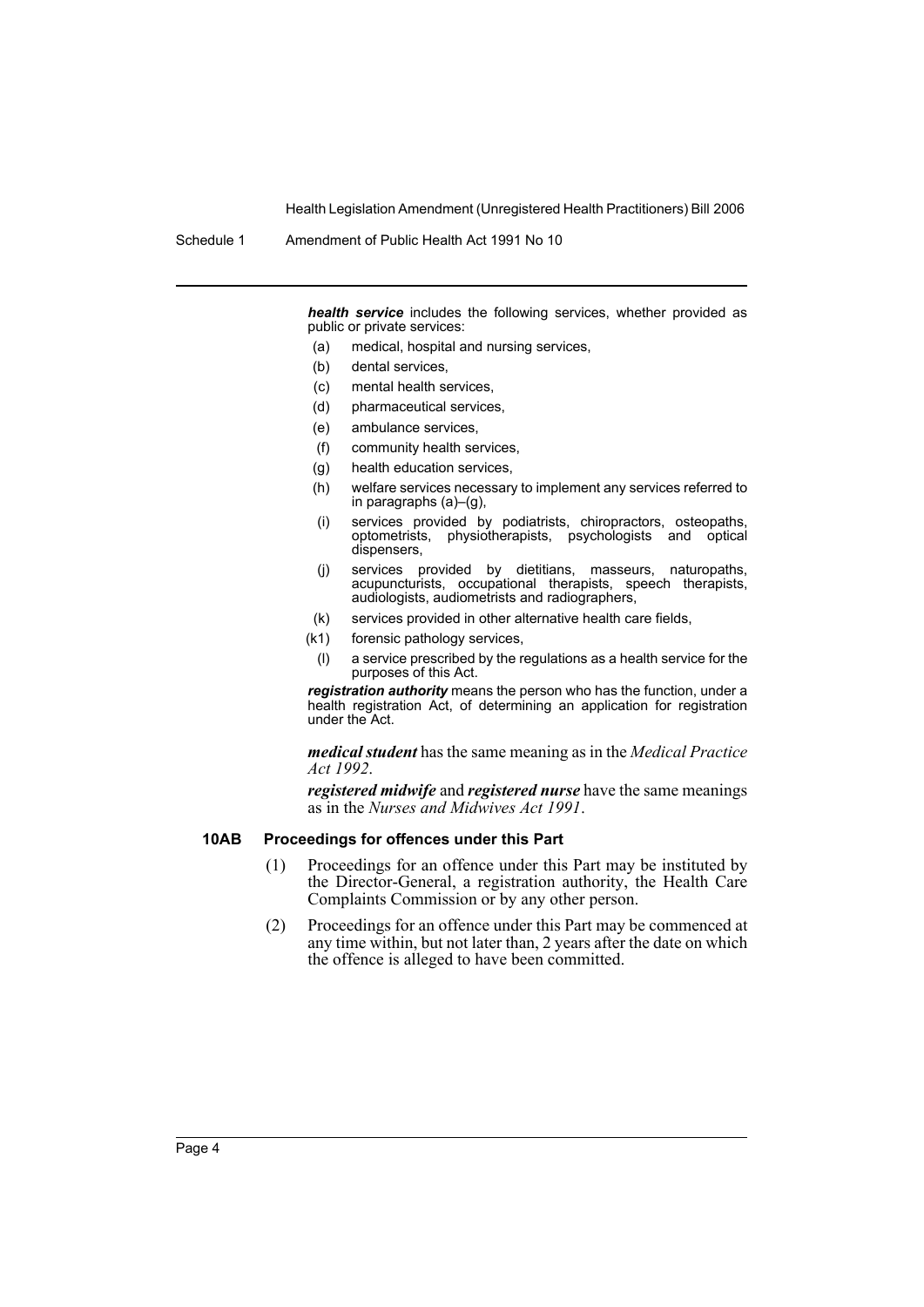Amendment of Public Health Act 1991 No 10 Schedule 1

# **Division 2 Restricted health services**

### **10AC Spinal manipulation**

- (1) A person must not engage in spinal manipulation in the course of providing a health service unless the person:
	- (a) is a registered chiropractor, or a chiropractic student acting under the appropriate supervision of a registered chiropractor, or
	- (b) is a registered medical practitioner, or a medical student acting under the appropriate supervision of a registered medical practitioner, or
	- (c) is a registered osteopath, or an osteopathy student acting under the appropriate supervision of a registered osteopath, or
	- (d) is a registered physiotherapist, or a physiotherapy student acting under the appropriate supervision of a registered physiotherapist.

Maximum penalty: 50 penalty units or imprisonment for 12 months, or both.

- (2) For the purposes of this Division, spinal manipulation is a restricted health service.
- (3) An authorised person or inspector appointed under any of the following Acts is authorised to ascertain whether this section is being complied with:
	- (a) *Chiropractors Act 2001*,
	- (b) *Medical Practice Act 1992*,
	- (c) *Osteopaths Act 2001*,
	- (d) *Physiotherapists Act 2001*.
- (4) In this section:

*spinal manipulation* means the rapid application of a force (whether by manual or mechanical means) to any part of a person's body that affects a joint or segment of the vertebral column.

### **10AD Prescribed electrophysical treatments**

- (1) A person must not provide a prescribed electrophysical treatment in the course of providing a health service unless the person:
	- (a) is a registered chiropractor, or a chiropractic student acting under the appropriate supervision of a registered chiropractor, or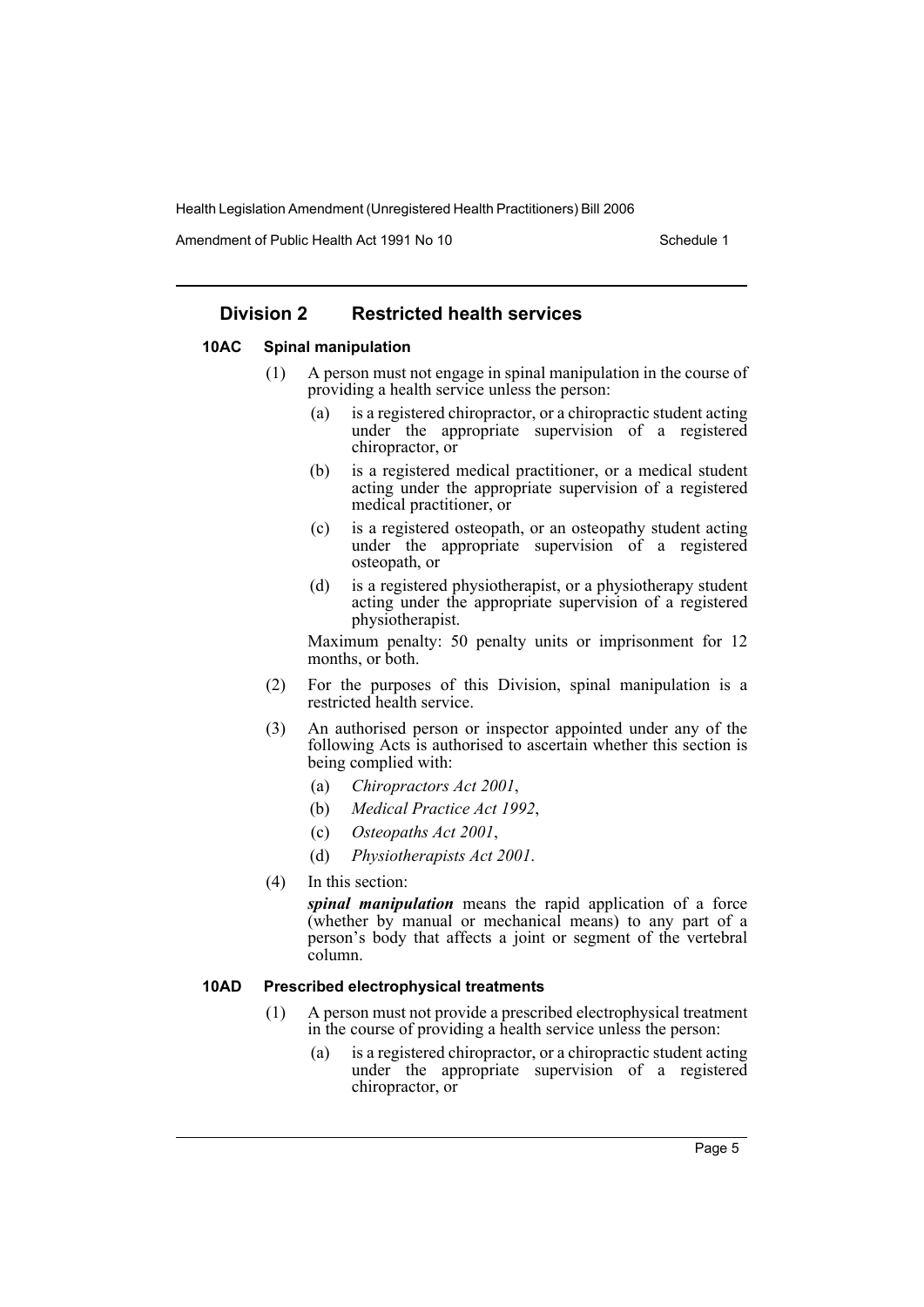- (b) is a registered medical practitioner, or a medical student acting under the appropriate supervision of a registered medical practitioner, or
- (c) is a registered osteopath, or an osteopathy student acting under the appropriate supervision of a registered osteopath, or
- (d) is a registered physiotherapist, or a physiotherapy student acting under the appropriate supervision of a registered physiotherapist, or
- (e) is a registered podiatrist, or a podiatry student acting under the appropriate supervision of a registered podiatrist.

Maximum penalty: 50 penalty units or imprisonment for 12 months, or both.

- (2) For the purposes of this Division, prescribed electrophysical treatment is a restricted health service.
- (3) An inspector or authorised person appointed under any of the following Acts is authorised to ascertain whether this section is being complied with:
	- (a) *Chiropractors Act 2001*,
	- (b) *Medical Practice Act 1992*,
	- (c) *Osteopaths Act 2001*,
	- (d) *Physiotherapists Act 2001*,
	- (e) *Podiatrists Act 2003*.
- (4) In this section:

*prescribed electrophysical treatment* means an electrophysical treatment prescribed by the regulations for the purposes of this section.

### **10AE Prescribing of contact lenses, spectacle lenses and other appliances**

- (1) A person must not prescribe an optical appliance unless the person:
	- (a) is a registered optometrist, or
	- (b) is a registered medical practitioner, or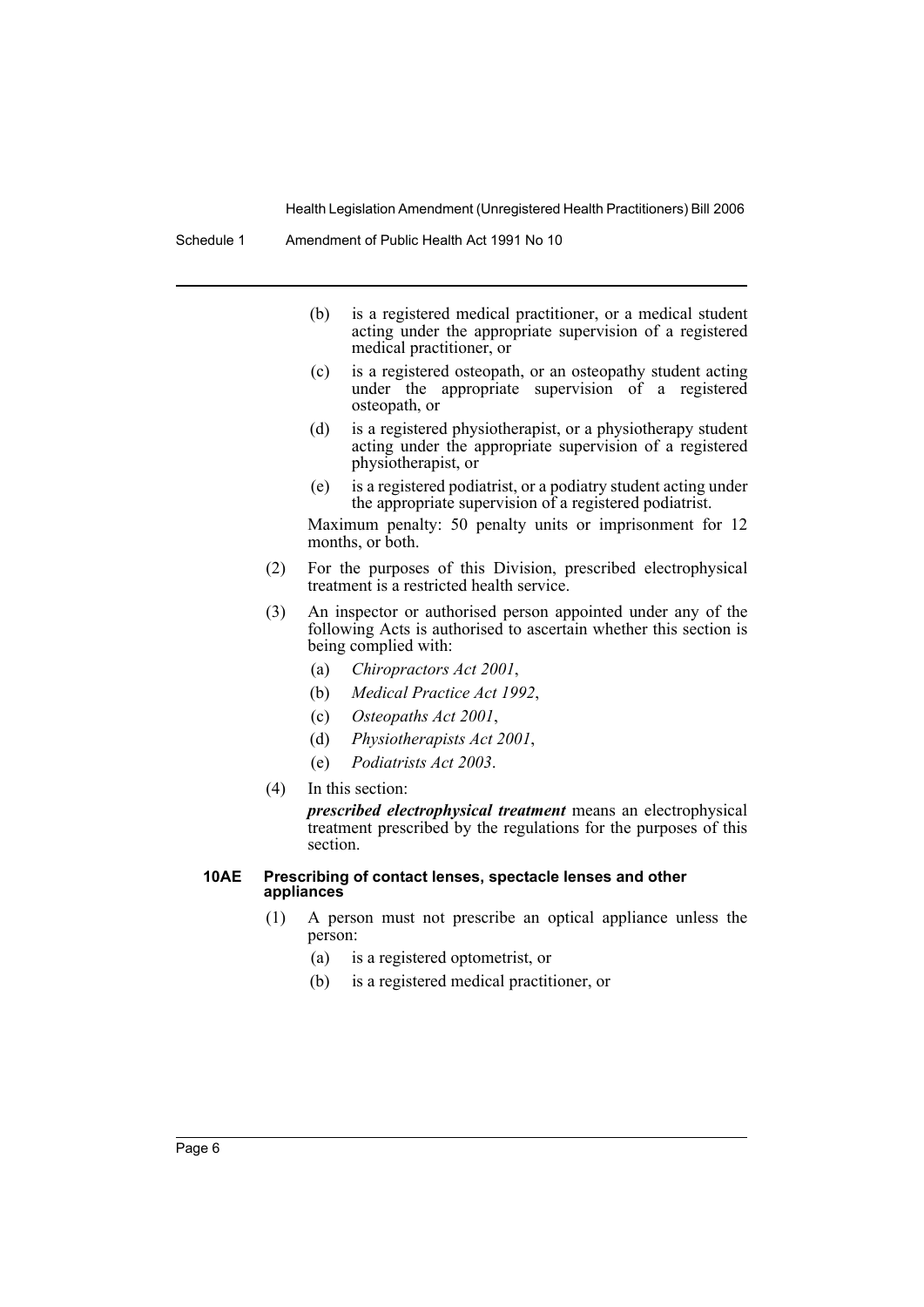Amendment of Public Health Act 1991 No 10 Schedule 1

(c) is a member of a class of persons declared by the regulations to be authorised to prescribe an optical appliance and the person acts in compliance with any conditions or limitations prescribed by the regulations.

Maximum penalty: 50 penalty units or imprisonment for 12 months, or both.

- (2) For the purposes of this Division, prescribing an optical appliance is a restricted health service.
- (3) A person who prescribes an optical appliance for a person must on request provide the person, at no extra charge, with a copy of the prescription.

Maximum penalty: 5 penalty units.

- (4) A person who does not prescribe, but dispenses, an optical appliance for a person must provide the person, at no extra charge, with a copy of the prescription relating to the appliance. Maximum penalty: 5 penalty units.
- (5) A person who prescribes contact lenses for a person is not required to comply with subsection (3) until after he or she has completed the prescription and fitting process in relation to the contact lenses.
- (6) An authorised person or inspector appointed under any of the following Acts is authorised to ascertain whether this section is being complied with:
	- (a) *Optometrists Act 2002*,
	- (b) *Medical Practice Act 1992*.
- (7) In this section:

*optical appliance* means contact lenses, spectacle lenses or any other appliance designed to correct, remedy or relieve any refractive abnormality or defect of sight.

### **10AF Restricted dental practices**

- (1) A person must not carry out a restricted dental practice unless the person is:
	- (a) a registered dentist, or
	- (b) a registered medical practitioner, or
	- (c) a registered dental student undertaking clinical studies, or undertaking a clinical placement at a public health organisation, or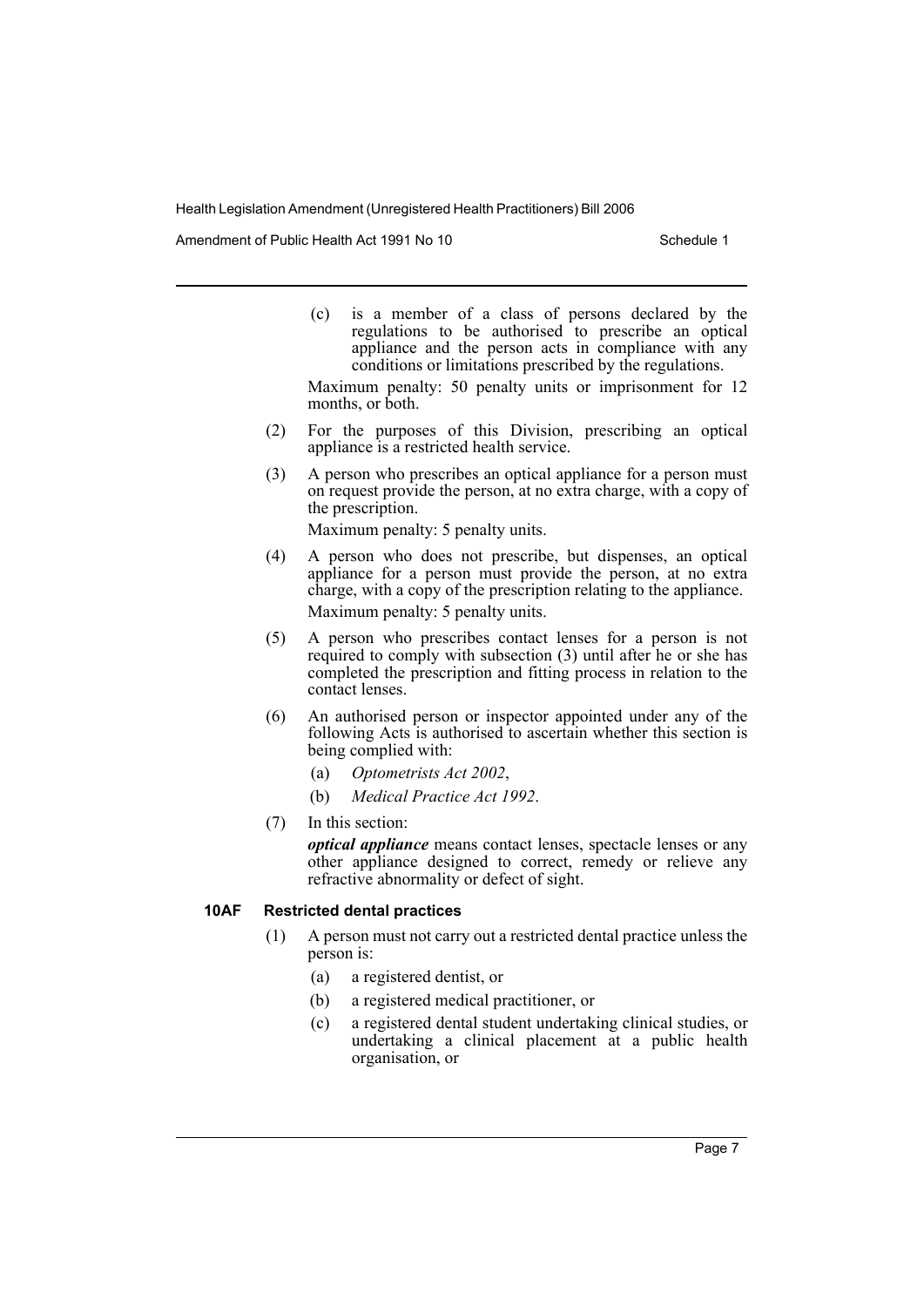- (d) a registered dental auxiliary who is carrying out dental auxiliary activities subject to the practice oversight of a registered dentist, or
- (e) a person performing radiographic work at a public health organisation, or on the order or at the request of a registered medical practitioner or registered dentist, or
- (f) a dental prosthetist carrying out a practice of dental prosthetics, or
- (g) a dental technician carrying out technical work on the written order of a registered dentist or of a dental prosthetist.

Maximum penalty: 50 penalty units or imprisonment for 12 months, or both.

- (2) For the purposes of this Division, restricted dental practice is a restricted health service.
- (3) An authorised person or inspector appointed under any of the following Acts is authorised to ascertain whether this section is being complied with:
	- (a) *Dental Practice Act 2001*,
	- (b) *Dental Technicians Registration Act 1975*,
	- (c) *Medical Practice Act 1992*.
- (4) In this section:

*dental auxiliary activity* has the same meaning as in the *Dental Practice Act 2001*.

*dental prosthetist* has the same meaning as in the *Dental Technicians Registration Act 1975*.

*dental technician* means any of the following:

- (a) a person registered as a dental technician under the *Dental Technicians Registration Act 1975*,
- (b) a person approved by the Dental Technicians Registration Board under section 13 (2) (f) of the *Dental Technicians Registration Act 1975*,
- (c) a person undergoing in good faith training in technical work under the supervision of a registered dentist or of a person referred to in paragraph (a),
- (d) an apprentice, within the meaning of the *Apprenticeship and Traineeship Act 2001*, employed by a person referred to in paragraph (a), or by a person employing a person referred to in paragraph (a).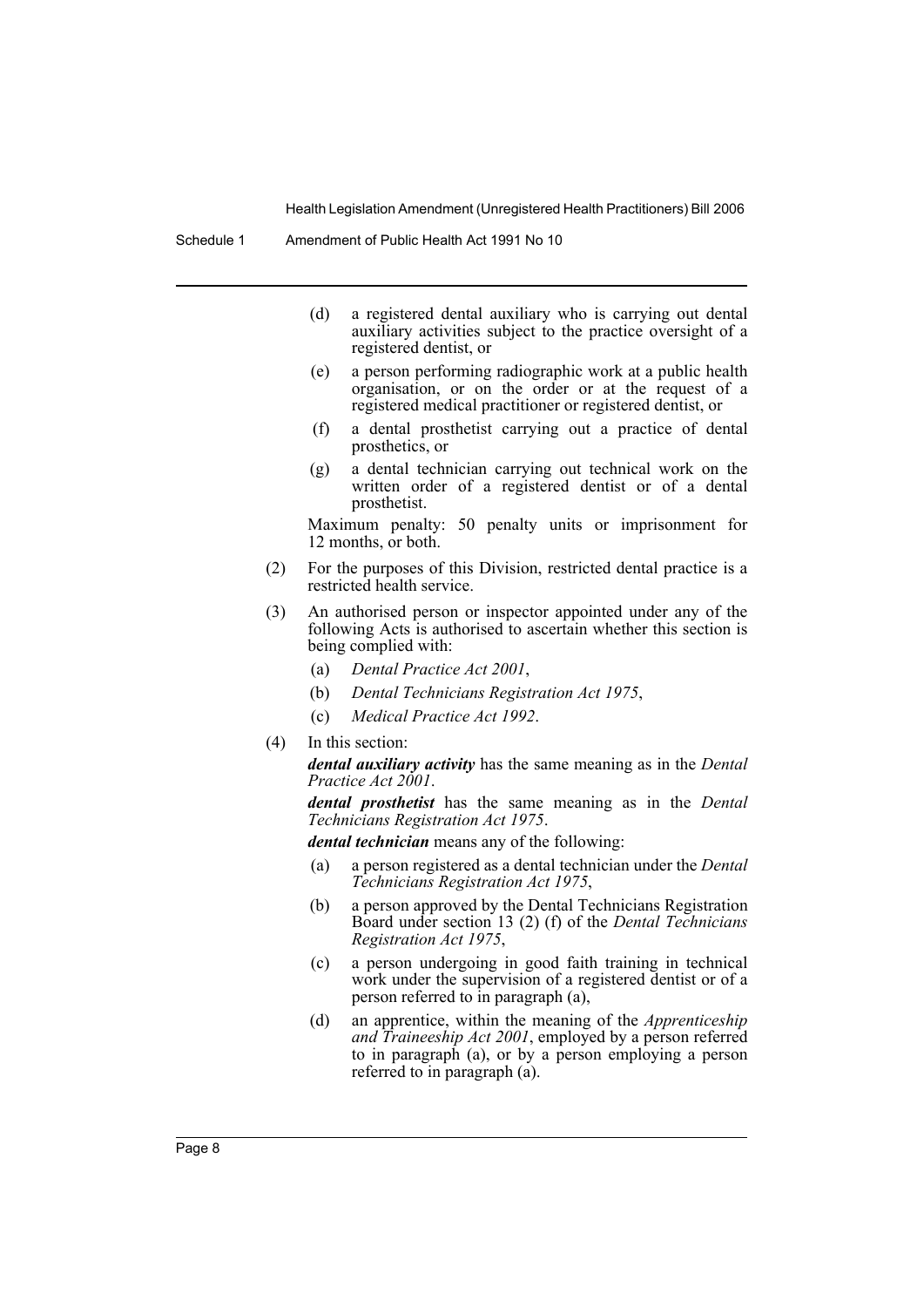Amendment of Public Health Act 1991 No 10 Schedule 1

*practice of dental prosthetics* has the same meaning as in section 5 (3) of the *Dental Technicians Registration Act 1975*.

*practice oversight* means oversight by a registered dentist in accordance with guidelines approved by the Director-General from time to time.

*public health organisation* has the same meaning as in the *Health Services Act 1997*.

*registered dental student* means a person registered as a dentistry student or a dental auxiliary student under section 138 of the *Dental Practice Act 2001*.

*restricted dental practice* means any of the following practices:

- (a) the performance of any operation on the human teeth or jaws or associated structures,
- (b) the correction of malpositions of the human teeth or jaws or associated structures,
- (c) the performance of radiographic work in connection with the human teeth or jaws or associated structures,
- (d) the mechanical construction or the renewal or repair of artificial dentures or restorative dental appliances,
- (e) the performance of any operation on, or the giving of any treatment or advice to, any person that is preparatory to or for the purpose of the fitting, insertion, adjusting, fixing, constructing, repairing or renewing of artificial dentures or restorative dental appliances.

*technical work* has the same meaning as in section 5 (1) of the *Dental Technicians Registration Act 1975*.

*written order* means an order:

- (a) in a form prescribed for the purposes of issuing directions to dental technicians under the *Dental Practice Act 2001*, or
- (b) in a form prescribed for the purposes of section 27 (b) (ii) of the *Dental Technicians Registration Act 1975*.

#### **10AG Restricted birthing practices**

- (1) A person must not engage in a restricted birthing practice unless the person is:
	- (a) a registered midwife, or
	- (b) a registered medical practitioner, or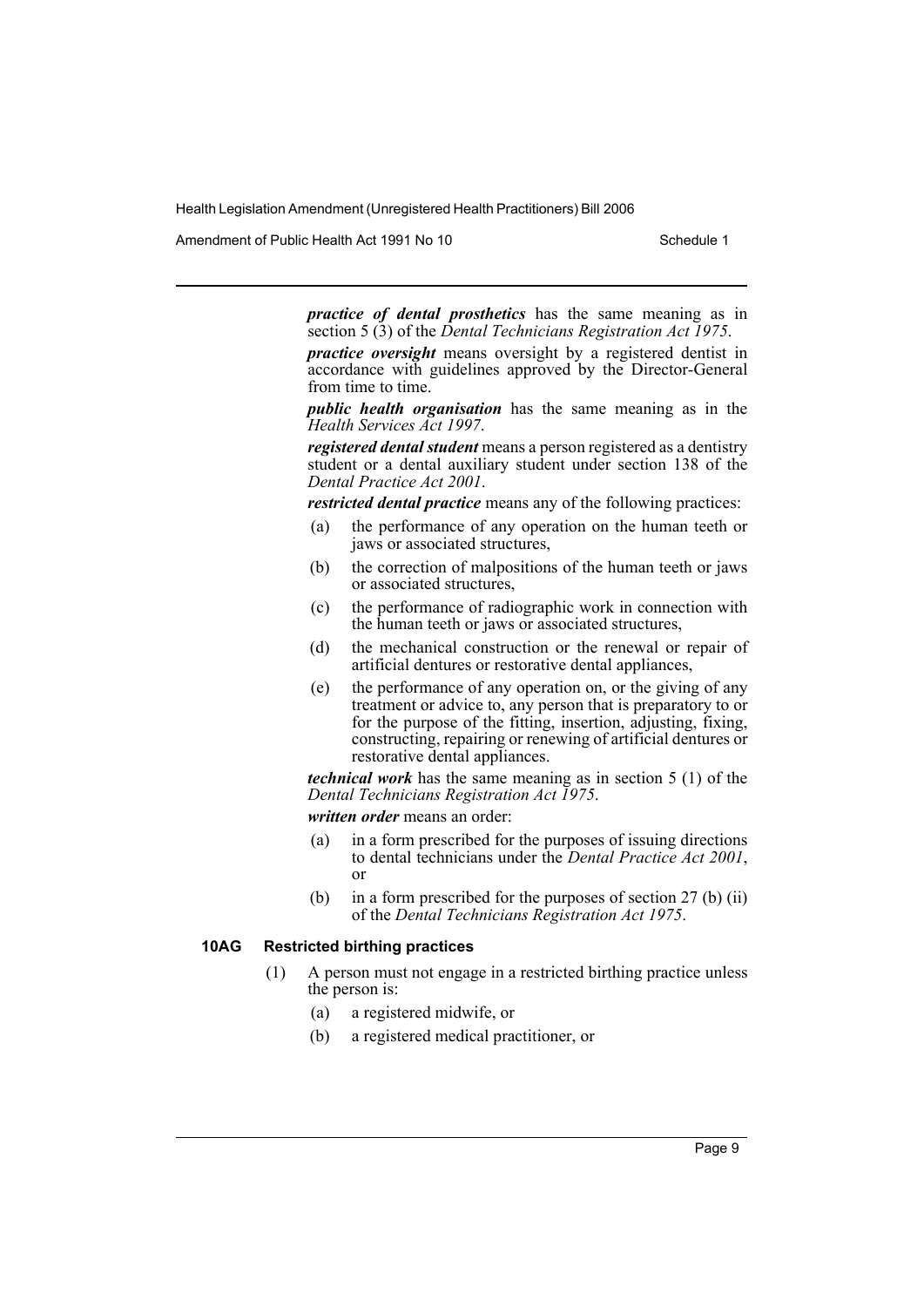Schedule 1 Amendment of Public Health Act 1991 No 10

- (c) a medical student or a registered nurse acting under the appropriate supervision of a medical practitioner or of a registered midwife, or
- (d) a midwifery student acting under the appropriate supervision of a registered midwife.

Maximum penalty: 50 penalty units or imprisonment for 12 months, or both.

- (2) For the purposes of this Division, a restricted birthing practice is a restricted health service.
- (3) This section does not apply to the rendering of assistance to a woman who is giving birth to a child where the assistance is rendered in an emergency.
- (4) An authorised person or inspector appointed under any of the following Acts is authorised to ascertain whether this section is being complied with:
	- (a) *Nurses and Midwives Act 1991*,
	- (b) *Medical Practice Act 1992*.
- (5) In this section:

*restricted birthing practice* means the care of a pregnant woman involving the management of the 3 stages of labour and child birth.

#### **10AH Restricted foot care services**

- (1) A person must not, in the course of providing a foot care service, perform any invasive procedure on the feet or toenails under anaesthesia unless the person is:
	- (a) a registered podiatrist, or
	- (b) a registered medical practitioner.

Maximum penalty: 50 penalty units.

- (2) A person must not, in the course of providing a foot care service, carry out surgical debridement of hypertrophic tissue of the foot using a sharp instrument unless the person is:
	- (a) a registered podiatrist, or
	- (b) a registered medical practitioner, or
	- (c) a registered nurse and the debridement is carried out to the extent necessary to provide immediate relief from pain or discomfort.

Maximum penalty: 50 penalty units.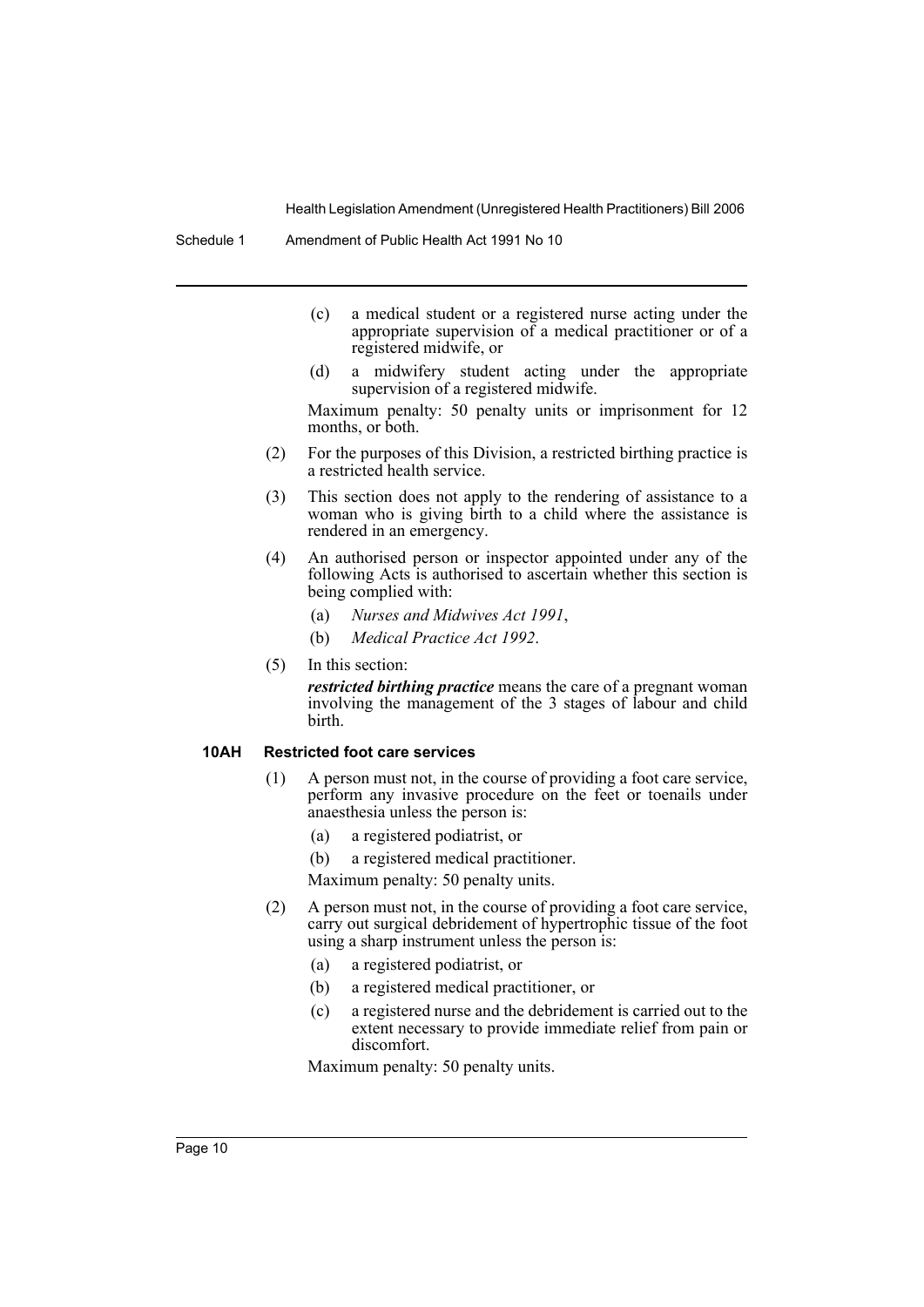Amendment of Public Health Act 1991 No 10 Schedule 1

- (3) A person must not, in the course of providing a foot care service, treat a disorder of or injury to the foot knowing that the person treated:
	- (a) has a medical condition causing inadequate blood circulation to their feet, or
	- (b) has peripheral neuropathy affecting their feet,
	- unless the person providing that treatment is:
	- (c) a registered podiatrist, or
	- (d) a registered medical practitioner, or
	- (e) a registered nurse, or
	- (f) a registered chiropractor, or
	- (g) a registered osteopath, or
	- (h) a registered physiotherapist, or
	- (i) a pharmacist registered under the *Pharmacy Act 1964*.

Maximum penalty: 50 penalty units.

- (4) For the purposes of this Division, a procedure or treatment referred to in subsection  $(1)$ ,  $(2)$  or  $(3)$  that is carried out in the circumstances set out in those subsections is a restricted health service.
- (5) An authorised person or inspector appointed under any of the following Acts is authorised to ascertain whether this section is being complied with:
	- (a) *Podiatrists Act 2003*,
	- (b) *Medical Practice Act 1992*,
	- (c) *Nurses and Midwives Act 1991*.
- (6) An authorised person or inspector is not to exercise any function under subsection (5) except with the approval of the Director-General given in a particular case.

### **10AI Restricted health services—powers of authorised officers appointed under other Acts**

(1) An authorised officer, who is authorised under this Division to ascertain whether a provision of this Division is being complied with, has and may exercise for that purpose all the functions that the authorised officer has under the officer's Act for the purpose of ascertaining whether a provision of the officer's Act is being complied with or has been contravened.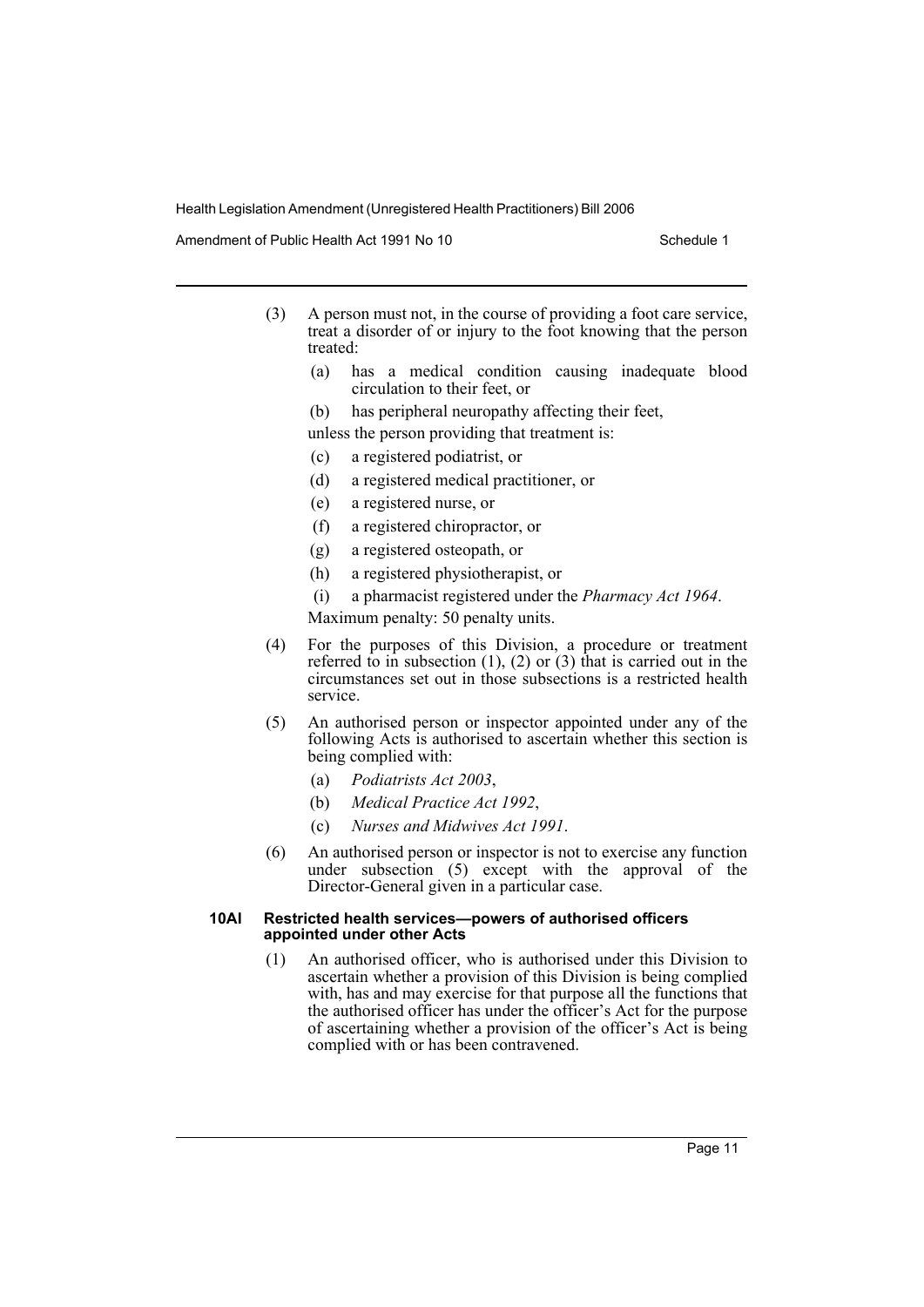Schedule 1 Amendment of Public Health Act 1991 No 10

- (2) For the purposes of subsection (1):
	- (a) the functions of the authorised officer under the officer's Act apply in respect of premises on which a person engages in a restricted health service in the course of providing a health service in the same way as those functions apply in respect of premises on which a person engages in professional practice under the officer's Act, and
	- (b) the functions of the authorised officer under the officer's Act apply in respect of engaging in the restricted health service in the course of providing a health service in the same way as they apply in respect of professional practice engaged in under the officer's Act, and
	- (c) the provisions of an officer's Act with respect to the functions of an inspector, authorised officer or authorised person (including any provision that creates an offence in connection with those functions) extend to the exercise of functions of the authorised officer under this section as if the functions under this section were exercised under the officer's Act.
- (3) In this section:

*authorised officer* means an authorised person or inspector who is authorised to ascertain whether a particular section of this Division is being complied with.

*officer's Act*, in relation to an authorised officer, means the Act under which the authorised officer is appointed as an authorised person or inspector.

*restricted health service* means a health service that is specified to be a restricted health service for the purposes of this Division.

### **Division 3 Health practitioners who are de-registered or subject to prohibition orders**

### **10AJ Definitions**

(1) In this Division:

*corresponding health registration legislation* means legislation of another State or Territory that provides for the registration of health practitioners.

*de-registered health practitioner* means a health practitioner whose registration as a health practitioner under a health registration Act or corresponding health registration legislation is cancelled or suspended as a result of disciplinary proceedings.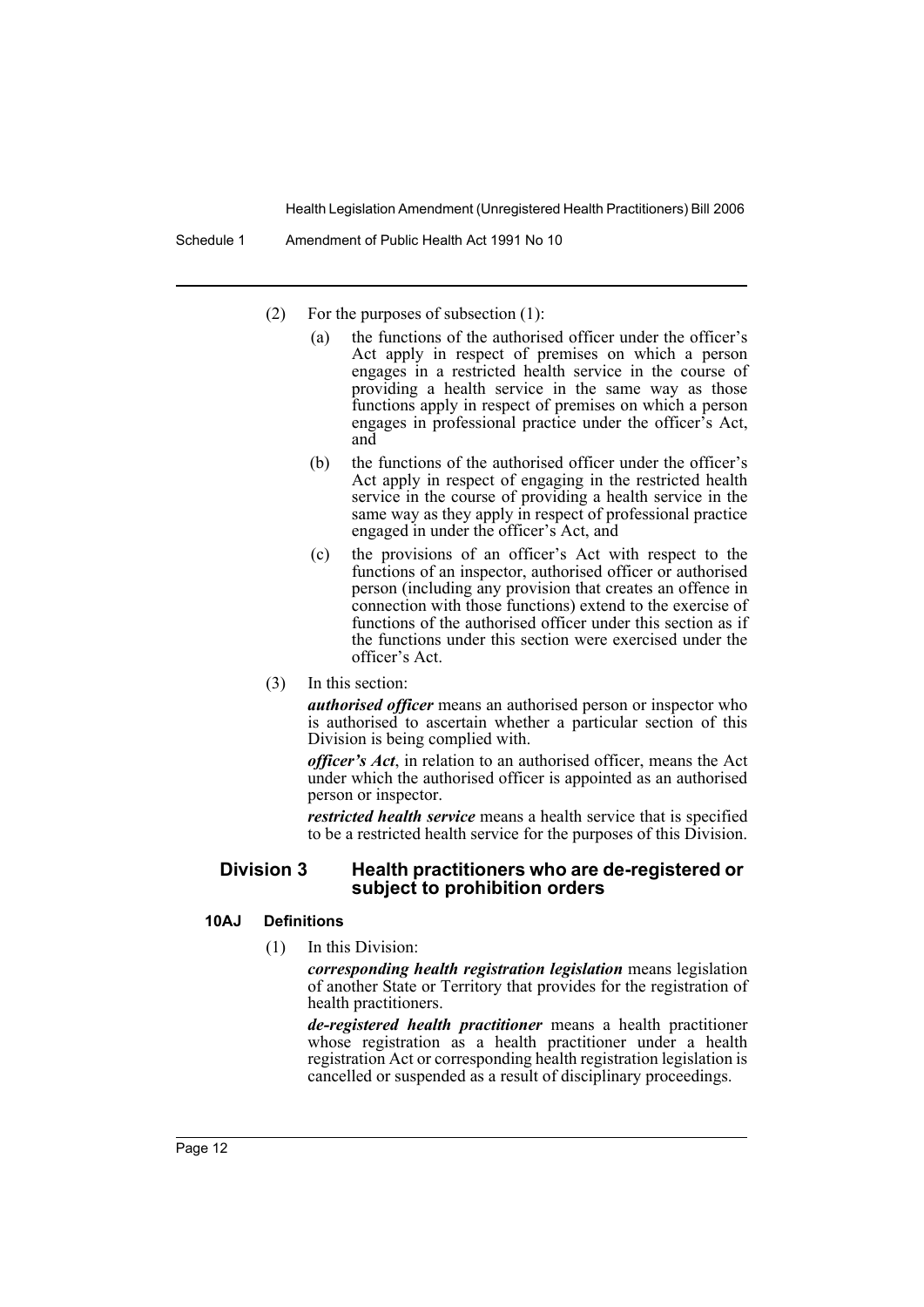Amendment of Public Health Act 1991 No 10 Schedule 1

*prohibition order* means a prohibition order made under a health registration Act or under section 41A of the *Health Care Complaints Act 1993*.

- (2) For the purposes of this Division, a person's registration as a health practitioner under a health registration Act or corresponding health registration legislation is cancelled if:
	- (a) any of the following happen as a result of an action, decision, determination or order of a registration board, tribunal or court under that Act or legislation:
		- (i) the person's registration is cancelled,
		- (ii) the person is de-registered,
		- (iii) the person's name is removed from, or struck off, a register or a roll,
		- (iv) the person's practising certificate is cancelled, or
	- (b) the person's name is removed from the Register of Optical Dispensers for New South Wales under section 25 of the *Optical Dispensers Act 1963*.
- (3) For the purposes of this Division, a health practitioner is subject to a prohibition order if the health practitioner is, because of the order, subject to conditions when providing health services or is prohibited from providing some or all health services.

#### **10AK Provision of health services by persons who are de-registered or subject to prohibition orders**

(1) A person must not provide a health service in contravention of a prohibition order.

Maximum penalty: 50 penalty units or imprisonment for 12 months, or both.

- (2) A de-registered health practitioner must, before providing a health service to a person, ensure that the following persons are notified, in accordance with the regulations, that the health practitioner was registered under a particular health registration Act or corresponding health registration legislation and that the health practitioner's registration under that Act or legislation has been cancelled or suspended:
	- (a) the person to whom the health practitioner intends to provide the health service or, if that person is under 16 years of age or under guardianship, a parent or guardian of the person,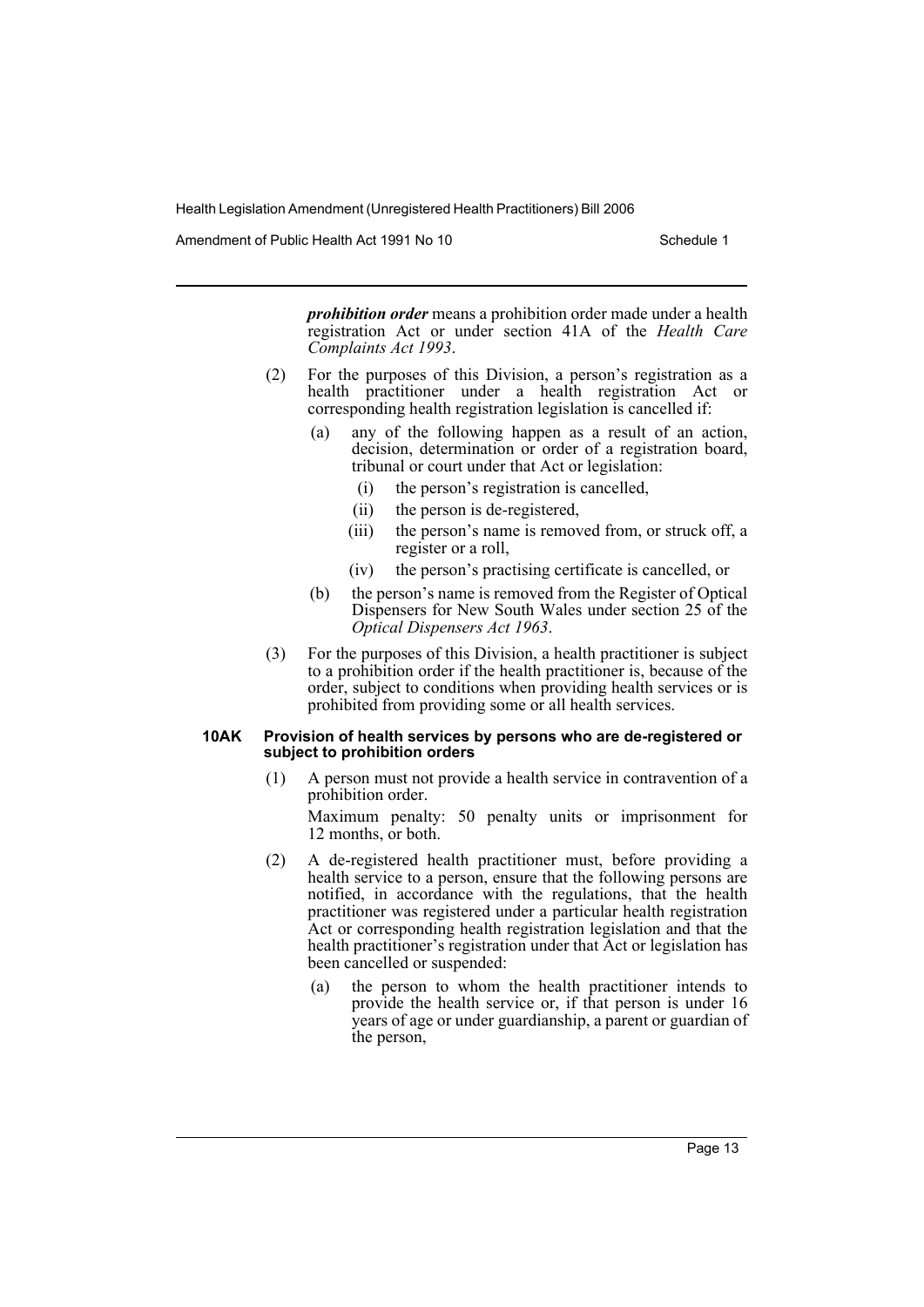Schedule 1 Amendment of Public Health Act 1991 No 10

(b) if the health service is to be provided by the health practitioner as an employee, the health practitioner's employer.

Maximum penalty: 50 penalty units.

- (3) A health practitioner who is subject to a prohibition order must, before providing a health service to a person, ensure that the following persons are notified, in accordance with the regulations, that the health practitioner is subject to the order:
	- (a) the person to whom the health practitioner intends to provide the health service or, if that person is under 16 years of age or under guardianship, a parent or guardian of the person,
	- (b) if the health service is to be provided by the health practitioner as an employee, the health practitioner's employer.

Maximum penalty: 50 penalty units.

### **10AL Advertising of health services if person is de-registered or subject to a prohibition order**

(1) A person must not advertise a health service that is to be provided by a de-registered health practitioner unless the advertisement specifies that the health practitioner was registered under a particular health registration Act or corresponding health registration legislation and that the health practitioner's registration under that Act or legislation is cancelled or suspended.

Maximum penalty: 50 penalty units.

(2) A person must not advertise a health service that is to be provided by a health practitioner who is subject to a prohibition order unless the advertisement specifies that the health practitioner is subject to the order.

Maximum penalty: 50 penalty units.

(3) A person is not guilty of an offence under this section if he or she did not know, and could not reasonably have known, that the health practitioner was de-registered or subject to a prohibition order.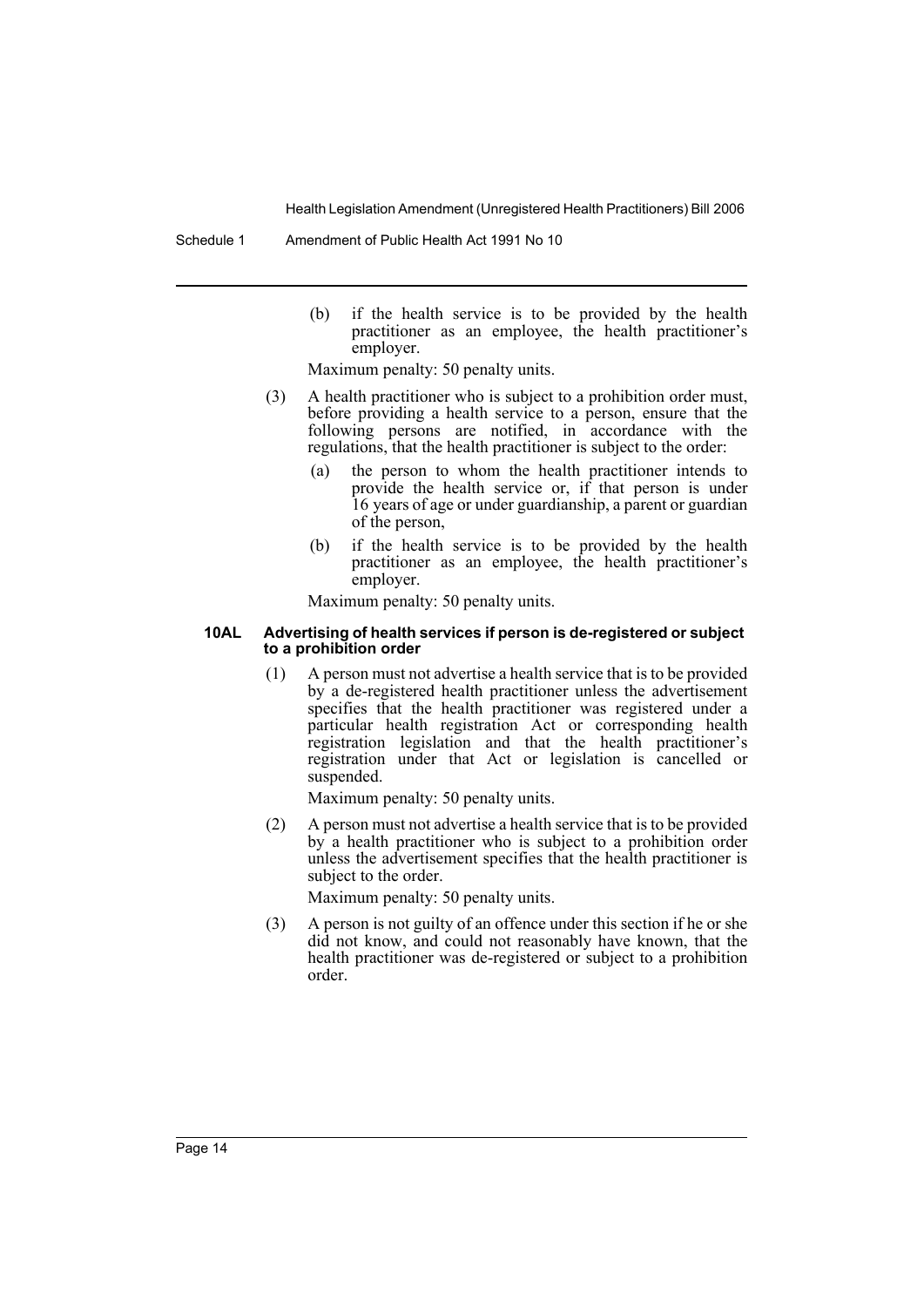Amendment of Public Health Act 1991 No 10 Schedule 1

### **Division 4 Miscellaneous**

### **10AM Codes of conduct for unregistered health practitioners**

- (1) The regulations may prescribe codes of conduct for the provision of health services by:
	- (a) health practitioners who are not required to be registered under a health registration Act (including de-registered health practitioners), and
	- (b) health practitioners who are registered under a health registration Act who provide health services that are unrelated to their registration.
- (2) Before a code of practice is prescribed under subsection (1), the Minister is to:
	- (a) give public notice of the code in a form and manner determined by the Minister, specifying where the code can be inspected and the time and manner in which submissions may be made, and
	- (b) place the draft code and an impact assessment statement for the code on public exhibition for not less than 21 days, and
	- (c) consider any submission received within 21 days (or such longer period as the Minister may determine) after the end of that exhibition period.

**Note.** Section 41A of the *Health Care Complaints Act 1993* permits the Health Care Complaints Commission to make a prohibition order in respect of a health practitioner if the Commission finds that the health practitioner has breached the code of conduct and poses a substantial risk to the health of members of the public. The Commission is also able to cause a public statement to be issued in such circumstances identifying and giving warnings about the health practitioner.

### **10AN Advertisement or promotion of health services**

A person must not advertise or otherwise promote the provision of a health service in a manner that:

- (a) is false, misleading or deceptive, or
- (b) is likely to mislead or deceive, or
- (c) creates, or is likely to create, an unjustified expectation of beneficial treatment.

Maximum penalty:

- (a) for a first offence—100 penalty units, or
- (b) for a second or subsequent offence—200 penalty units.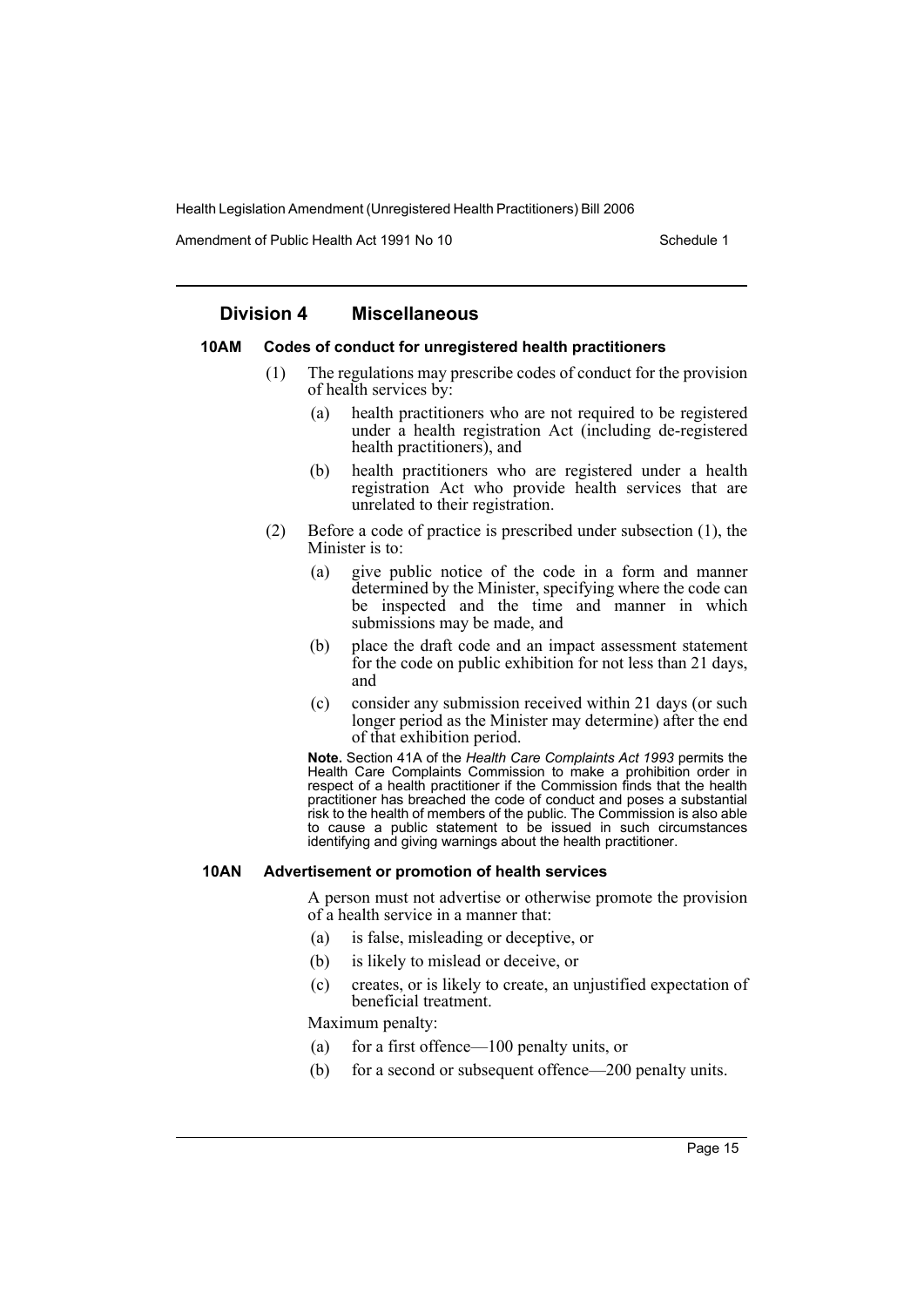Schedule 1 Amendment of Public Health Act 1991 No 10

### **[3] Section 71 Inquiries by Director-General**

Insert at the end of section 71 (1) (b):

, or

(c) any alleged offence under this Act.

### **[4] Section 79 Proceedings for offences**

Insert "10AB," after "section" where secondly occurring in section 79 (2).

### **[5] Schedule 4 Savings and transitional provisions**

Insert at the end of clause 1 (2A):

*Health Legislation Amendment (Unregistered Health Practitioners) Act 2006*

### **[6] Schedule 4, Part 7**

Insert after Part 6:

# **Part 7 Provisions consequent on enactment of the Health Legislation Amendment (Unregistered Health Practitioners) Act 2006**

### **20 De-registered health practitioners**

Division 3 of Part 2A, as inserted by the *Health Legislation Amendment (Unregistered Health Practitioners) Act 2006*, extends to a health practitioner whose registration is, immediately before that Division commences, cancelled (within the meaning of that Division) or suspended.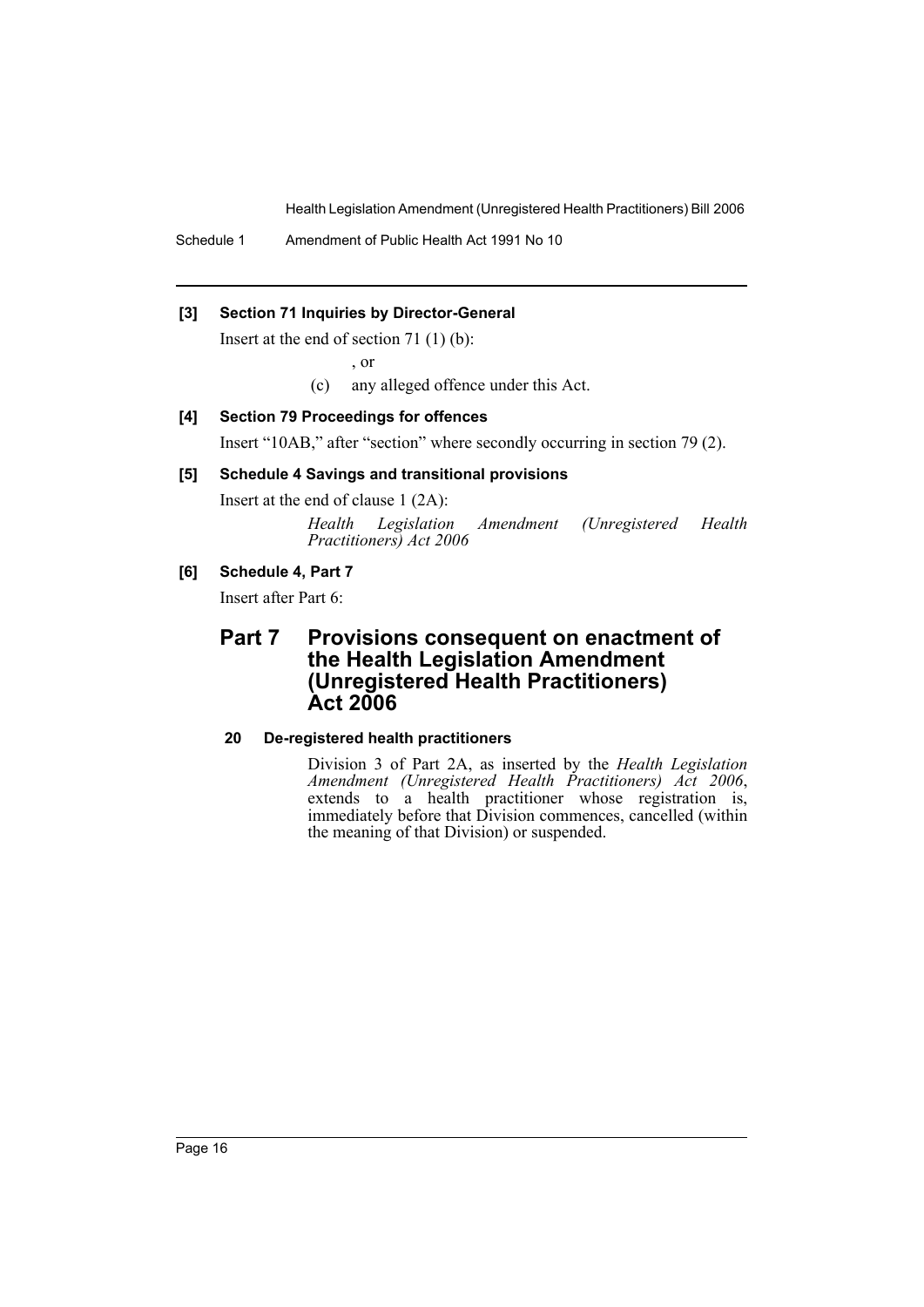Amendment of Health Care Complaints Act 1993 No 105 Schedule 2

# **Schedule 2 Amendment of Health Care Complaints Act 1993 No 105**

(Section 3)

### **[1] Section 4 Definitions**

Insert in alphabetical order:

*disciplinary action* includes the making of an order or the issue of a statement under section 41A.

### **[2] Section 7 What can a complaint be made about?**

Insert "(including any alleged breach by the health practitioner of Division 3 of Part 2A of the *Public Health Act 1991* or of a code of conduct prescribed under section 10AM of that Act)" after "health practitioner" in section  $7(1)(a)$ .

### **[3] Section 12 Consultation between the Commission, a registration authority and the Registrar**

Insert "(if any)" after "appropriate registration authority" in section 12 (1).

### **[4] Section 18 Can a complaint be withdrawn?**

Insert at the end of section 18 (2) (d):

, or

(e) the matter, if substantiated, would result in the health practitioner being found guilty of an offence under Division 3 of Part 2A of the *Public Health Act 1991*.

### **[5] Section 23 Investigation of complaint**

Insert at the end of section 23 (1) (b) (iv):

, or

(v) if substantiated, would result in the health practitioner being found guilty of an offence under Division 3 of Part 2A of the *Public Health Act 1991*.

#### **[6] Section 25 Notification of certain complaints to the Director-General**

Insert "(other than Division 3 of Part 2A and any regulations made under that Division)" after "*Public Health Act 1991*" in section 25 (1).

### **[7] Section 25, note**

Insert "(other than Division 3 of Part 2A of the *Public Health Act 1991*)" after "section 25".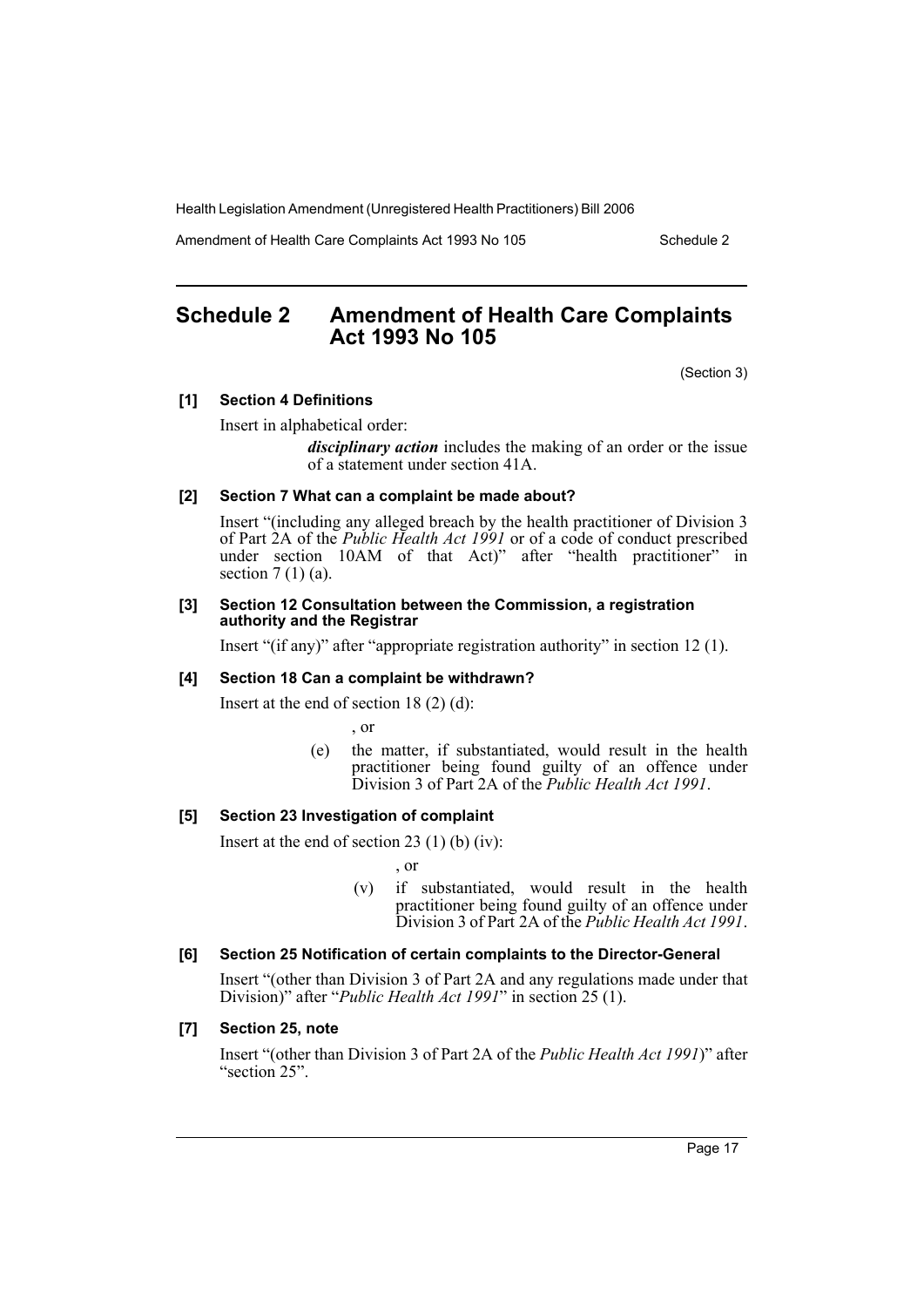Schedule 2 Amendment of Health Care Complaints Act 1993 No 105

### **[8] Part 2, Division 5, note**

Insert "for matters relating to unregistered health practitioners and" after "powers under this Division".

### **[9] Section 39 What action is taken after an investigation?**

Insert after section 39 (1) (f):

(g) take action under section 41A.

### **[10] Section 39 (3)**

Omit the subsection.

**[11] Section 40 Opportunity for persons investigated to make submissions** Omit "(b), (c) or (d)" from section 40 (1). Insert instead "(c), (d) or (g)".

### **[12] Part 2, Division 6A**

Insert after Division 6:

### **Division 6A Action against unregistered health practitioners**

### **41A Prohibition orders and public statements**

- (1) The Commission may take action under this section if:
	- (a) it has complied with Division 6 with respect to an investigation of a complaint against a health practitioner, and
	- (b) it finds that the health practitioner has breached a code of conduct for unregistered health practitioners or has been convicted of a relevant offence, and
	- (c) it is of the opinion that the health practitioner poses a substantial risk to the health of members of the public.
- (2) The action that the Commission may take under this section is either or both of the following:
	- (a) make an order (a *prohibition order*) that does any one or more of the following:
		- (i) prohibits the health practitioner from providing health services or specified health services for the period specified in the order or permanently,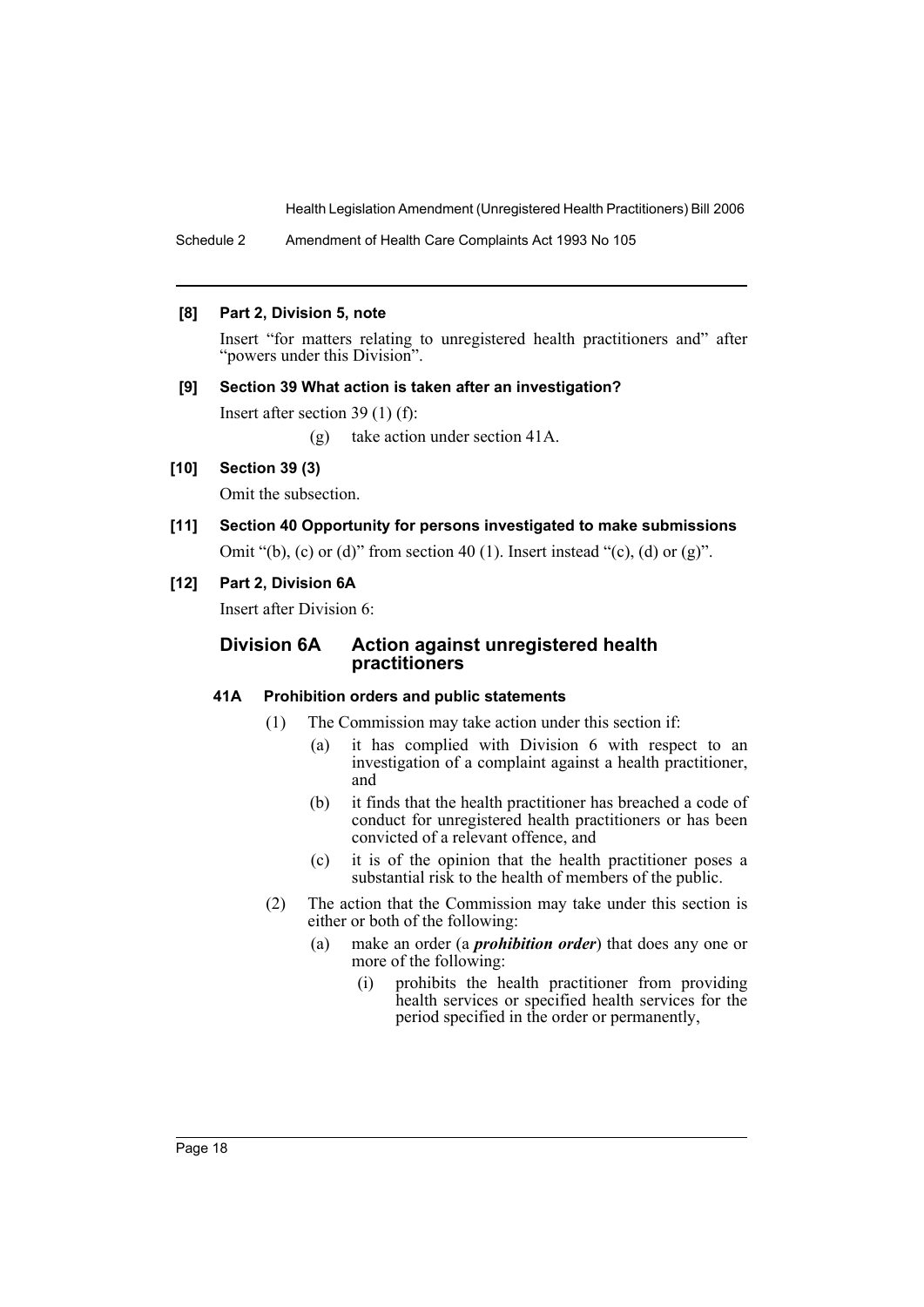Amendment of Health Care Complaints Act 1993 No 105 Schedule 2

(ii) places such conditions as the Commission thinks appropriate on the provision of health services or specified health services by the health practitioner for the period specified in the order or permanently,

**Note.** Section 10AK (1) of the *Public Health Act 1991* provides that it is an offence for a person to provide a health service in contravention of a prohibition order.

- (b) cause a public statement to be issued in a manner determined by the Commission identifying and giving warnings or information about the health practitioner and health services provided by the health practitioner.
- (3) If the Commission is aware that a person in respect of whom it is proposing to make a prohibition order is registered under a health registration Act, the Commission is, before making the prohibition order, to notify the board constituted under that other Act of the proposed order and give that board an opportunity to make a submission.
- (4) The Commission may revoke or revise a statement under subsection  $(2)$  (b).
- (5) In this section:

*code of conduct for unregistered health practitioners* means a code of conduct prescribed by regulations under section 10AM of the *Public Health Act 1991*.

*relevant offence* means:

- (a) an offence under Part 2A of the *Public Health Act 1991*, or
- (b) an offence under the *Fair Trading Act 1987* or the *Trade Practices Act 1974* of the Commonwealth that relates to the provision of health services.

### **41B Commission to provide details of its decision**

- (1) If the Commission makes any of the following decisions in respect of a health practitioner under section 41A, it must provide the health practitioner with a written statement of the decision as soon as practicable after the decision is made:
	- (a) a decision that the health practitioner has breached a code of conduct for unregistered health practitioners,
	- (b) a decision to make a prohibition order in respect of the health practitioner,
	- (c) a decision to issue, revoke or revise a public statement about the health practitioner under section 41A.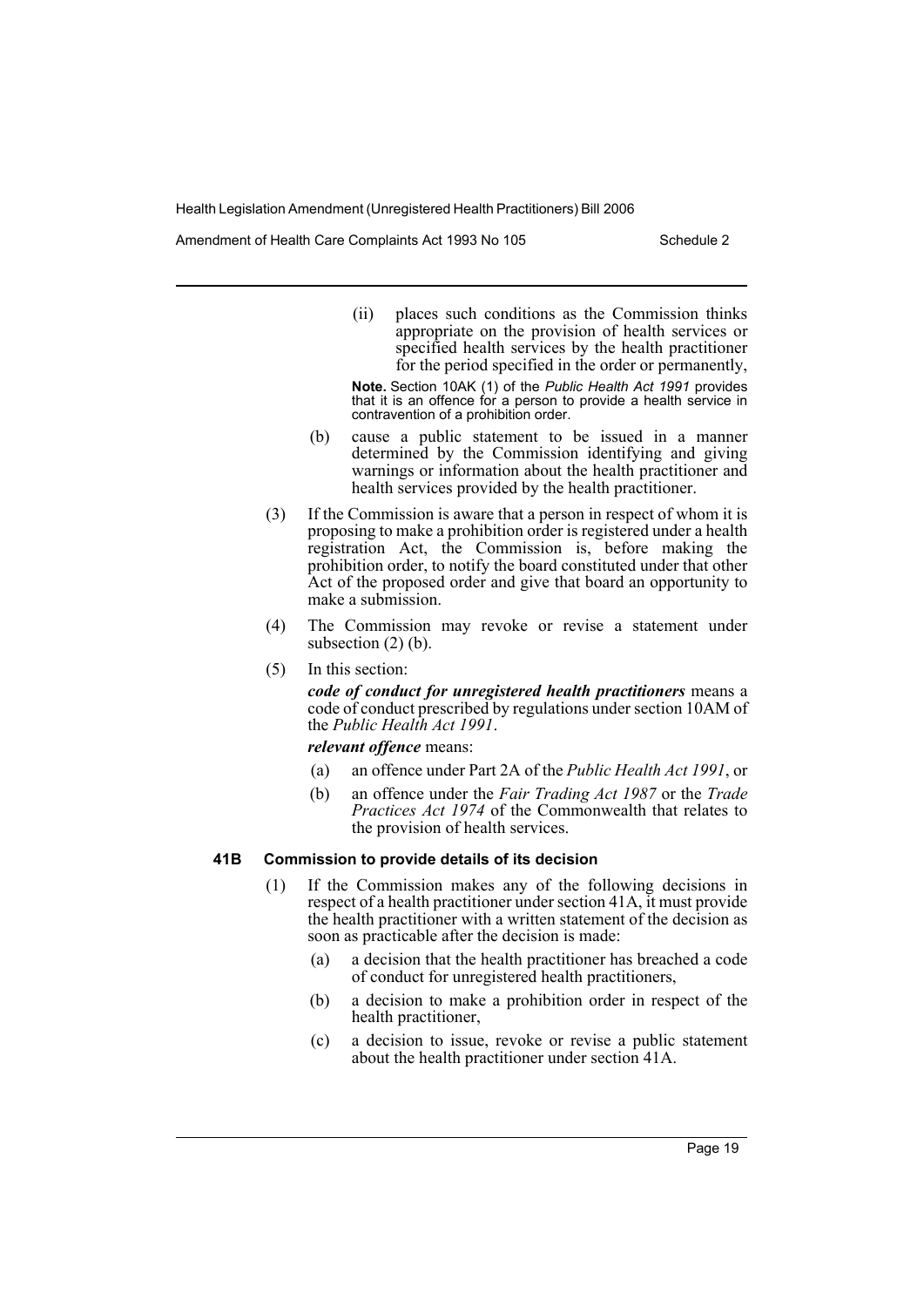Schedule 2 Amendment of Health Care Complaints Act 1993 No 105

- (2) The statement of a decision must:
	- (a) set out any findings on material questions of fact, and
	- (b) refer to any evidence or other material on which the findings were based, and
	- (c) give the reasons for the decision.
- (3) The Commission, subject to subsections (4) and (5):
	- (a) must provide a statement of the decision to the complainant, and
	- (b) must provide a statement of the decision to any professional body or association that the Commission considers to be relevant to the health practitioner or to the area of practice to which the complaint relates, and
	- (c) may make a statement of the decision publicly available.
- (4) The Commission may remove from a statement of a decision that is provided to a person or body, or made publicly available, under subsection (3), any material that it considers to be confidential information.
- (5) When confidential material is not included in the statement of a decision the statement should indicate that such material has been removed.
- (6) This section does not affect the power of a court to make an order for the discovery of documents or to require the giving of evidence or the production of documents to a court.
- (7) In this section:

*confidential information* means information that:

- (a) has not previously been published or made available to the public when a written statement of a decision to which it is or may be relevant is being prepared, and
- (b) relates to the personal or business affairs of a person, other than the person to whom the Commission is required to provide the written statement of the decision, and
- (c) is information:
	- (i) that was supplied in confidence, or
	- (ii) the publication of which would reveal a trade secret, or
	- (iii) that was provided in compliance with a duty imposed by or under an Act, or
	- (iv) the provision of which by the Commission would be in breach of an Act or law.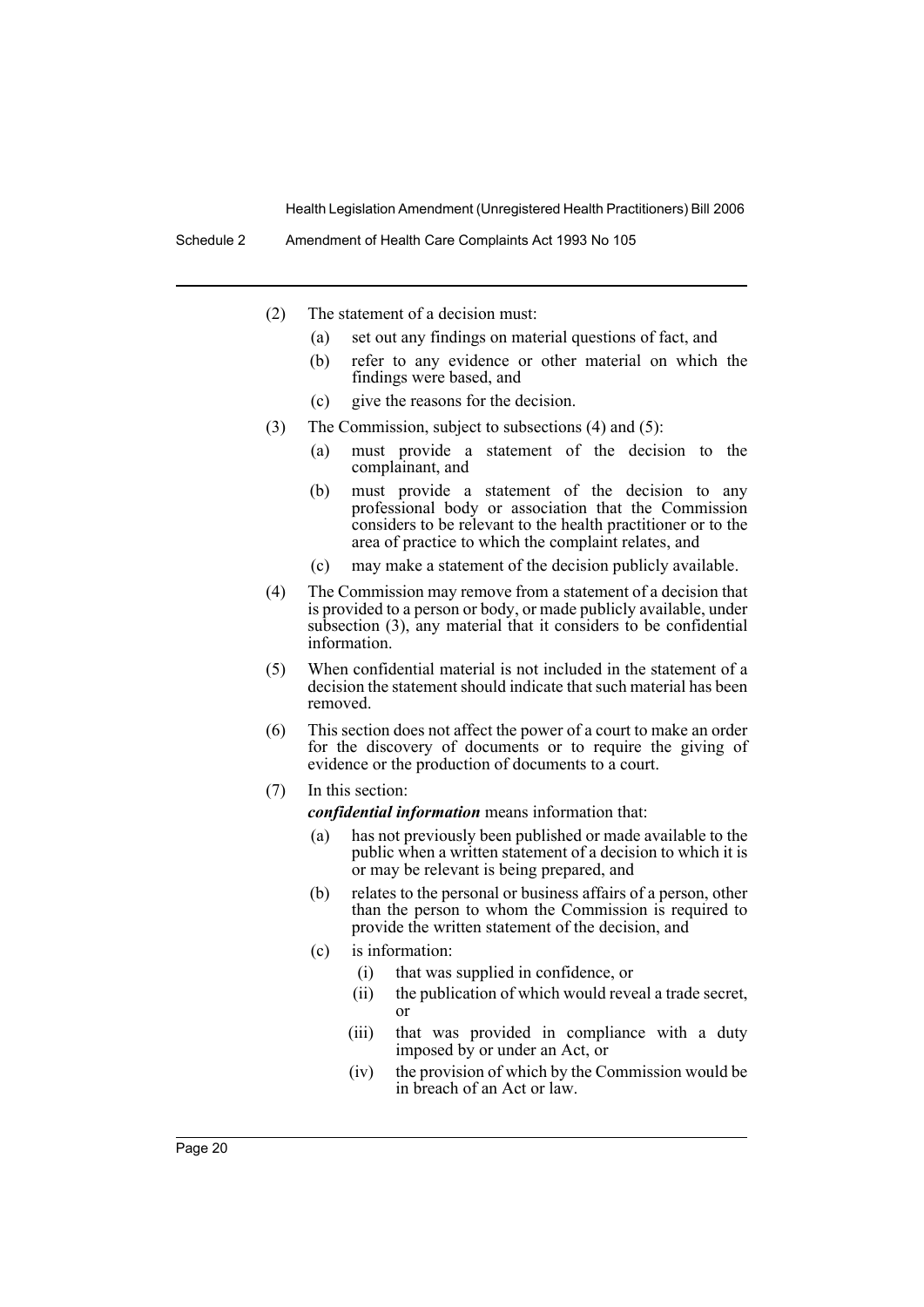Amendment of Health Care Complaints Act 1993 No 105 Schedule 2

### **41C Appeals to Administrative Decisions Tribunal**

- (1) A health practitioner may apply to the Administrative Decisions Tribunal for a review of the following decisions under section 41A:
	- (a) a decision that the health practitioner has breached a code of conduct for unregistered health practitioners,
	- (b) a decision to make a prohibition order in respect of the health practitioner,
	- (c) a decision to issue, revoke or revise a public statement about the health practitioner.
- (2) An application under this section is to be made within 28 days after the day on which the health practitioner is provided with the statement of the decision.

### **41D Commission to provide registration authority with details of prohibition orders**

If the Commission makes a prohibition order under section 41A in respect of a health practitioner, it is to provide a copy of the statement of the decision in respect of that order to each registration authority.

### **[13] Sections 94A–94C**

Insert after section 94:

### **94A Warnings about unsafe treatments or services**

- (1) If following an investigation, the Commission is of the view that a particular treatment or health service poses a risk to public health or safety, the Commission may cause a public statement to be issued in a manner determined by the Commission identifying and giving warnings or information about the treatment or health service.
- (2) The Commission may revoke or revise a statement under subsection  $(1)$ .

#### **94B Tribunal decisions and names of de-registered practitioners to be publicly available**

- (1) The Commission:
	- (a) must make publicly available a statement of a decision of a tribunal if the statement is provided to it under a health registration Act and is in respect of a complaint that has been proved or admitted in whole or in part, and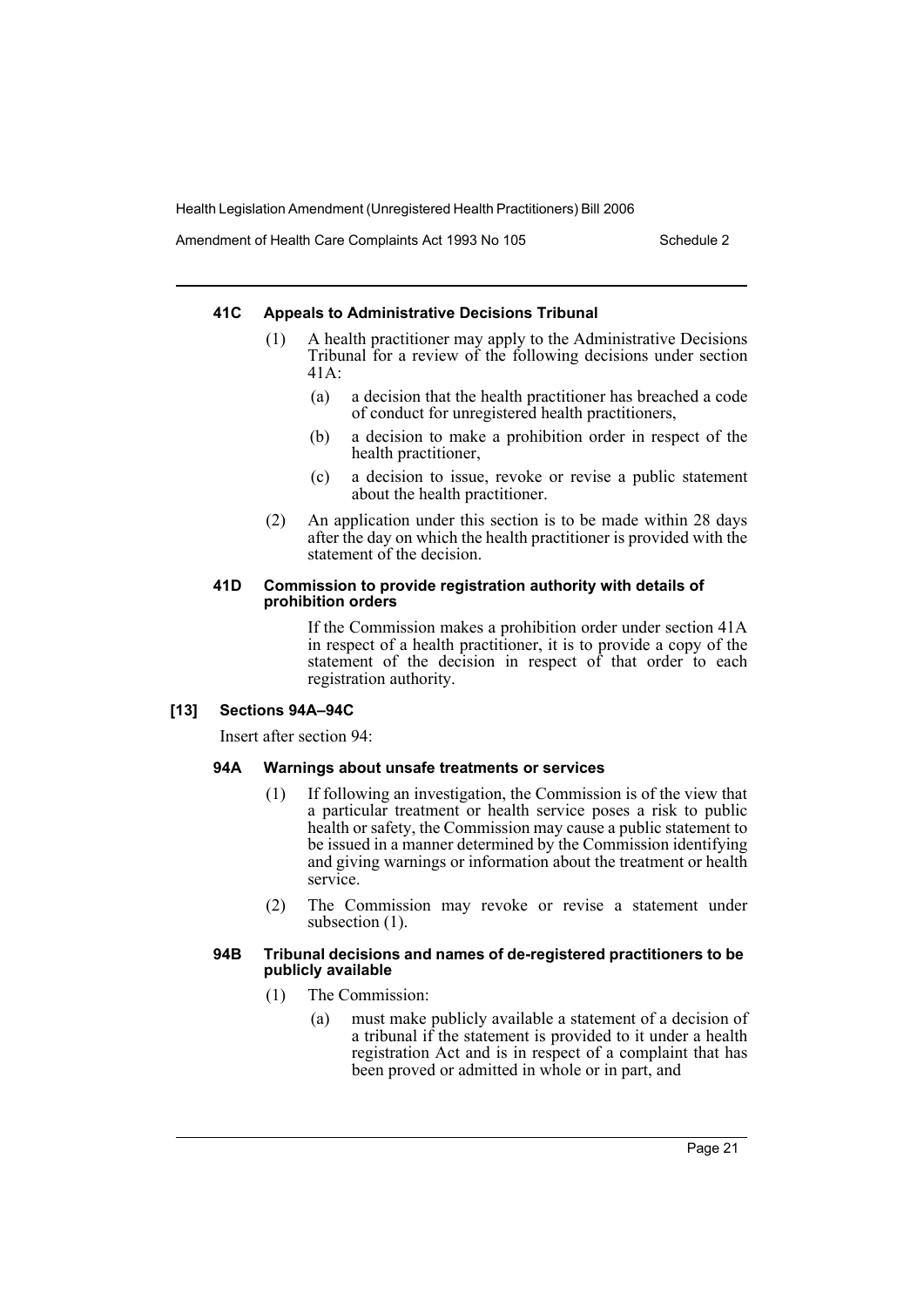Schedule 2 Amendment of Health Care Complaints Act 1993 No 105

- (b) must make publicly available the statement of a decision of the following bodies if the statement is provided to it under a health registration Act:
	- (i) the Dental Technicians Registration Board, but only if the statement is in respect of a decision to make an order under section 19A of the *Dental Technicians Registration Act 1975*,
	- (ii) the Optical Dispensers Licensing Board, but only if the statement is in respect of a decision under section 25 of the *Optical Dispensers Act 1963* to reprimand or caution an optical dispenser or to remove the optical dispenser's name from the register or to suspend the optical dispenser's licence,
	- (iii) the Pharmacy Board of New South Wales, but only if the statement is in respect of a decision to take action against a pharmacist under section 20 of the *Pharmacy Act 1964*, and
- (c) may disseminate any other statement of a decision provided to it under a health registration Act as the Commission thinks fit,

unless the relevant tribunal or board has ordered otherwise.

- (2) The Commission is to make publicly available information required to be provided to it under a health registration Act about a person whose registration as a health practitioner under a health registration Act is cancelled or suspended as a result of disciplinary proceedings.
- (3) For the purposes of this section, a person's registration as a health practitioner under a health registration Act is cancelled if:
	- (a) any of the following happen as a result of an action, decision, determination or order of a registration board. tribunal or court under that Act:
		- (i) the person's registration is cancelled,
		- (ii) the person is de-registered,
		- (iii) the person's name is removed from, or struck off, a register or a roll,
		- (iv) the person's practising certificate is cancelled, or
	- (b) the person's name is removed from the Register of Optical Dispensers for New South Wales under section 25 of the *Optical Dispensers Act 1963*.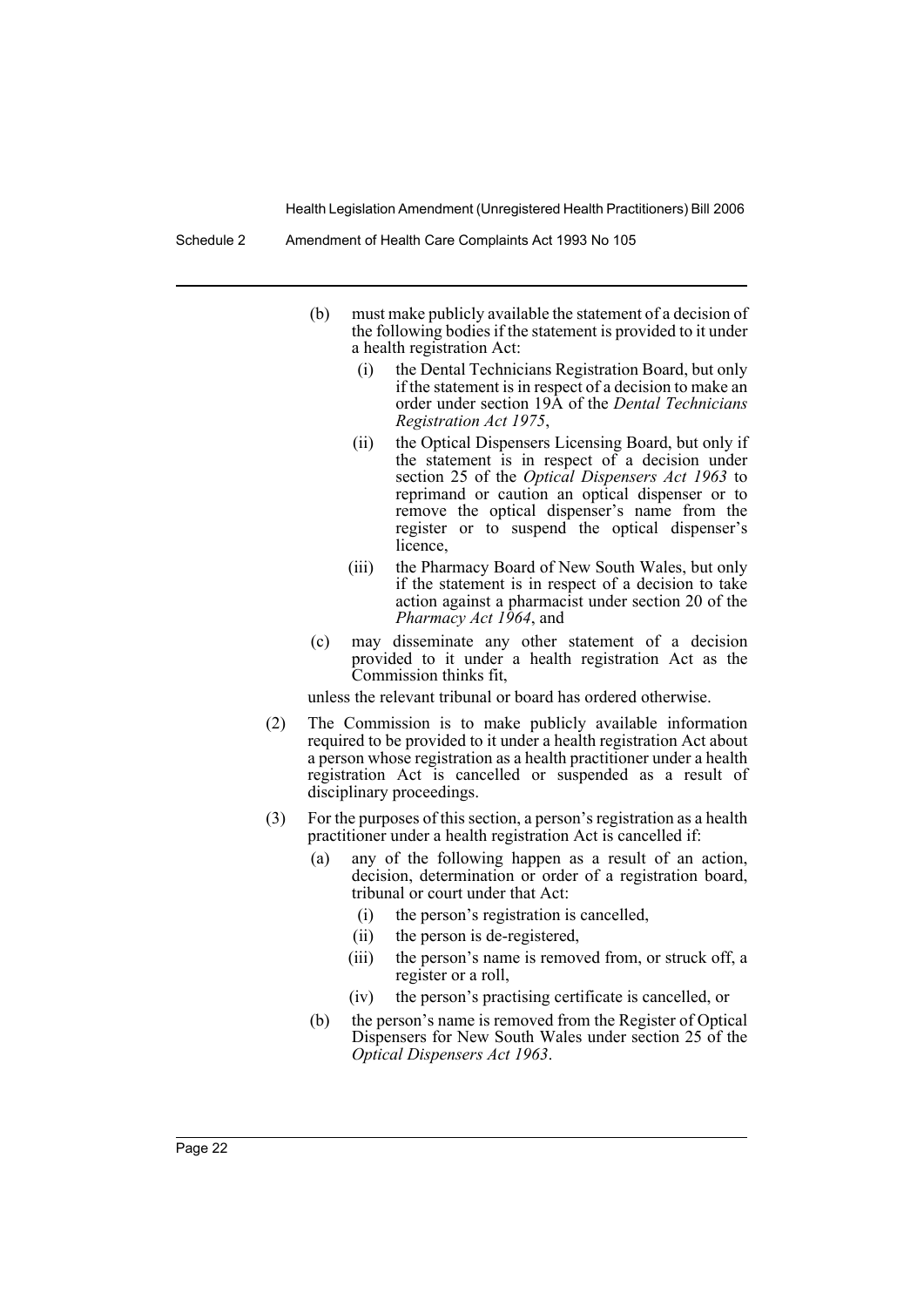Amendment of Health Care Complaints Act 1993 No 105 Schedule 2

### **94C Protection from liability for certain publications**

- (1) A publication in good faith under section 41A, 41B, 94A or 94B does not subject a protected person to any liability (including liability in defamation).
- (2) In this section:

*protected person* means:

- (a) the Commission or the Administrative Decisions Tribunal or a member of the Commission or Tribunal, or
- (b) a board or tribunal established under a health registration Act or a member of any such board or tribunal, or
- (c) the proprietor, editor or publisher of a newspaper, or
- (d) the proprietor or broadcaster of a radio or television station or the producer of a radio or television show, or
- (e) an internet service provider or internet content host, or
- (f) a member of staff of or a person acting at the direction of any person or entity referred to in this definition, or
- (g) any person, or person belonging to a class of persons, prescribed by the regulations for the purposes of this section.

### **[14] Schedule 4 Savings, transitional and other provisions**

Insert at the end of clause 1 (1):

*Health Legislation Amendment (Unregistered Health Practitioners) Act 2006* (but only to the extent that it amends this Act)

**[15] Schedule 4, Part 5**

Insert after Part 4:

# **Part 5 Provisions consequent on enactment of Health Legislation Amendment (Unregistered Health Practitioners) Act 2006**

### **14 Definition**

In this Part:

*amending Act* means the *Health Legislation Amendment (Unregistered Health Practitioners) Act 2006*.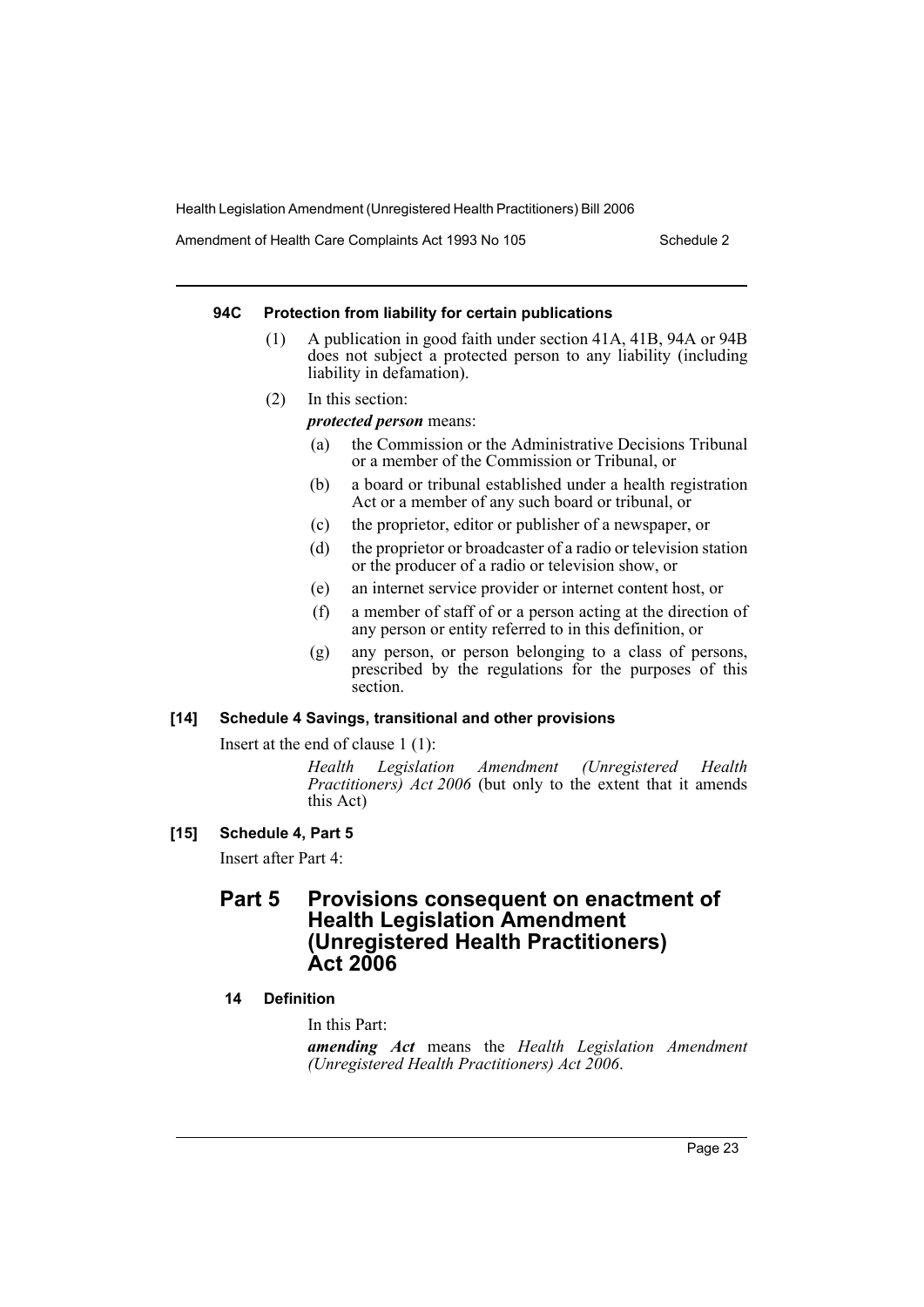Schedule 2 Amendment of Health Care Complaints Act 1993 No 105

### **15 Prohibition orders**

The Commission may make a prohibition order or cause a public statement to be issued under section 41A with respect to either or both of the following:

- (a) conduct or any other matter or thing that occurred before, or partly before and partly after, that section was inserted by the amending Act,
- (b) a complaint that has been made but not fully dealt with before that section was inserted by the amending Act.

### **16 Warnings about unsafe treatments or services**

Section 94A, as inserted by the amending Act, extends to an investigation that is completed before the commencement of that section.

### **17 Decisions of boards and tribunals**

Section 94B (1), as inserted by the amending Act, applies only in respect of a statement of a decision that is given after the commencement of that subsection.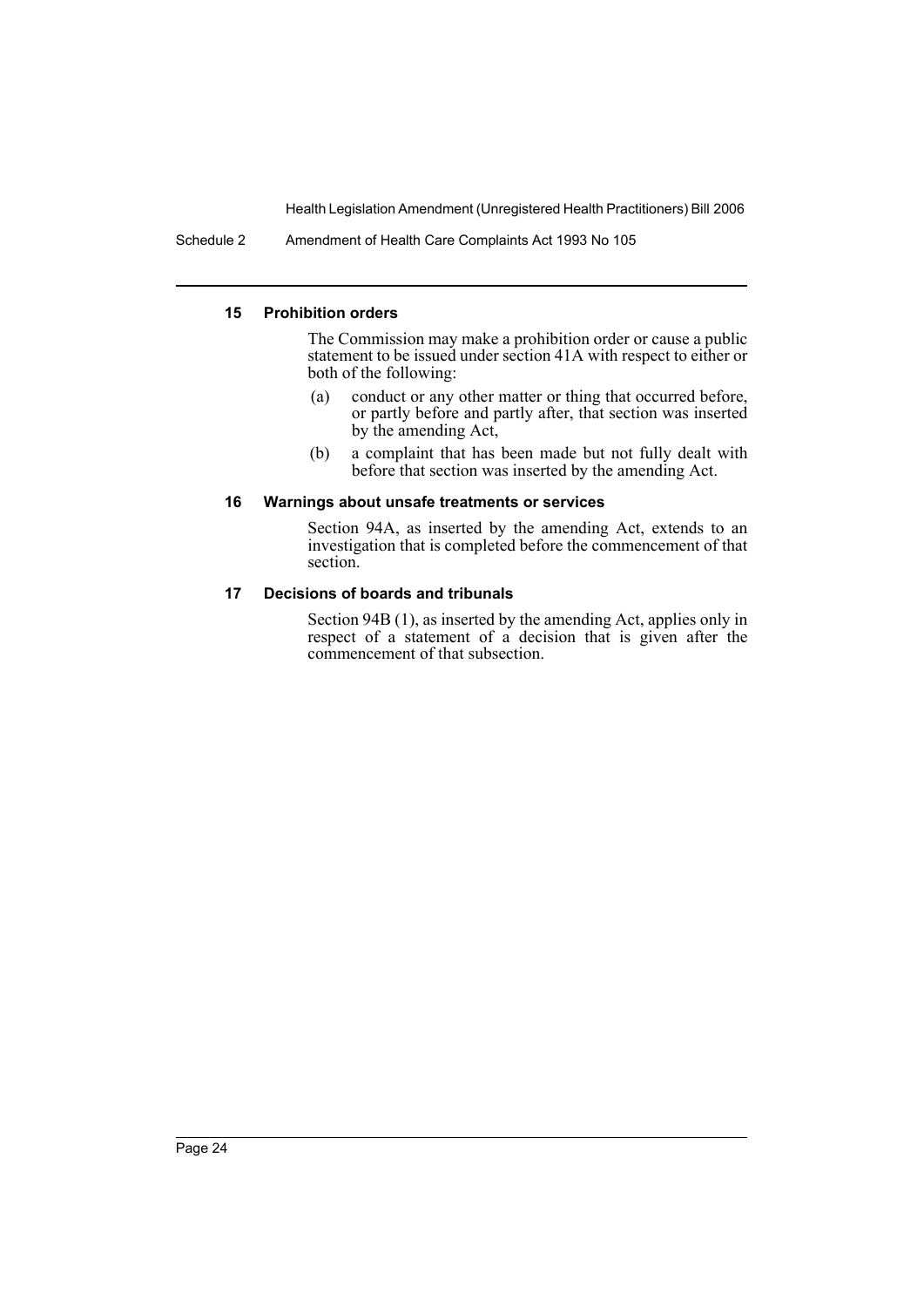Amendment of other Acts **Schedule 3** and the 3 schedule 3

# **Schedule 3 Amendment of other Acts**

(Section 3)

## **3.1 Chiropractors Act 2001 No 15**

### **[1] Section 4 Definitions**

Insert in alphabetical order:

*health service* has the same meaning as in the *Health Care Complaints Act 1993*.

*prohibition order* has the same meaning as in section 53 (3A).

### **[2] Section 53 Powers of the Tribunal**

Insert after section 53 (3):

- (3A) If the Tribunal makes an order under subsection (2) in respect of a person and it is satisfied that the person poses a substantial risk to the health of members of the public, it may by order (a *prohibition order*) do any one or more of the following:
	- (a) prohibit the person from providing health services or specified health services for the period specified in the order or permanently,
	- (b) place such conditions as the Tribunal thinks appropriate on the provision of health services or specified health services by the person for the period specified in the order or permanently.

**Note.** Section 10AK (1) of the *Public Health Act 1991* provides that it is an offence for a person to provide a health service in contravention of a prohibition order.

(3B) If the Tribunal is aware that a person in respect of whom it is proposing to make a prohibition order is registered under a health registration Act other than this Act, the Tribunal is, before making the prohibition order, to notify the board constituted under that other Act of the proposed order and give that board an opportunity to make a submission.

### **[3] Section 81 Right of review**

Omit "an order" from section 81 (1).

Insert instead "a prohibition order in respect of the person or of an order".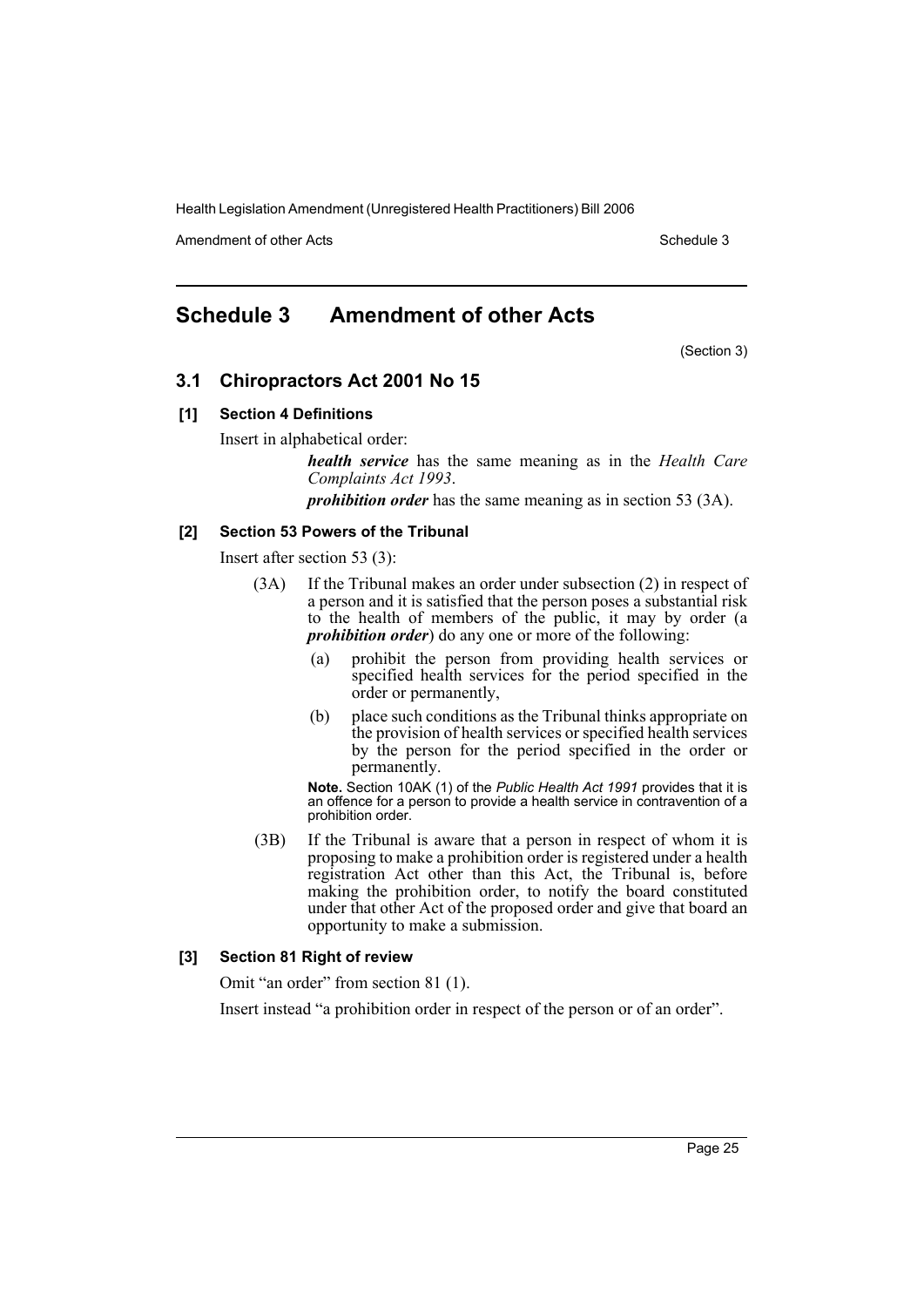Schedule 3 Amendment of other Acts

### **[4] Section 83 Powers on review**

Insert after section 83 (1) (d):

(e) by its order terminate or shorten the period of a prohibition order or alter the conditions to which the person is subject under a prohibition order (including by imposing new conditions).

### **[5] Section 115 Tribunal to provide details of its decision**

Omit section 115 (4). Insert instead:

- (4) The Board:
	- (a) must make publicly available a statement of a decision provided to it under this section if the decision is in respect of a complaint that has been proved or admitted in whole or in part, and
	- (b) may disseminate any other statement of a decision as the Board thinks fit,

unless the Tribunal has ordered otherwise.

### **[6] Sections 121A and 121B**

Insert after section 121:

### **121A Cancelled registrations to be publicly available**

- (1) The Board is to make publicly available:
	- (a) the name of each person who is subject to an order of the Tribunal or the Supreme Court that the person's registration be cancelled or that the person not be re-registered, and
	- (b) such other information about the person as may be prescribed by the regulations.
- (2) The Board is to ensure that the information required to be made publicly available under subsection  $(1)$  is provided to the Commission.
- (3) The Board is not required to make publicly available information about a person:
	- (a) who is deceased, or
	- (b) who belongs to a class of persons prescribed by the regulations for the purposes of this section.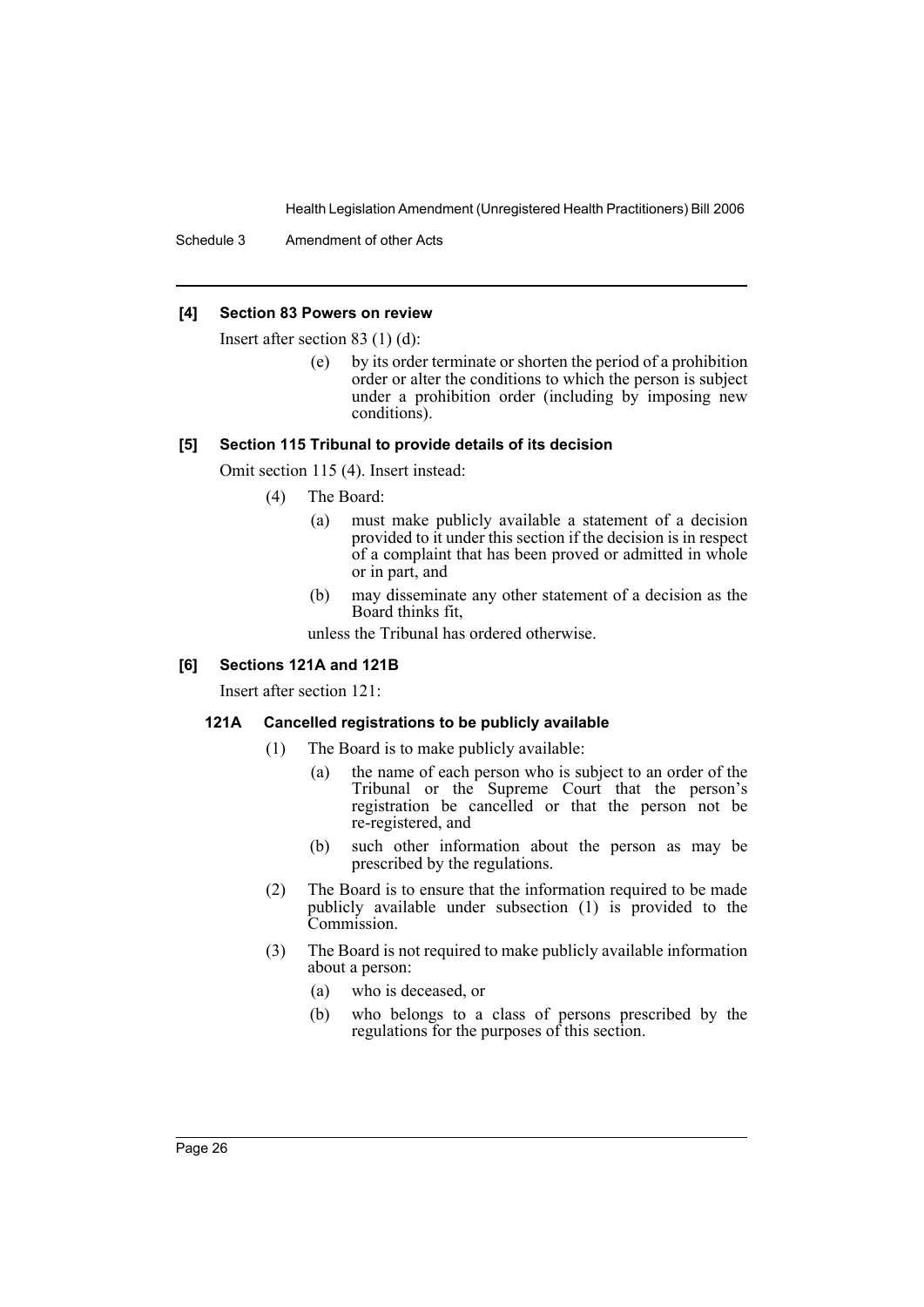Amendment of other Acts **Schedule 3** and the 3 schedule 3

### **121B Protection from liability for certain publications**

- (1) A publication in good faith under section 115 or 121A does not subject a protected person to any liability (including liability in defamation).
- (2) In this section:

### *protected person* means:

- (a) the Board or Tribunal or a member of the Board or Tribunal, or
- (b) the proprietor, editor or publisher of a newspaper, or
- (c) the proprietor or broadcaster of a radio or television station or the producer of a radio or television show, or
- (d) an internet service provider or internet content host, or
- (e) a member of staff of or a person acting at the direction of any person or entity referred to in this definition, or
- (f) any person, or person belonging to a class of persons, prescribed by the regulations for the purposes of this section.

### **[7] Schedule 7 Savings and transitional provisions**

Insert at the end of clause 2 (1):

*Health Legislation Amendment (Unregistered Health Practitioners) Act 2006* (but only to the extent that it amends this Act)

### **[8] Schedule 7, Part 3**

Insert after Part 2:

# **Part 3 Provisions consequent on enactment of Health Legislation Amendment (Unregistered Health Practitioners) Act 2006**

### **16 Definition**

In this Part:

*amending Act* means the *Health Legislation Amendment (Unregistered Health Practitioners) Act 2006*.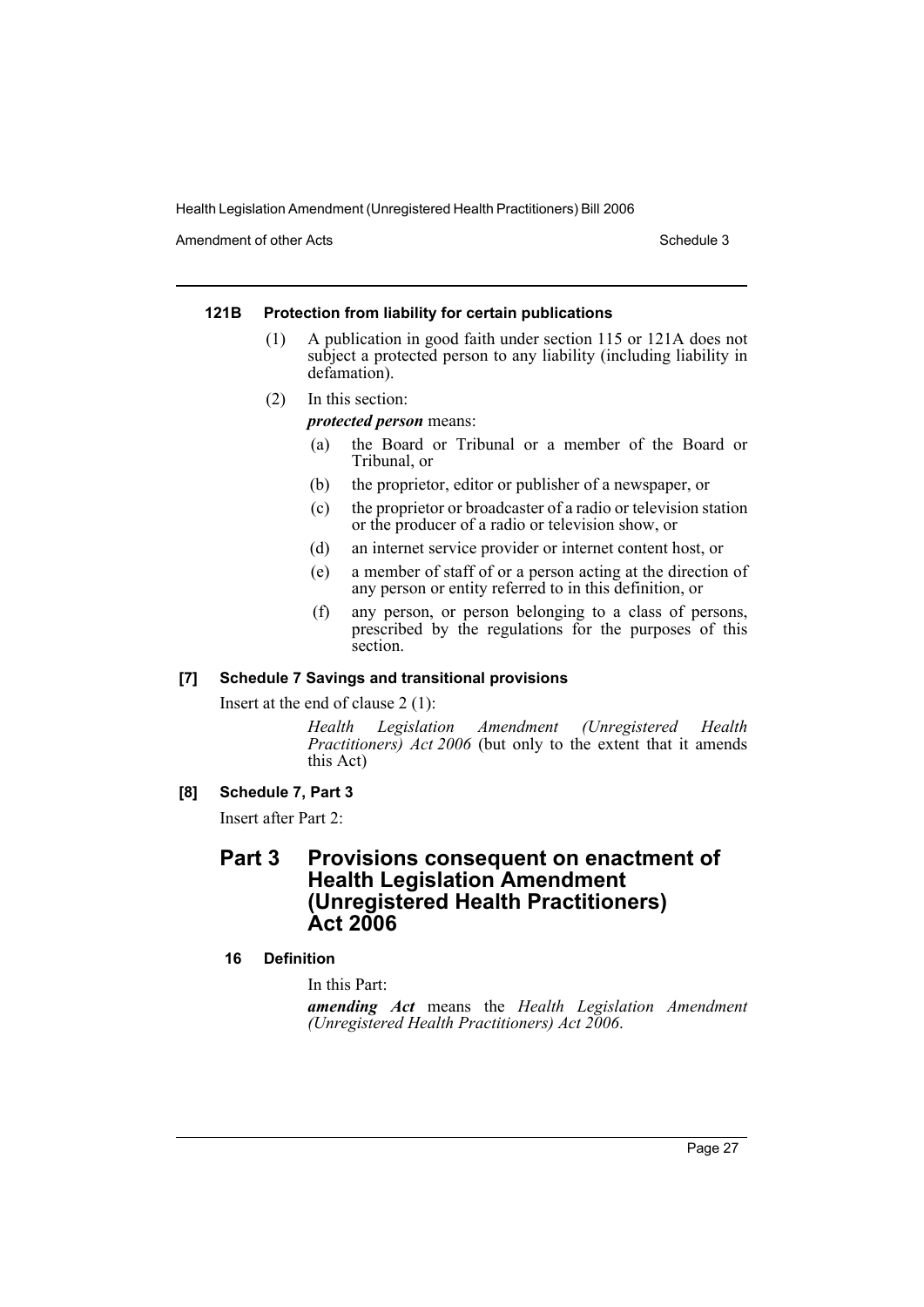Schedule 3 Amendment of other Acts

### **17 Prohibition orders**

The Tribunal may make a prohibition order under section 53 (3A) with respect to either or both of the following:

- (a) conduct or any other matter or thing that occurred before, or partly before and partly after, that subsection was inserted by the amending Act,
- (b) a complaint that has been made but not fully dealt with before that subsection was inserted by the amending Act.

### **18 Decisions of the Tribunal**

Section 115 (4), as substituted by the amending Act, applies only in respect of a statement of a decision that is given after the commencement of that subsection.

### **19 Cancelled registrations to be publicly available**

Section 121A, as inserted by the amending Act, extends to a person who was, immediately before the commencement of that section, subject to an order of the Tribunal or the Supreme Court that the person's registration be cancelled or that the person not be re-registered.

## **3.2 Dental Practice Act 2001 No 64**

### **[1] Section 4 Definitions**

Insert in alphabetical order:

*health service* has the same meaning as in the *Health Care Complaints Act 1993*.

*prohibition order* has the same meaning as in section 71 (3A).

### **[2] Section 71 Powers of the Tribunal**

Insert after section 71 (3):

- (3A) If the Tribunal makes an order under subsection (2) in respect of a person and it is satisfied that the person poses a substantial risk to the health of members of the public, it may by order (a *prohibition order*) do any one or more of the following:
	- (a) prohibit the person from providing health services or specified health services for the period specified in the order or permanently,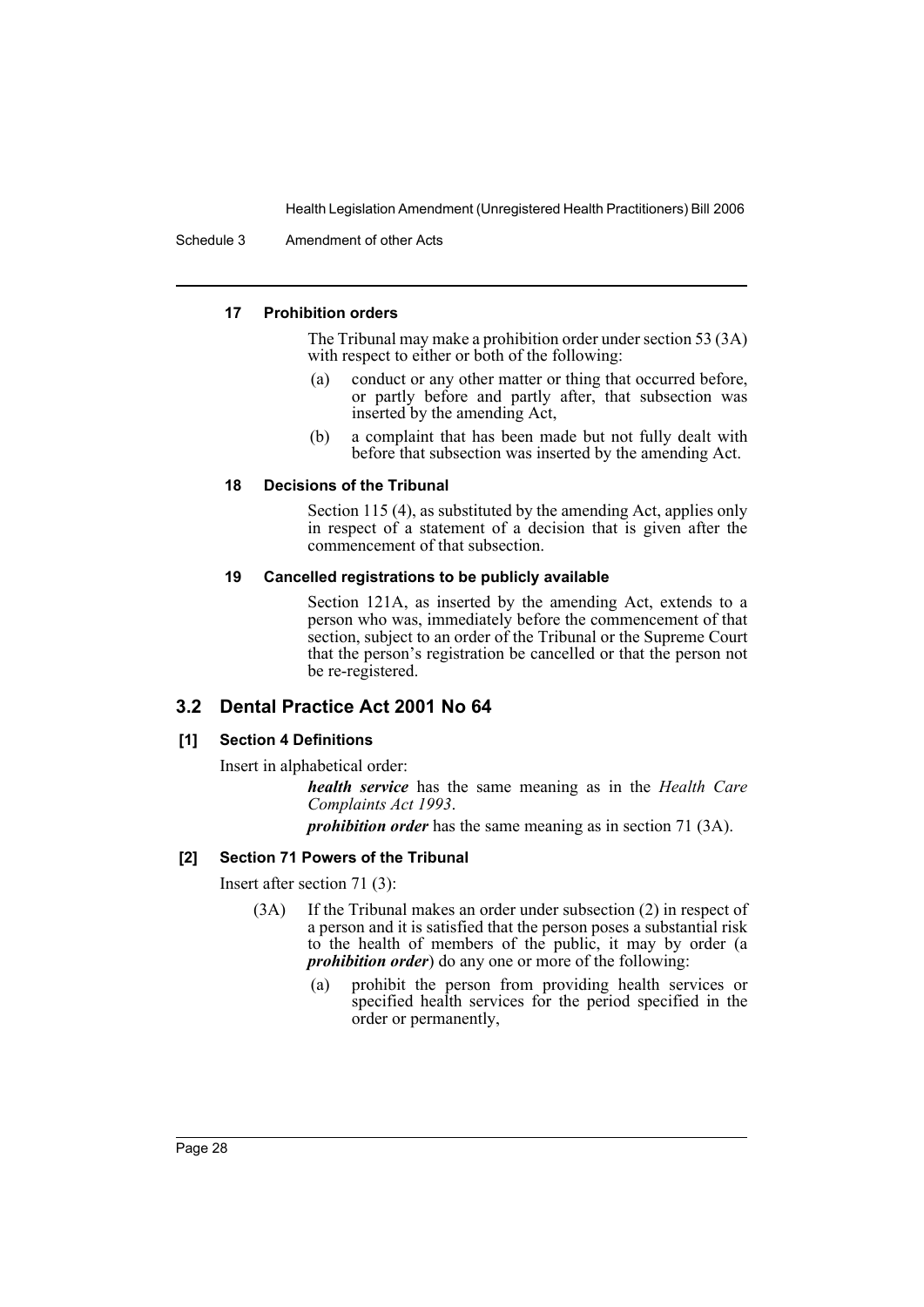Amendment of other Acts **Schedule 3** and the 3 schedule 3

(b) place such conditions as the Tribunal thinks appropriate on the provision of health services or specified health services by the person for the period specified in the order or permanently.

**Note.** Section 10AK (1) of the *Public Health Act 1991* provides that it is an offence for a person to provide a health service in contravention of a prohibition order.

(3B) If the Tribunal is aware that a person in respect of whom it is proposing to make a prohibition order is registered under a health registration Act other than this Act, the Tribunal is, before making the prohibition order, to notify the board constituted under that other Act of the proposed order and give that board an opportunity to make a submission.

### **[3] Section 102 Right of review**

Omit "an order" from section 102 (1).

Insert instead "a prohibition order in respect of the person or of an order".

### **[4] Section 104 Powers on review**

Insert after section 104 (1) (d):

(e) by its order terminate or shorten the period of a prohibition order or alter the conditions to which the person is subject under a prohibition order (including  $b\overline{y}$  imposing new conditions).

### **[5] Section 136 Tribunal to provide details of its decision**

Omit section 136 (4). Insert instead:

- (4) The Board:
	- (a) must make publicly available a statement of a decision provided to it under this section if the decision is in respect of a complaint that has been proved or admitted in whole or in part, and
	- (b) may disseminate any other statement of a decision as the Board thinks fit,

unless the Tribunal has ordered otherwise.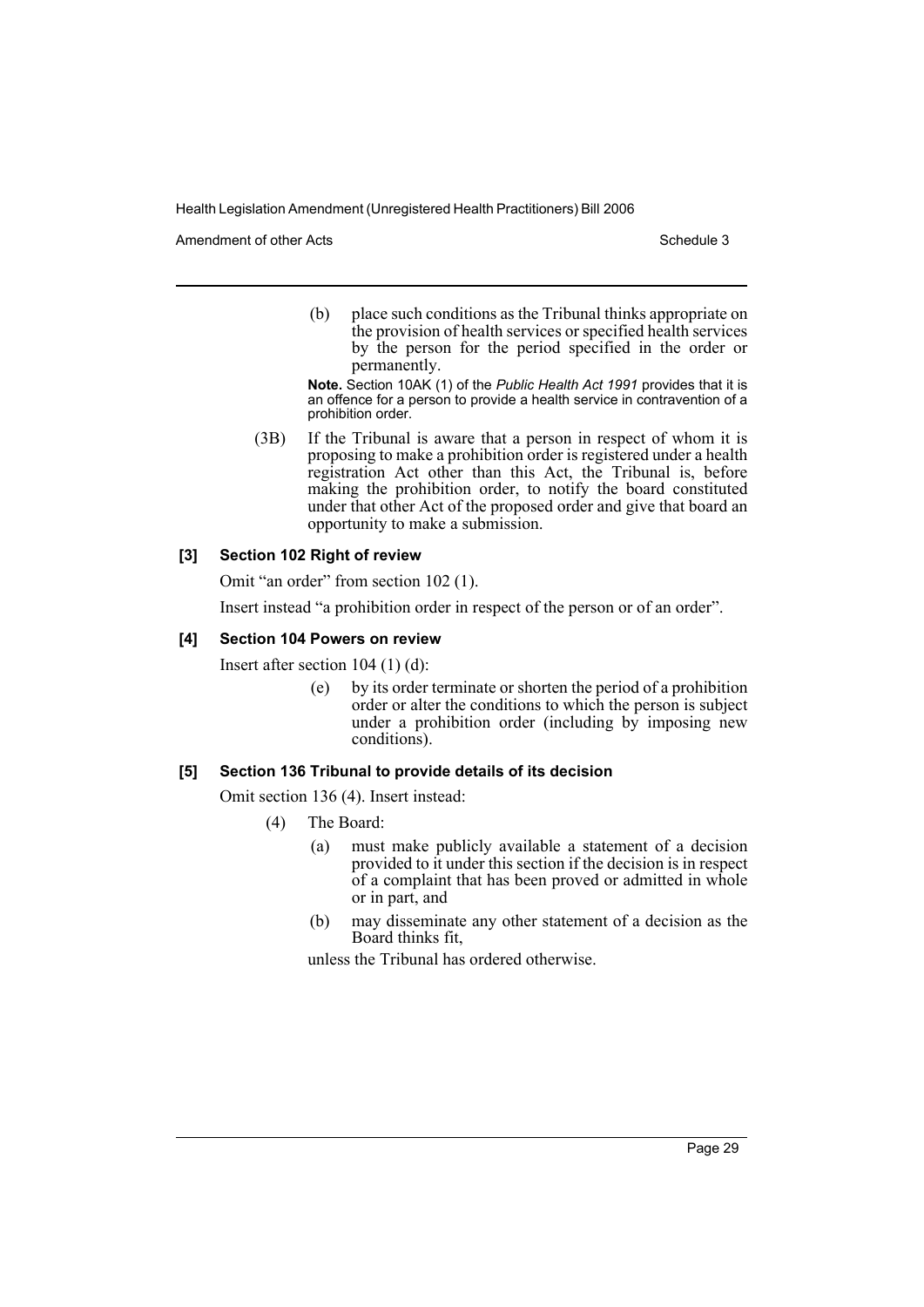### **[6] Sections 147A and 147B**

Insert after section 147:

#### **147A Cancelled registrations to be publicly available**

- (1) The Board is to make publicly available:
	- (a) the name of each person who is subject to an order of the Tribunal or the Supreme Court that the person's registration be cancelled or that the person not be re-registered, and
	- (b) such other information about the person as may be prescribed by the regulations.
- (2) The Board is to ensure that the information required to be made publicly available under subsection (1) is provided to the Commission.
- (3) The Board is not required to make publicly available information about a person:
	- (a) who is deceased, or
	- (b) who belongs to a class of persons prescribed by the regulations for the purposes of this section.

### **147B Protection from liability for certain publications**

- (1) A publication in good faith under section 136 or 147A does not subject a protected person to any liability (including liability in defamation).
- (2) In this section:

*protected person* means:

- (a) the Board or Tribunal or a member of the Board or Tribunal, or
- (b) the proprietor, editor or publisher of a newspaper, or
- (c) the proprietor or broadcaster of a radio or television station or the producer of a radio or television show, or
- (d) an internet service provider or internet content host, or
- (e) a member of staff of or a person acting at the direction of any person or entity referred to in this definition, or
- (f) any person, or person belonging to a class of persons, prescribed by the regulations for the purposes of this section.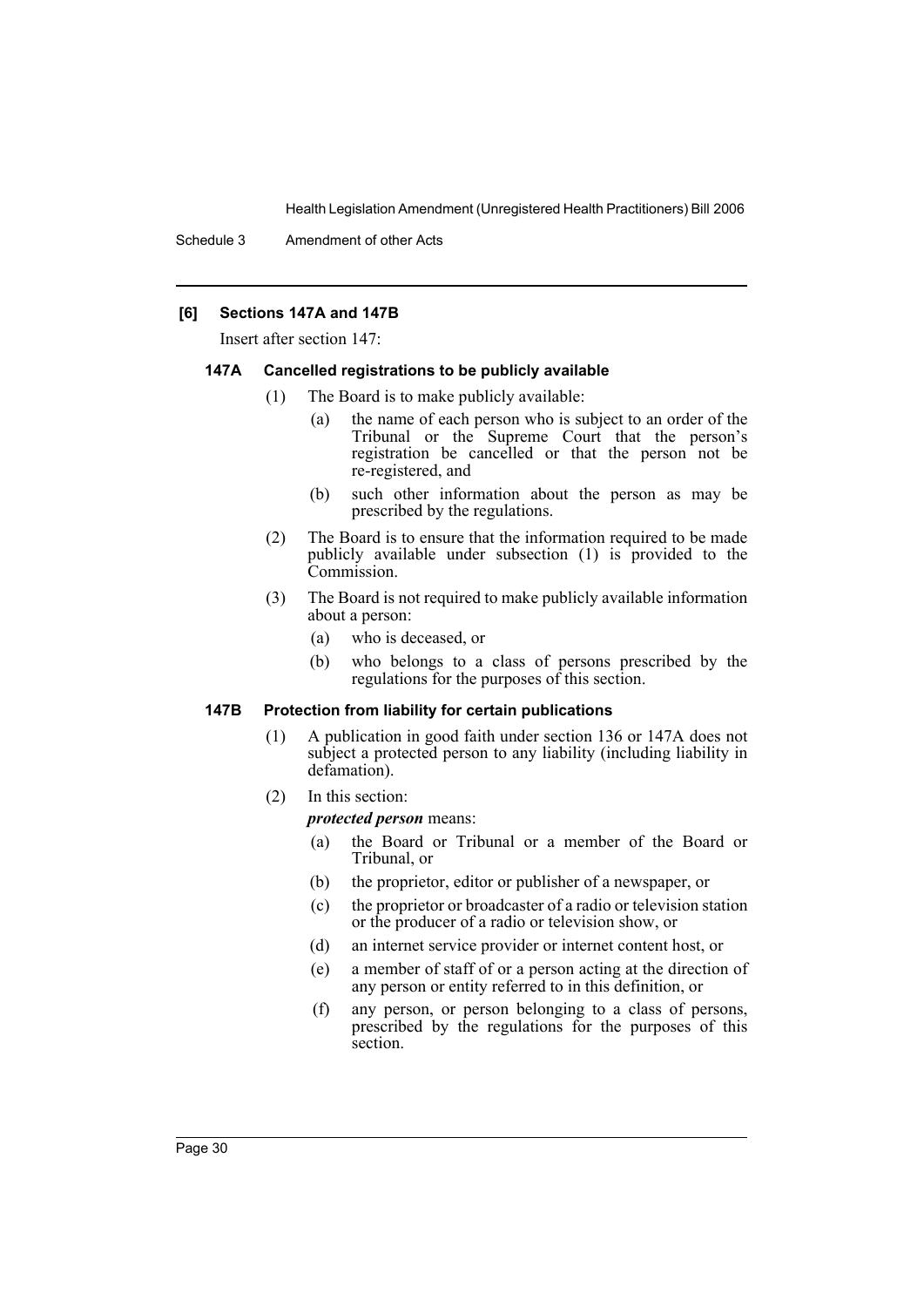Amendment of other Acts **Schedule 3** and the 3 schedule 3

### **[7] Schedule 7 Savings and transitional provisions**

Insert at the end of clause 2 (1):

*Health Legislation Amendment (Unregistered Health Practitioners) Act 2006* (but only to the extent that it amends this Act)

### **[8] Schedule 7, Part 3**

Insert after Part 2:

# **Part 3 Provisions consequent on enactment of Health Legislation Amendment (Unregistered Health Practitioners) Act 2006**

### **21 Definition**

In this Part:

*amending Act* means the *Health Legislation Amendment (Unregistered Health Practitioners) Act 2006*.

### **22 Prohibition orders**

The Tribunal may make a prohibition order under section 71 (3A) with respect to either or both of the following:

- (a) conduct or any other matter or thing that occurred before, or partly before and partly after, that subsection was inserted by the amending Act,
- (b) a complaint that has been made but not fully dealt with before that subsection was inserted by the amending Act.

### **23 Decisions of the Tribunal**

Section 136 (4), as substituted by the amending Act, applies only in respect of a statement of a decision that is given after the commencement of that subsection.

### **24 Cancelled registrations to be publicly available**

Section 147A, as inserted by the amending Act, extends to a person who was, immediately before the commencement of that section, subject to an order of the Tribunal or the Supreme Court that the person's registration be cancelled or that the person not be re-registered.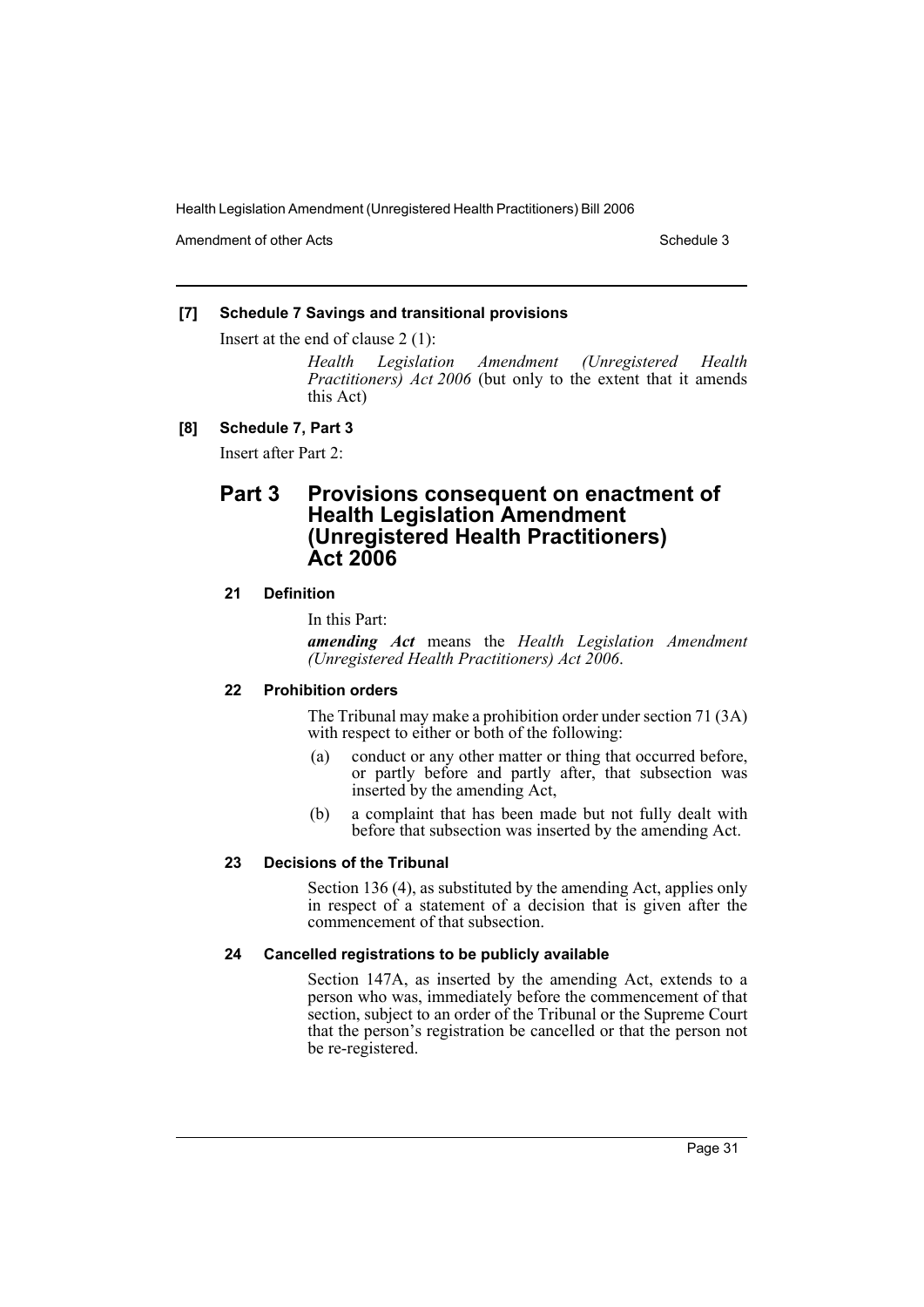Schedule 3 Amendment of other Acts

# **3.3 Dental Technicians Registration Act 1975 No 40**

### **[1] Section 5 Definitions**

Insert in alphabetical order in section 5 (1):

*Commission* means the Health Care Complaints Commission constituted under the *Health Care Complaints Act 1993*. *health registration Act* has the same meaning as in the *Health Care Complaints Act 1993*.

*health service* has the same meaning as in the *Health Care Complaints Act 1993*.

*prohibition order* has the same meaning as in section 19B.

### **[2] Section 5 (5)**

Insert after section 5 (4):

(5) Notes included in this Act do not form part of this Act.

### **[3] Sections 19 (1), 19A (1) and 20A**

Omit "Health Care Complaints Commission" wherever occurring. Insert instead "Commission".

### **[4] Section 19B**

Insert after section 19A:

### **19B Prohibition orders against dental technicians and dental prosthetists**

- (1) If the board is satisfied after an inquiry under section 20, or after the investigation by the Commission under the *Health Care Complaints Act 1993* of a complaint of which the Commission is notified under section 20A, that a dental technician or a dental prosthetist poses a substantial risk to the health of members of the public, the board may by order (a *prohibition order*) do any one or more of the following:
	- (a) prohibit the person from providing health services or specified health services for the period specified in the order or permanently,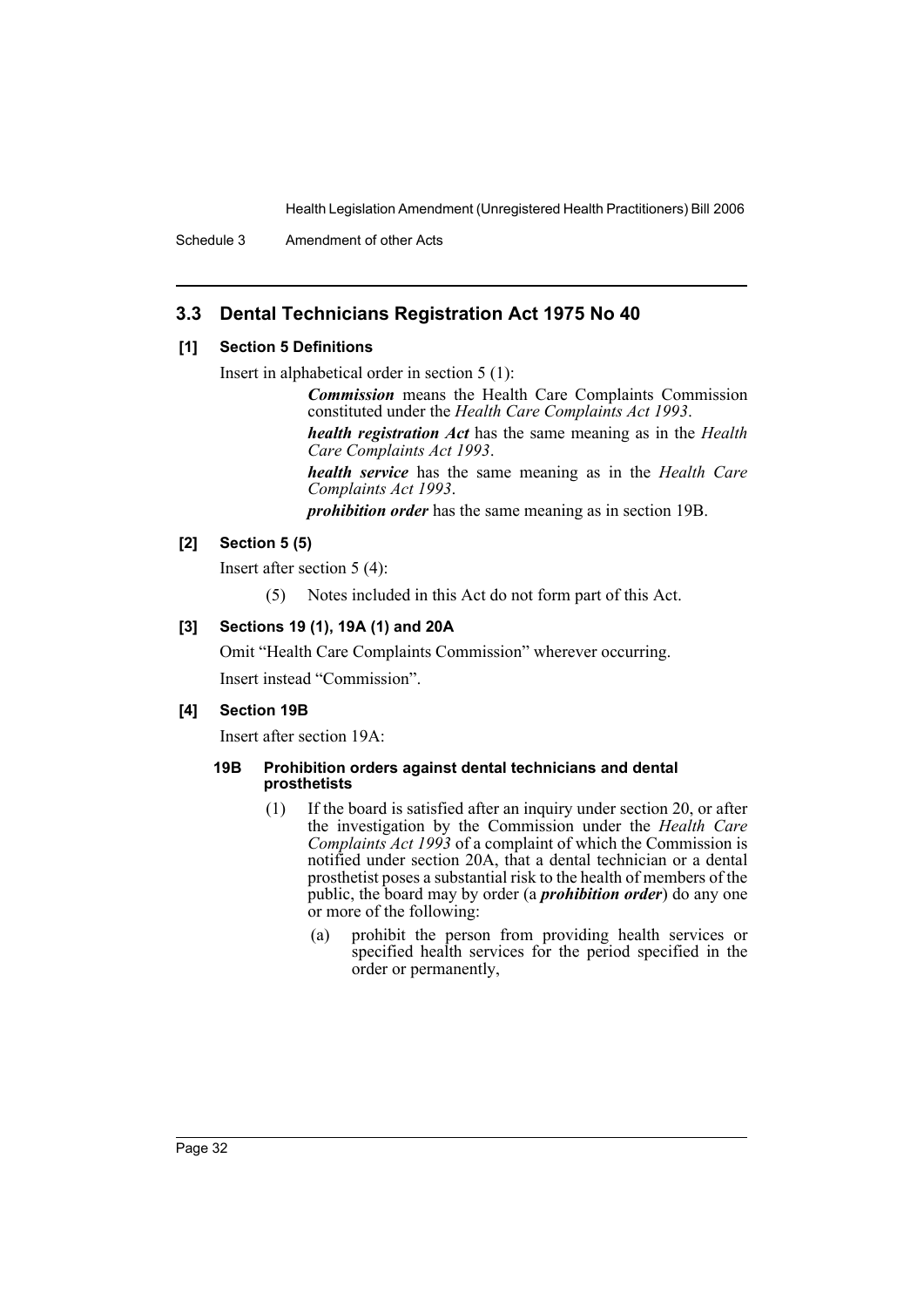Amendment of other Acts **Schedule 3** and the 3 schedule 3

(b) place such conditions as the board thinks appropriate on the provision of health services or specified health services by the person for the period specified in the order or permanently.

**Note.** Section 10AK (1) of the *Public Health Act 1991* provides that it is an offence for a person to provide a health service in contravention of a prohibition order.

(2) If the board is aware that a person in respect of whom it is proposing to make a prohibition order is registered under a health registration Act other than this Act, the board is, before making the prohibition order, to notify the board constituted under that other Act of the proposed order and give that board an opportunity to make a submission.

### **[5] Sections 21 (1) (b), 30 (c) and 34A (1) and (7)**

Omit "19 or 19A" wherever occurring. Insert instead "19, 19A or 19B".

### **[6] Section 22 Notations in register**

Insert at the end of the section:

- (2) Where the board makes an order under section 19B, or the District Court confirms such an order or makes some other order in respect of an appeal made to it in respect of such an order the secretary is to make a notation of the terms of the order made by the board and, as the case may require, of the order made by the District Court:
	- (a) if the person in respect of whom the order has been made is not a dental prosthetist—in the register adjacent to the name of the person, and
	- (b) if the person in respect of whom the order has been made is a dental prosthetist—in the index adjacent to the name of the person.

### **[7] Section 34A Written statements of decisions**

Omit "sections 19 and 19A" from section 34A (2).

Insert instead "section 19, 19A or 19B".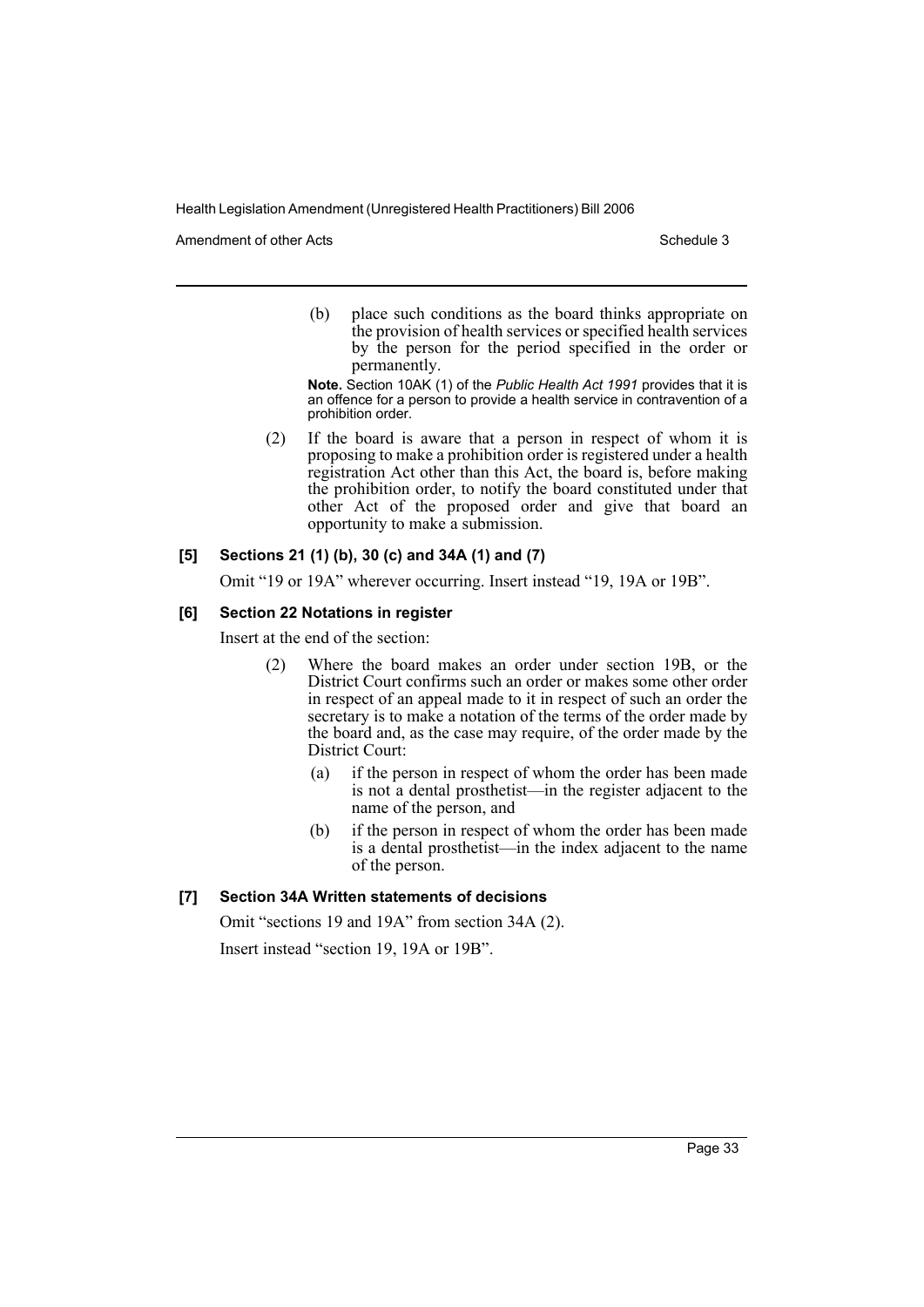Schedule 3 Amendment of other Acts

### **[8] Section 34A (7A)**

Insert after section 34A (7):

- (7A) The board:
	- (a) must make publicly available a statement of a decision if the decision is in respect of a complaint about misconduct with respect to the practice of dental prosthetics that has been proved or admitted in whole or in part and ensure that any such statement is provided to the Commission, and
	- (b) may disseminate any other statement of a decision as the board thinks fit.

### **[9] Sections 34B and 34C**

Insert after section 34A:

### **34B Cancelled registrations to be publicly available**

- (1) The board is to make publicly available:
	- (a) the name of each person who is subject to an order of the board or the District Court that the person's name be removed from the register or that the person's dental prosthetist's practising certificate be cancelled, and
	- (b) such other information about the person as may be prescribed by the regulations.
- (2) The board is to ensure that the information required to be made publicly available under subsection (1) is provided to the Commission.
- (3) The board is not required to make publicly available information about a person:
	- (a) who is deceased, or
	- (b) who belongs to a class of persons prescribed by the regulations for the purposes of this section.

### **34C Protection from liability for certain publications**

- (1) A publication in good faith under section 34A or 34B does not subject a protected person to any liability (including liability in defamation).
- (2) In this section:

### *protected person* means:

- (a) the board or a member of the board, or
- (b) the proprietor, editor or publisher of a newspaper, or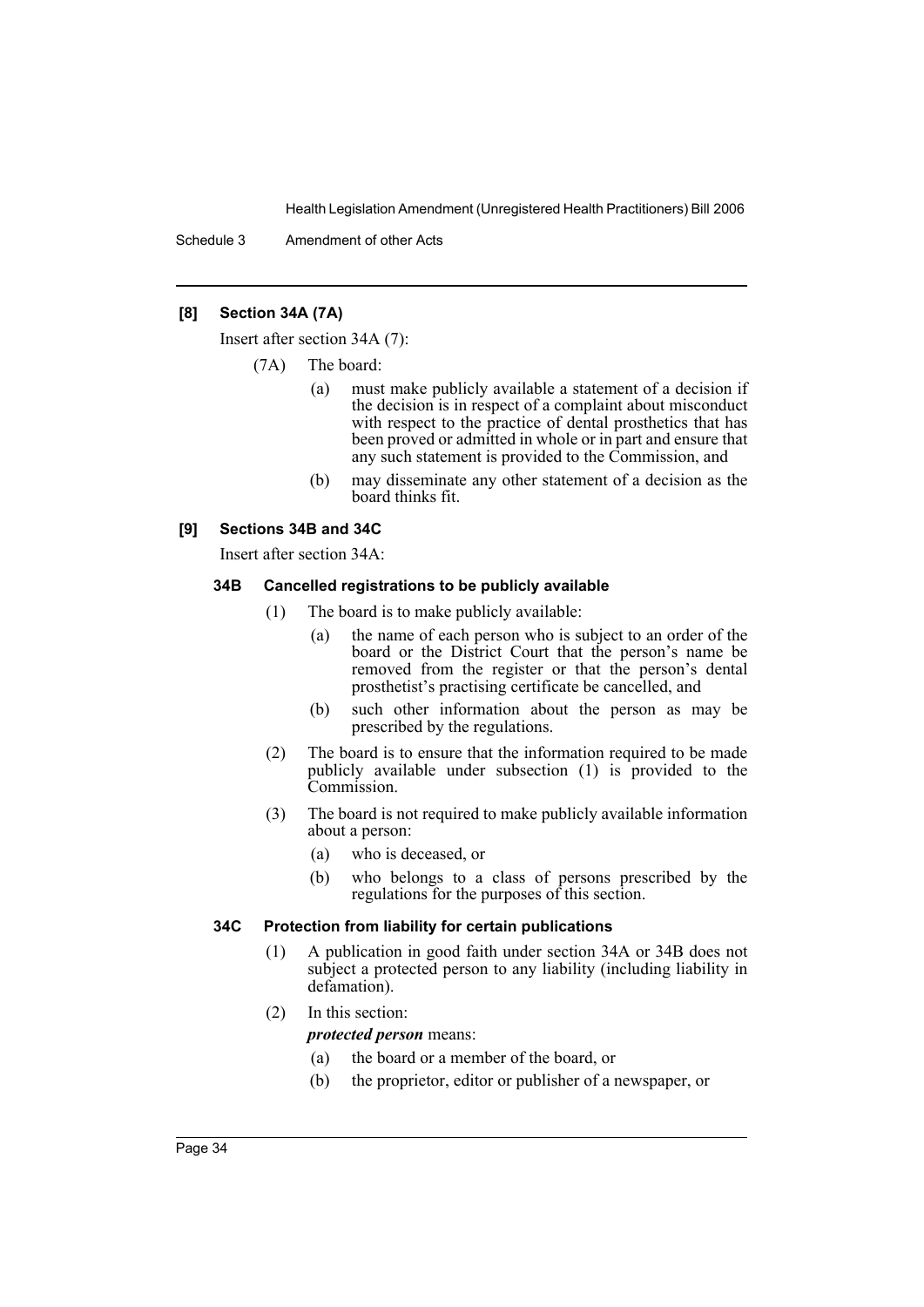Amendment of other Acts **Schedule 3** and the 3 schedule 3

- (c) the proprietor or broadcaster of a radio or television station or the producer of a radio or television show, or
- (d) an internet service provider or internet content host, or
- (e) a member of staff of or a person acting at the direction of any person or entity referred to in this definition, or
- (f) any person, or person belonging to a class of persons, prescribed by the regulations for the purposes of this section.

### **[10] Section 37 and Schedule 1**

Omit the heading to Part 5. Insert instead:

### **37 Savings, transitional and other provisions**

Schedule 1 has effect.

# **Schedule 1 Savings, transitional and other provisions**

(Section 37)

# **Part 1 Preliminary**

### **1 Regulations**

(1) The regulations may contain provisions of a savings or transitional nature consequent on the enactment of the following Acts:

*Health Legislation Amendment (Unregistered Health Practitioners) Act 2006* (but only to the extent that it amends this Act)

- (2) Any such provision may, if the regulations so provide, take effect from the date of assent to the Act concerned or a later date.
- (3) To the extent to which any such provision takes effect from a date that is earlier than the date of its publication in the Gazette, the provision does not operate so as:
	- (a) to affect, in a manner prejudicial to any person (other than the State or an authority of the State), the rights of that person existing before the date of its publication, or
	- (b) to impose liabilities on any person (other than the State or an authority of the State) in respect of anything done or omitted to be done before the date of its publication.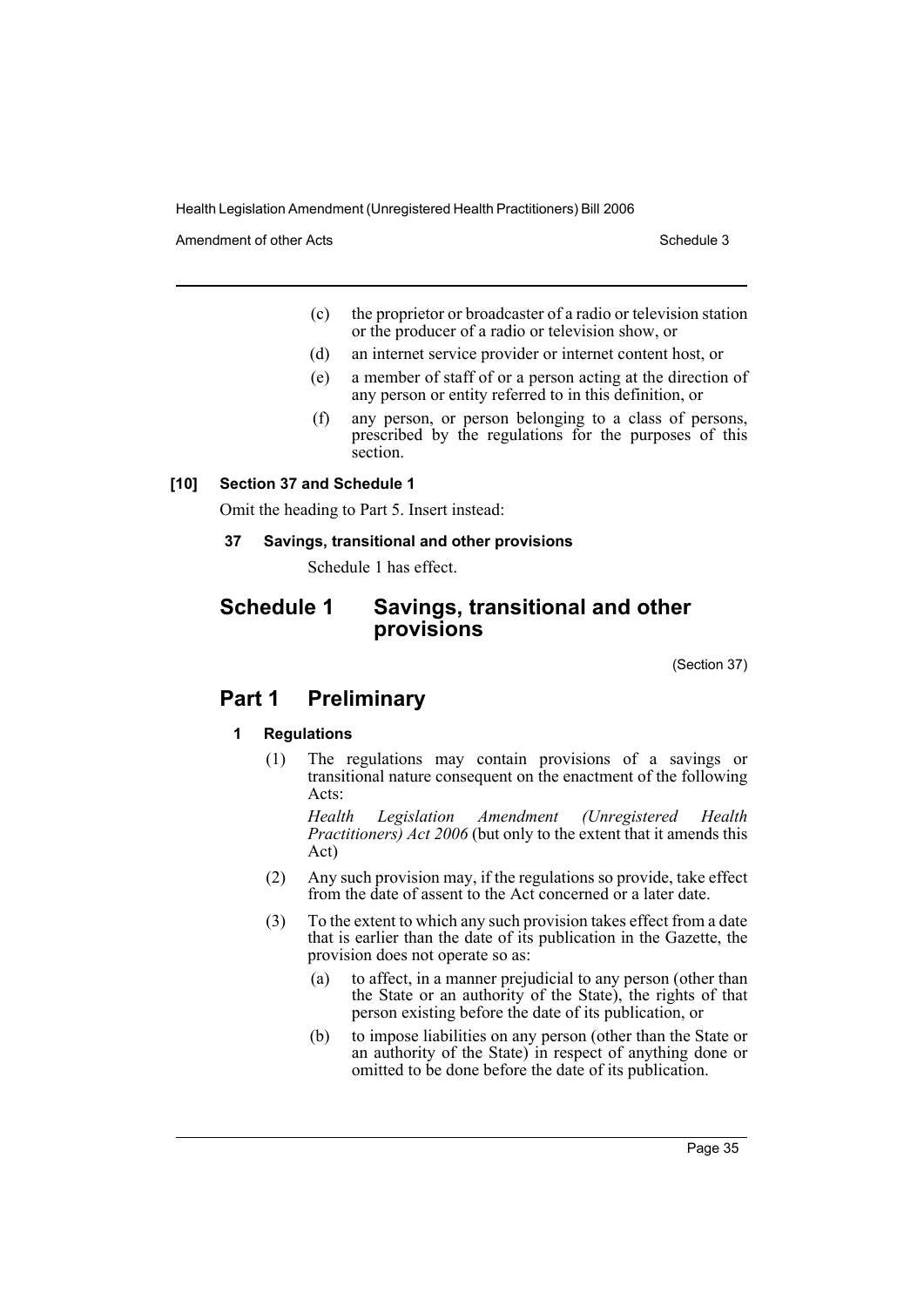Schedule 3 Amendment of other Acts

# **Part 2 Provisions consequent on enactment of Health Legislation Amendment (Unregistered Health Practitioners) Act 2006**

### **2 Definition**

In this Part:

*amending Act* means the *Health Legislation Amendment (Unregistered Health Practitioners) Act 2006*.

### **3 Prohibition orders**

The board may make a prohibition order under section 19B (1) with respect to either or both of the following:

- (a) conduct or any other matter or thing that occurred before, or partly before and partly after, that subsection was inserted by the amending Act,
- (b) a complaint that has been made but not fully dealt with before that subsection was inserted by the amending Act.

### **4 Decisions of the board**

Section 34A (7A), as inserted by the amending Act, applies only in respect of a statement of a decision that is given after the commencement of that subsection.

### **5 Cancelled registrations to be publicly available**

Section 34B, as inserted by the amending Act, extends to a person who was, immediately before the commencement of that section, subject to an order of the board or the District Court that the person's name be removed from the register or that the person's dental prosthetist's practising certificate be cancelled.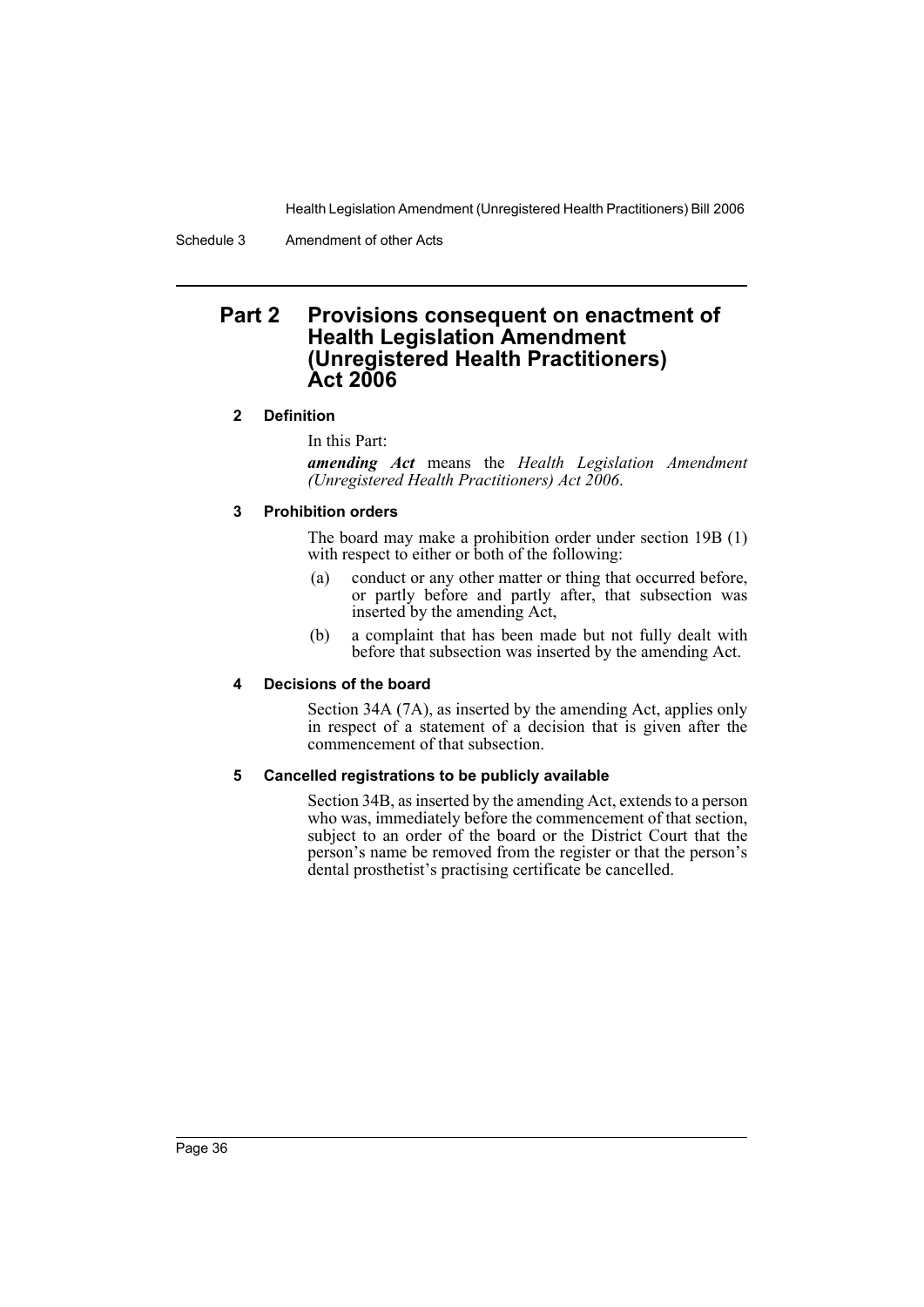Amendment of other Acts **Schedule 3** and the 3 schedule 3

# **3.4 Medical Practice Act 1992 No 94**

### **[1] Section 64 Tribunal can suspend or deregister in certain cases**

Insert after section 64 (2):

- (2A) If the Tribunal makes an order under subsection (1) in respect of a person and it is satisfied that the person poses a substantial risk to the health of members of the public, it may by order (a *prohibition order*) do any one or more of the following:
	- (a) prohibit the person from providing health services or specified health services for the period specified in the order or permanently,
	- (b) place such conditions as the Tribunal thinks appropriate on the provision of health services or specified health services by the person for the period specified in the order or permanently.

**Note.** Section 10AK (1) of the *Public Health Act 1991* provides that it is an offence for a person to provide a health service in contravention of a prohibition order.

(2B) If the Tribunal is aware that a person in respect of whom it is proposing to make a prohibition order is registered under a health registration Act other than this Act, the Tribunal is, before making the prohibition order, to notify the board constituted under that other Act of the proposed order and give that board an opportunity to make a submission.

### **[2] Section 92 Right of review**

Omit "an order" from section 92 (1).

Insert instead "a prohibition order in respect of the person or of an order".

### **[3] Section 94 Powers on review**

Insert after section 94 (1) (d):

(e) by its order terminate or shorten the period of a prohibition order or alter the conditions to which the person is subject under a prohibition order (including by imposing new conditions).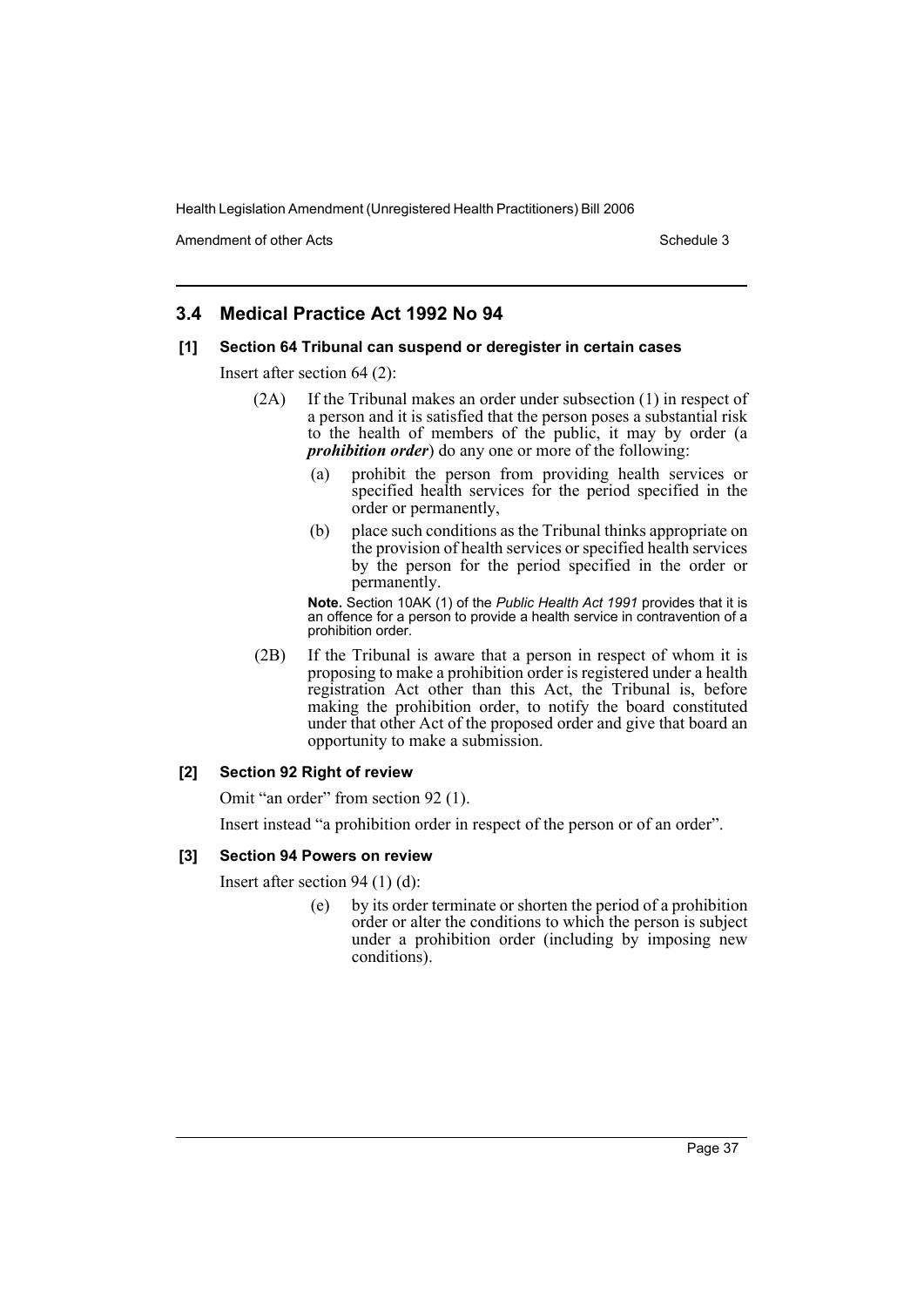Schedule 3 Amendment of other Acts

#### **[4] Section 165 Tribunal to provide details of its decision**

Omit section 165 (4). Insert instead:

- (4) The Board:
	- (a) must make publicly available a statement of a decision provided to it under this section if the decision is in respect of a complaint that has been proved or admitted in whole or in part, and
	- (b) may disseminate any other statement of a decision as the Board thinks fit,

unless the Tribunal has ordered otherwise.

#### **[5] Sections 191C and 191D**

Insert after section 191B:

### **191C Cancelled registrations to be publicly available**

- (1) The Board is to make publicly available:
	- (a) the name of each person who is subject to an order of the Tribunal or the Supreme Court that the person's name be removed from the Register or that the person not be re-registered, and
	- (b) such other information about the person as may be prescribed by the regulations.
- (2) The Board is to ensure that the information required to be made publicly available under subsection (1) is provided to the Commission.
- (3) The Board is not required to make publicly available information about a person:
	- (a) who is deceased, or
	- (b) who belongs to a class of persons prescribed by the regulations for the purposes of this section.

### **191D Protection from liability for certain publications**

- (1) A publication in good faith under section 165 or 191C does not subject a protected person to any liability (including liability in defamation).
- (2) In this section:

*protected person* means:

(a) the Board or Tribunal or a member of the Board or Tribunal, or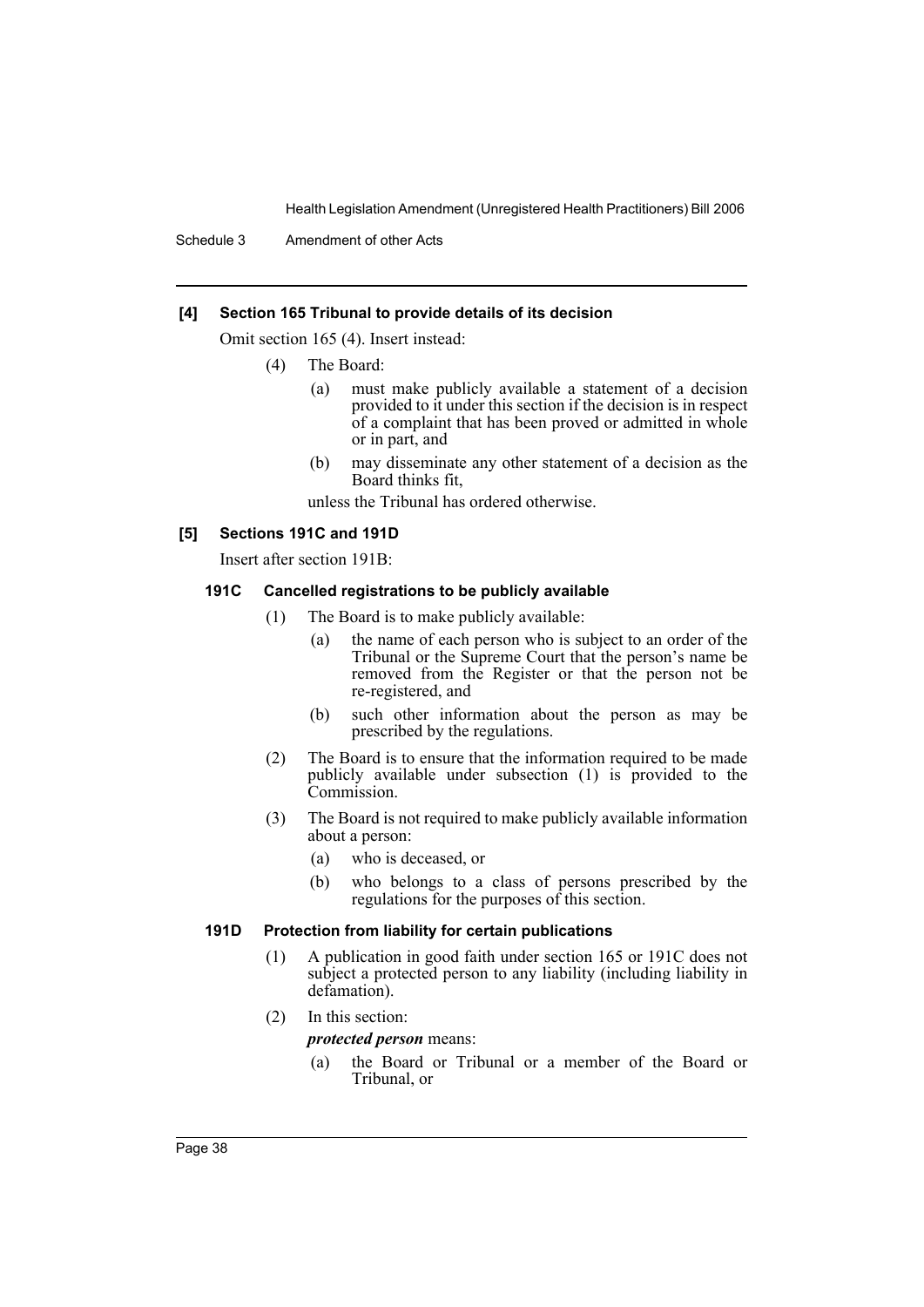Amendment of other Acts **Schedule 3** and the 3 sense of the 3 sense of the 3 sense of the 3 sense of the 3 sense of the 3 sense of the 3 sense of the 3 sense of the 3 sense of the 3 sense of the 3 sense of the 3 sense of t

- (b) the proprietor, editor or publisher of a newspaper, or
- (c) the proprietor or broadcaster of a radio or television station or the producer of a radio or television show, or
- (d) an internet service provider or internet content host, or
- (e) a member of staff of or a person acting at the direction of any person or entity referred to in this definition, or
- (f) any person, or person belonging to a class of persons, prescribed by the regulations for the purposes of this section.

### **[6] Schedule 5 Savings and transitional provisions**

Insert at the end of clause 2 (1):

*Health Legislation Amendment (Unregistered Health Practitioners) Act 2006* (but only to the extent that it amends this Act)

### **[7] Schedule 5, Part 6**

Insert after Part 5:

# **Part 6 Provisions consequent on enactment of Health Legislation Amendment (Unregistered Health Practitioners) Act 2006**

### **32 Definition**

In this Part:

*amending Act* means the *Health Legislation Amendment (Unregistered Health Practitioners) Act 2006*.

### **33 Prohibition orders**

The Tribunal may make a prohibition order under section 64 (2A) with respect to either or both of the following:

- (a) conduct or any other matter or thing that occurred before, or partly before and partly after, that subsection was inserted by the amending Act,
- (b) a complaint that has been made but not fully dealt with before that subsection was inserted by the amending Act.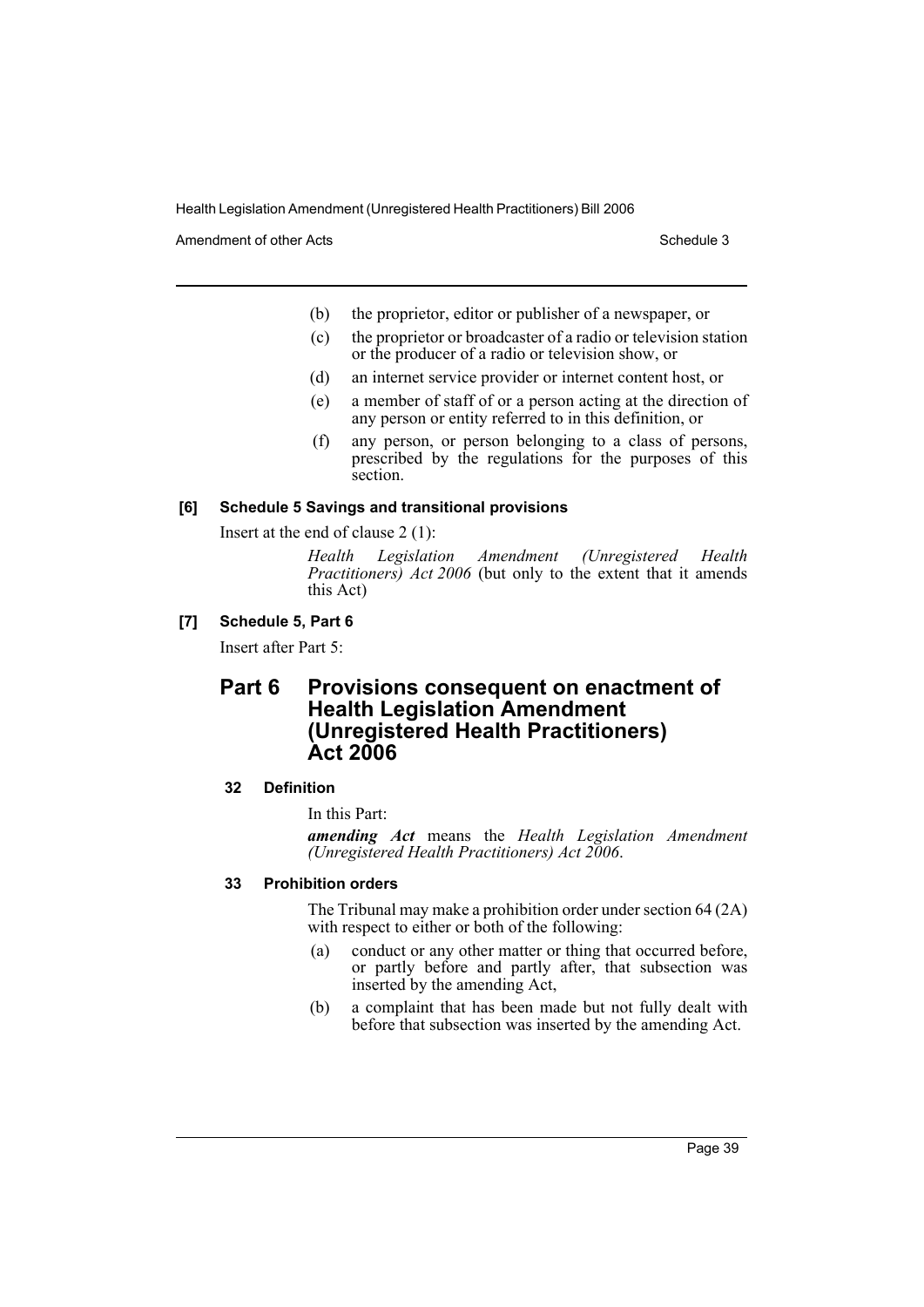Schedule 3 Amendment of other Acts

#### **34 Decisions of the Tribunal**

Section 165 (4), as substituted by the amending Act, applies only in respect of a statement of a decision that is given after the commencement of that subsection.

#### **35 Cancelled registrations to be publicly available**

Section 191C, as inserted by the amending Act, extends to a person who was, immediately before the commencement of that section, subject to an order of the Tribunal or the Supreme Court that the person's name be removed from the Register or that the person not be re-registered.

#### **[8] Dictionary**

Insert in alphabetical order in clause 1:

*health registration Act* has the same meaning as in the *Health Care Complaints Act 1993*.

*prohibition order* has the same meaning as in section 64 (2A).

### **3.5 Nurses and Midwives Act 1991 No 9**

#### **[1] Section 3 Definitions**

Insert in alphabetical order in section 3 (1):

*health service* has the same meaning as in the *Health Care Complaints Act 1993*.

*prohibition order* has the same meaning as in section 64 (5A).

#### **[2] Section 64 Determinations of the Tribunal**

Insert after section 64 (5):

- (5A) If the Tribunal makes an order under subsection (1) (g) or (5) in respect of a person and it is satisfied that the person poses a substantial risk to the health of members of the public, it may by order (a *prohibition order*) do any one or more of the following:
	- (a) prohibit the person from providing health services or specified health services for the period specified in the order or permanently,
	- (b) place such conditions as the Tribunal thinks appropriate on the provision of health services or specified health services by the person for the period specified in the order or permanently.

**Note.** Section 10AK (1) of the *Public Health Act 1991* provides that it is an offence for a person to provide a health service in contravention of a prohibition order.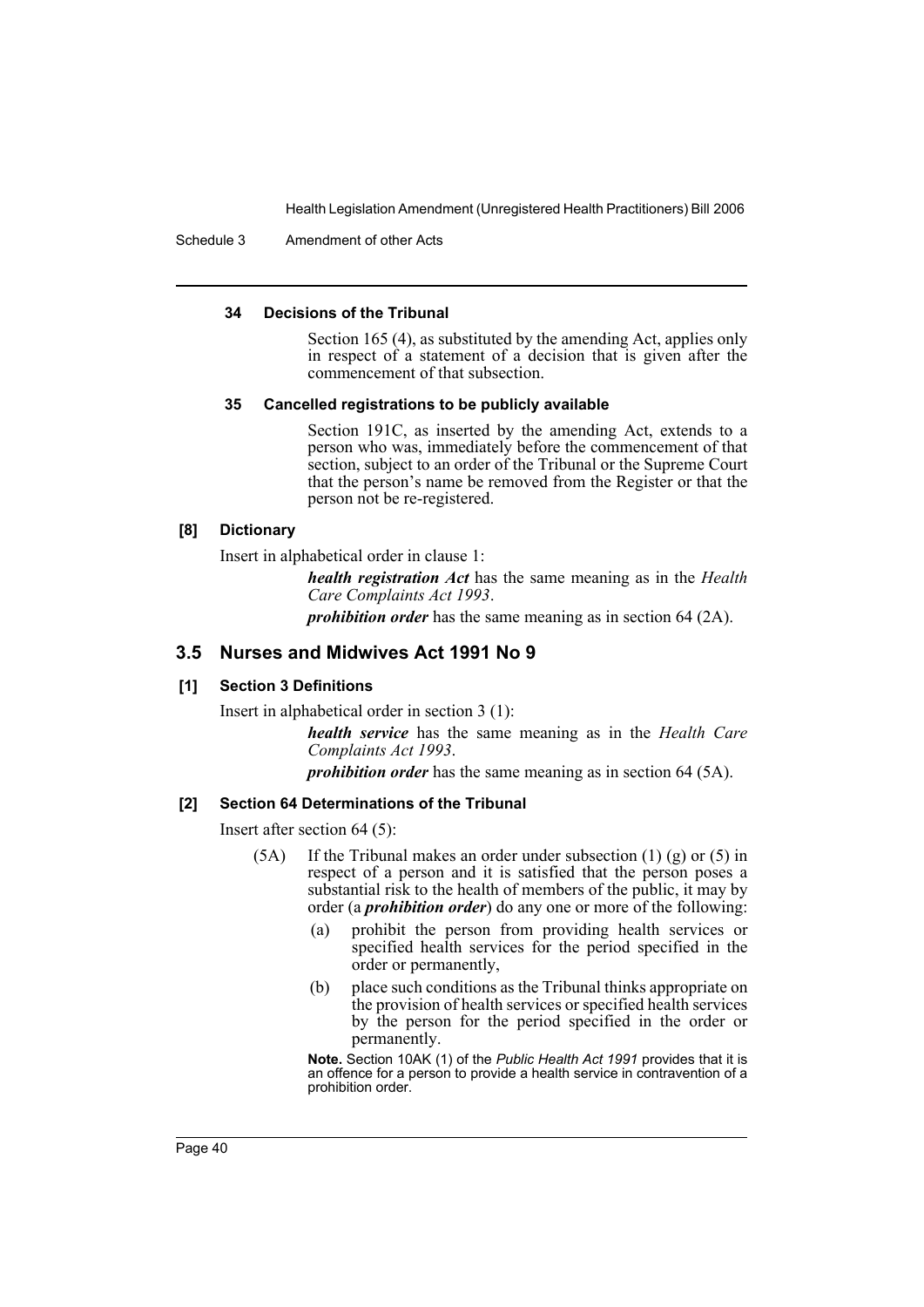Amendment of other Acts **Schedule 3** and the 3 set of the 3 set of the 3 set of the 3 set of the 3 set of the 3 set of the 3 set of the 3 set of the 3 set of the 3 set of the 3 set of the 3 set of the 3 set of the 3 set of

(5B) If the Tribunal is aware that a person in respect of whom it is proposing to make a prohibition order is registered under a health registration Act other than this Act, the Tribunal is, before making the prohibition order, to notify the board constituted under that other Act of the proposed order and give that board an opportunity to make a submission.

### **[3] Section 66 Decisions of the Tribunal**

Insert ", the Board" after "midwife concerned" in section 66 (3).

### **[4] Section 66 (6A)**

Insert after section 66 (6):

- (6A) The Board:
	- (a) must make publicly available a statement of a decision provided to it under this section if the decision is in respect of a complaint that has been proved or admitted in whole or in part, and
	- (b) may disseminate any other statement of a decision as the Board thinks fit,

unless the Tribunal has ordered otherwise.

#### **[5] Section 68 Review of suspension or cancellation of registration or enrolment by the Tribunal**

Insert at the end of section 68 (1) (b):

or

(c) who is the subject of a prohibition order,

### **[6] Section 68 (1)**

Omit "suspension or removal".

Insert instead "suspension, removal or prohibition order".

### **[7] Section 68 (4) (d)**

Insert at the end of section 68  $(4)$  (c) (ii):

, or

(d) by its order terminate or shorten the period of a prohibition order or alter the conditions to which the person is subject under a prohibition order (including by imposing new conditions).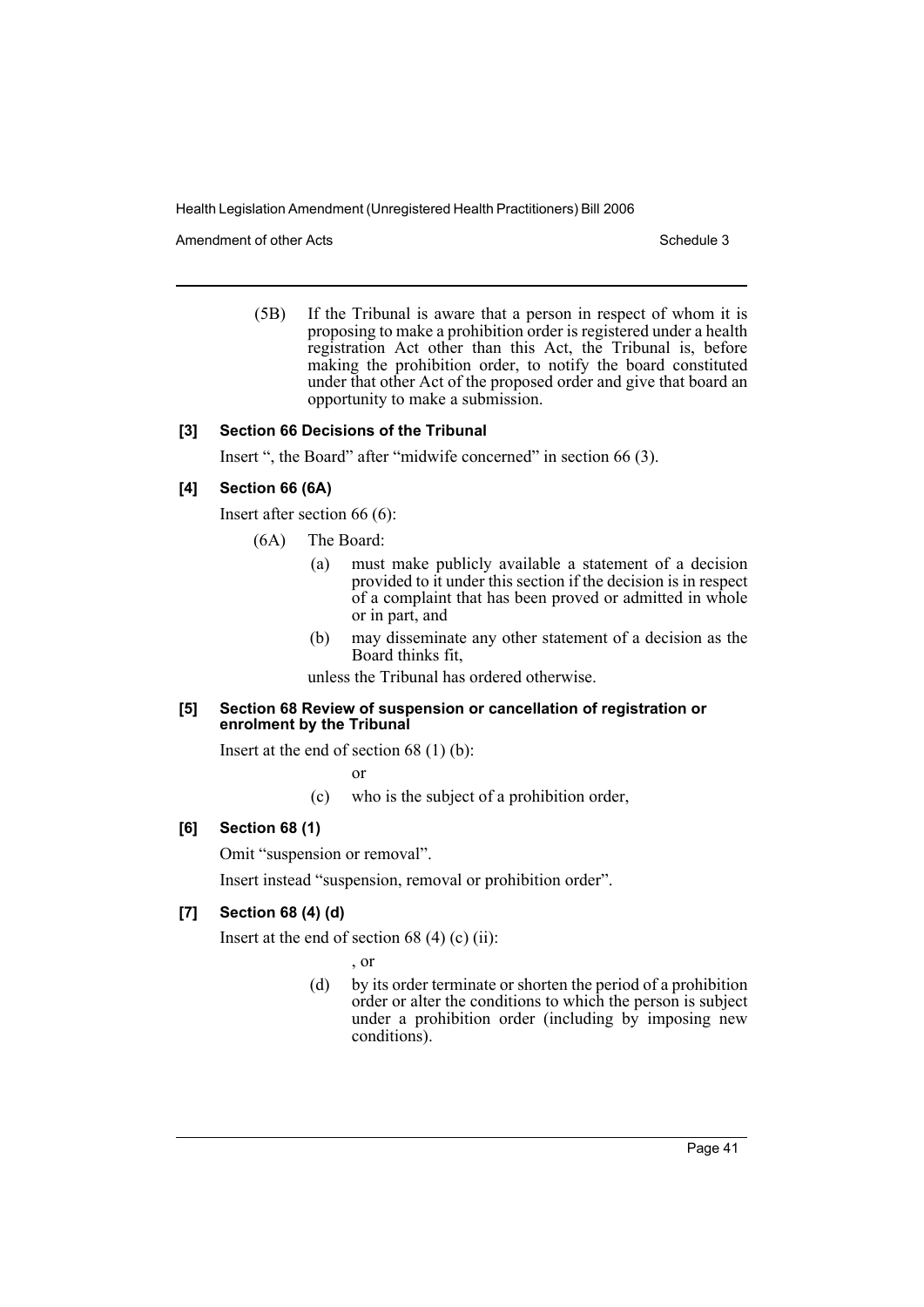### **[8] Sections 69A and 69B**

Insert after section 69:

#### **69A Cancelled registrations or enrolments to be publicly available**

- (1) The Board is to make publicly available:
	- (a) the name of each person who is subject to an order of the Tribunal or the Supreme Court that the person's name be removed from a Register or the Roll, and
	- (b) such other information about the person as may be prescribed by the regulations.
- (2) The Board is to ensure that the information required to be made publicly available under subsection (1) is provided to the Commission.
- (3) The Board is not required to make publicly available information about a person:
	- (a) who is deceased, or
	- (b) who belongs to a class of persons prescribed by the regulations for the purposes of this section.

#### **69B Protection from liability for certain publications**

- (1) A publication in good faith under section 66 or 69A does not subject a protected person to any liability (including liability in defamation).
- (2) In this section:

*protected person* means:

- (a) the Board or Tribunal or a member of the Board or Tribunal, or
- (b) the proprietor, editor or publisher of a newspaper, or
- (c) the proprietor or broadcaster of a radio or television station or the producer of a radio or television show, or
- (d) an internet service provider or internet content host, or
- (e) a member of staff of or a person acting at the direction of any person or entity referred to in this definition, or
- (f) any person, or person belonging to a class of persons, prescribed by the regulations for the purposes of this section.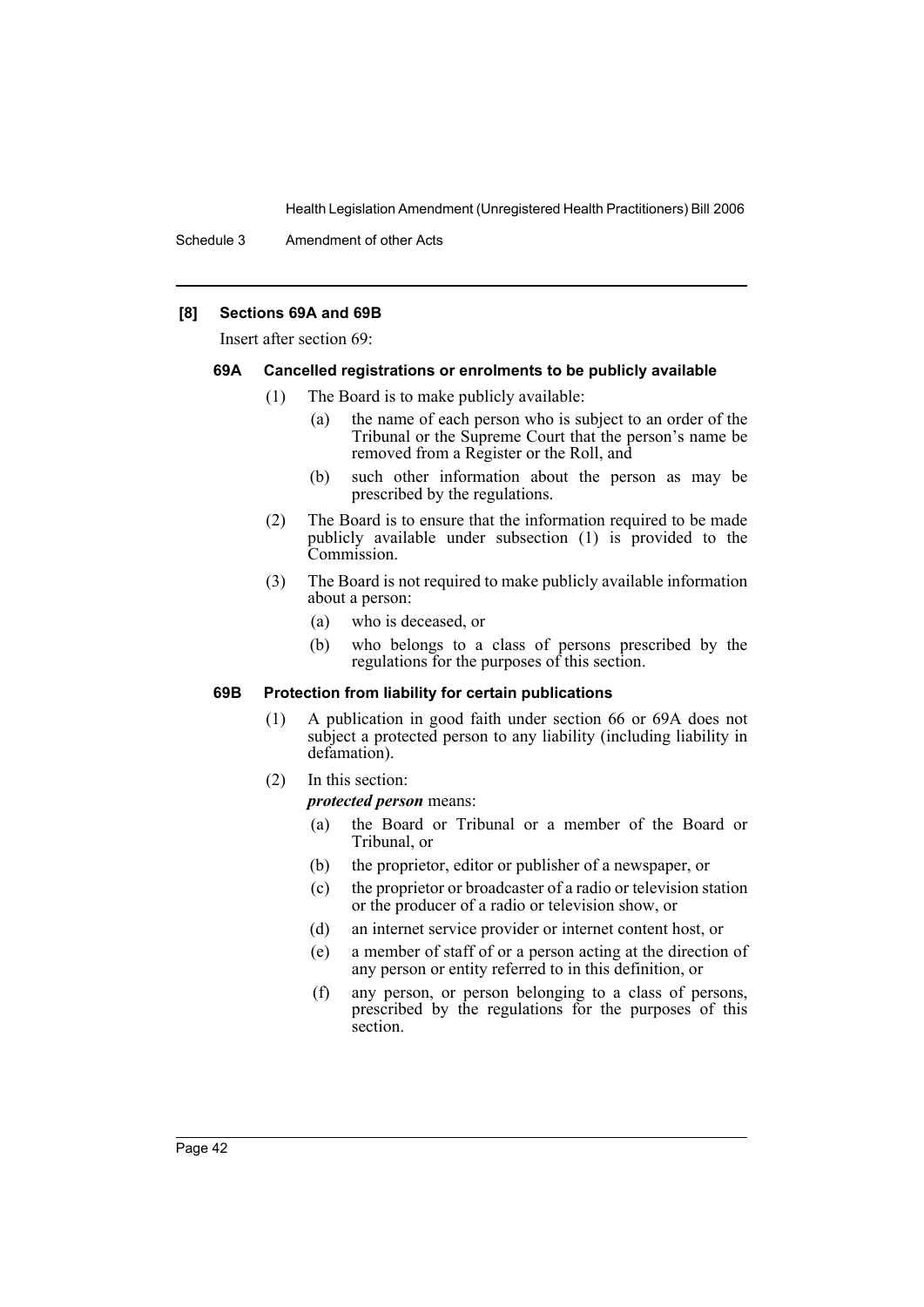Amendment of other Acts **Schedule 3** and the 3 schedule 3

### **[9] Schedule 3 Savings and transitional provisions**

Insert at the end of clause 2 (1):

*Health Legislation Amendment (Unregistered Health Practitioners) Act 2006* (but only to the extent that it amends this Act)

#### **[10] Schedule 3, Part 5**

Insert after Part 4:

# **Part 5 Provisions consequent on enactment of Health Legislation Amendment (Unregistered Health Practitioners) Act 2006**

### **26 Definition**

In this Part:

*amending Act* means the *Health Legislation Amendment (Unregistered Health Practitioners) Act 2006*.

### **27 Prohibition orders**

The Tribunal may make a prohibition order under section 64 (5A) with respect to either or both of the following:

- (a) conduct or any other matter or thing that occurred before, or partly before and partly after, that subsection was inserted by the amending Act,
- (b) a complaint that has been made but not fully dealt with before that subsection was inserted by the amending Act.

#### **28 Decisions of the Tribunal**

Section 66 (6A), as inserted by the amending Act, applies only in respect of a statement of a decision that is given after the commencement of that subsection.

#### **29 Cancelled registrations to be publicly available**

Section 69A, as inserted by the amending Act, extends to a person who was, immediately before the commencement of that section, subject to an order of the Tribunal or the Supreme Court that the person's name be removed from a Register or the Roll.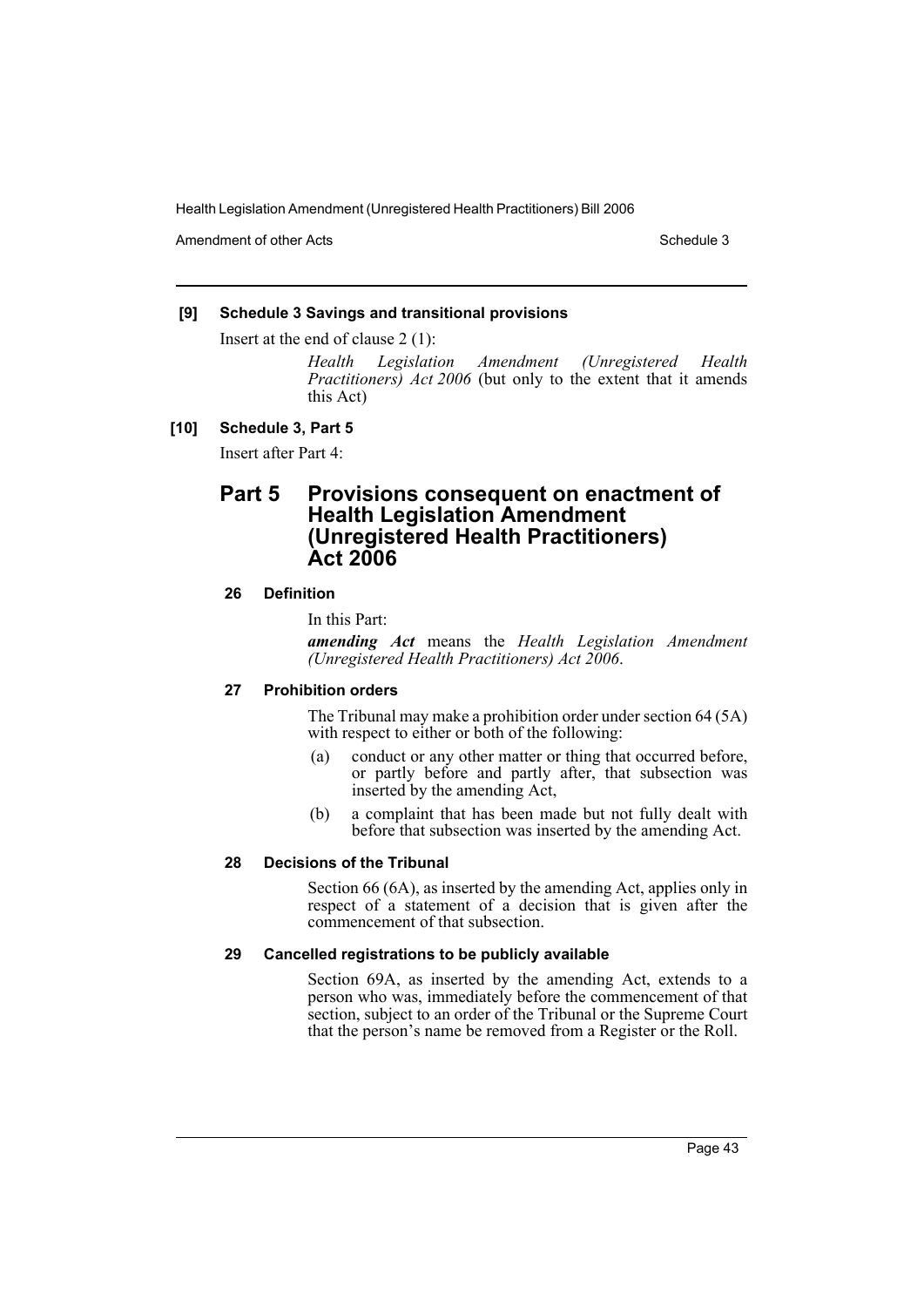Schedule 3 Amendment of other Acts

# **3.6 Optical Dispensers Act 1963 No 35**

### **[1] Section 2 Definitions**

Insert in alphabetical order in section 2 (1):

*Commission* means the Health Care Complaints Commission constituted under the *Health Care Complaints Act 1993*.

*Health registration Act* has the same meaning as in the *Health Care Complaints Act 1993*.

*Health service* has the same meaning as in the *Health Care Complaints Act 1993*.

*Prohibition order* has the same meaning as in section 25 (5).

### **[2] Section 2 (3)**

Insert after section 2 (2):

(3) Notes included in this Act do not form part of this Act.

#### **[3] Section 25 Proceedings before board against optical dispenser**

Insert after section 25 (4):

- (5) The board may, after inquiry under this section, if it is satisfied that a person poses a substantial risk to the health of members of the public, by order (a *prohibition order*) do any one or more of the following:
	- (a) prohibit the person from providing health services or specified health services for the period specified in the order or permanently,
	- (b) place such conditions as the board thinks appropriate on the provision of health services or specified health services by the person for the period specified in the order or permanently.

**Note.** Section 10AK (1) of the *Public Health Act 1991* provides that it is an offence for a person to provide a health service in contravention of a prohibition order.

(6) If the board is aware that a person in respect of whom it is proposing to make a prohibition order is registered under a health registration Act other than this Act, the board is, before making the prohibition order, to notify the board constituted under that other Act of the proposed order and give that board an opportunity to make a submission.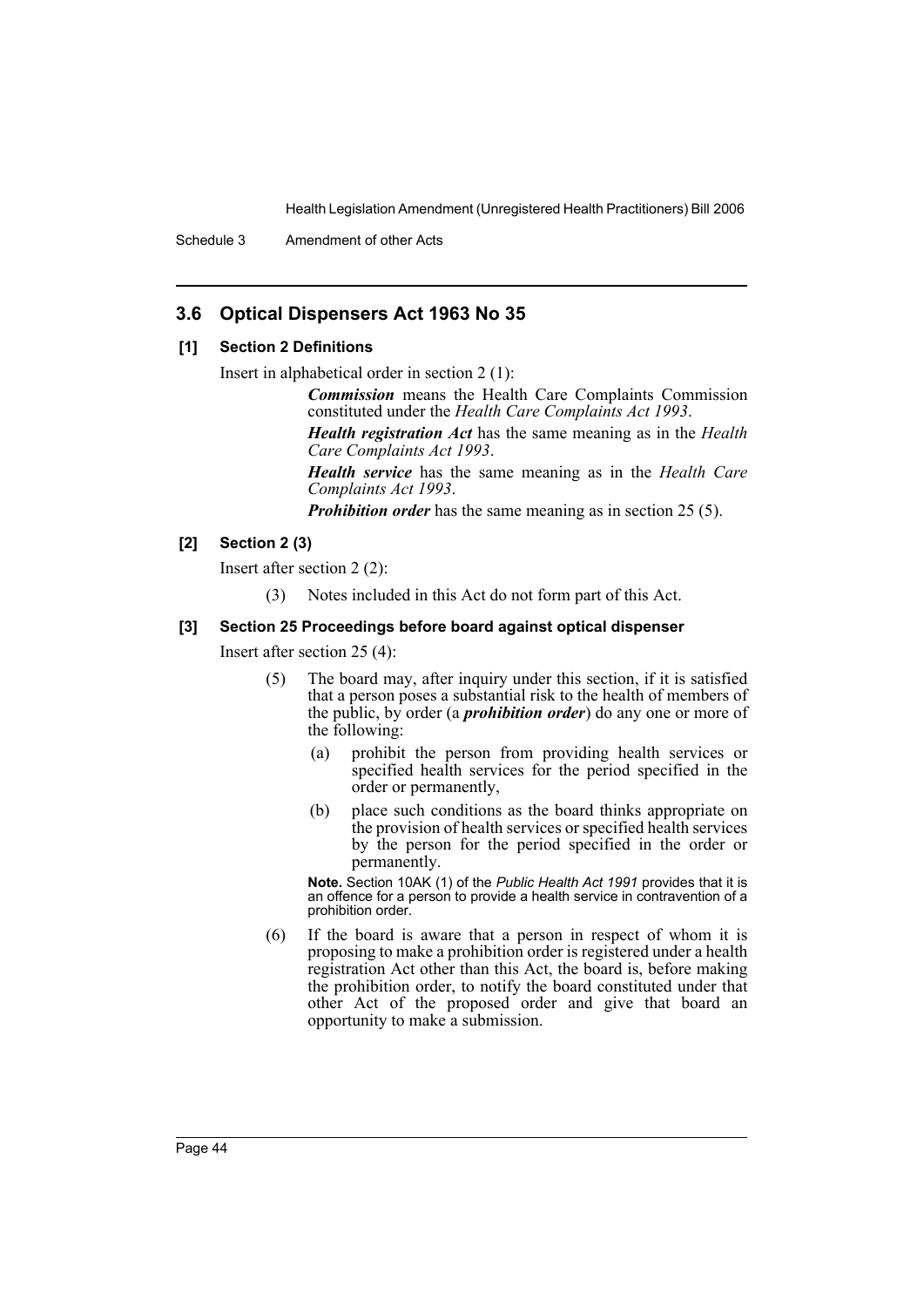Amendment of other Acts **Schedule 3** and the 3 set of the 3 set of the 3 set of the 3 set of the 3 set of the 3 set of the 3 set of the 3 set of the 3 set of the 3 set of the 3 set of the 3 set of the 3 set of the 3 set of

### **[4] Section 25A Notification of complaints to, and their investigation by, the Commission**

Omit "Health Care Complaints Commission" wherever occurring. Insert instead "Commission".

### **[5] Section 26A Written statements of decisions**

Omit "or to suspend a person's licence," from section 26A (1).

Insert instead ", to suspend a person's licence or to make a prohibition order in respect of a person,".

# **[6] Section 26A (7A)**

Insert after section 26A (7):

- (7A) The board:
	- (a) must make publicly available a statement of a decision if the decision is in respect of a complaint that has been proved or admitted in whole or in part and ensure that any such statement is provided to the Commission, and
	- (b) may disseminate any other statement of a decision as the board thinks fit.

### **[7] Section 27 Right of appeal**

Omit "a district court" from section 27 (1). Insert instead "the District Court".

### **[8] Section 27 (3)**

Insert "a prohibition order, a" after "An appeal against".

### **[9] Sections 33A and 33B**

Insert after section 33:

#### **33A Cancelled registrations to be publicly available**

- (1) The board is to make publicly available:
	- (a) the name of each person whose name is removed from the register under section 25 (1) or by order of a judge of the District Court, and
	- (b) such other information about the person as may be prescribed by the regulations.
- (2) The board is to ensure that the information required to be made publicly available under subsection (1) is provided to the Commission.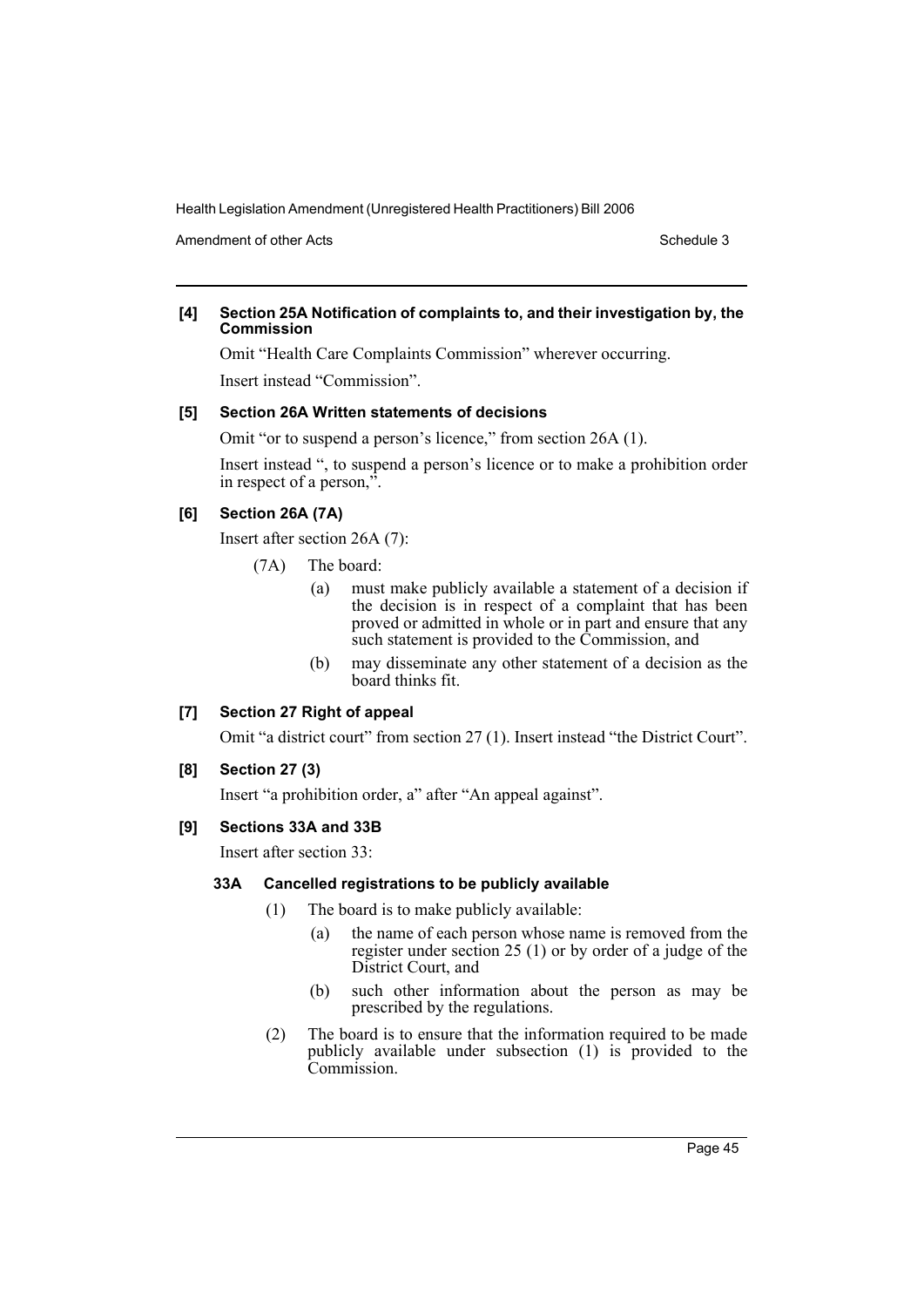Schedule 3 Amendment of other Acts

- (3) The board is not required to make publicly available information about a person:
	- (a) who is deceased, or
	- (b) who belongs to a class of persons prescribed by the regulations for the purposes of this section.

### **33B Protection from liability for certain publications**

- (1) A publication in good faith under section 26A or 33A does not subject a protected person to any liability (including liability in defamation).
- (2) In this section:

*protected person* means:

- (a) the board or a member of the board, or
- (b) the proprietor, editor or publisher of a newspaper, or
- (c) the proprietor or broadcaster of a radio or television station or the producer of a radio or television show, or
- (d) an internet service provider or internet content host, or
- (e) a member of staff of or a person acting at the direction of any person or entity referred to in this definition, or
- (f) any person, or person belonging to a class of persons, prescribed by the regulations for the purposes of this section.

### **[10] Schedule 1 Savings and transitional provisions**

Insert before clause 1:

# **Part 1 Preliminary**

**[11] Schedule 1, clause 1 (1)**

Insert at the end of the subclause:

*Health Legislation Amendment (Unregistered Health Practitioners) Act 2006* (but only to the extent that it amends this Act)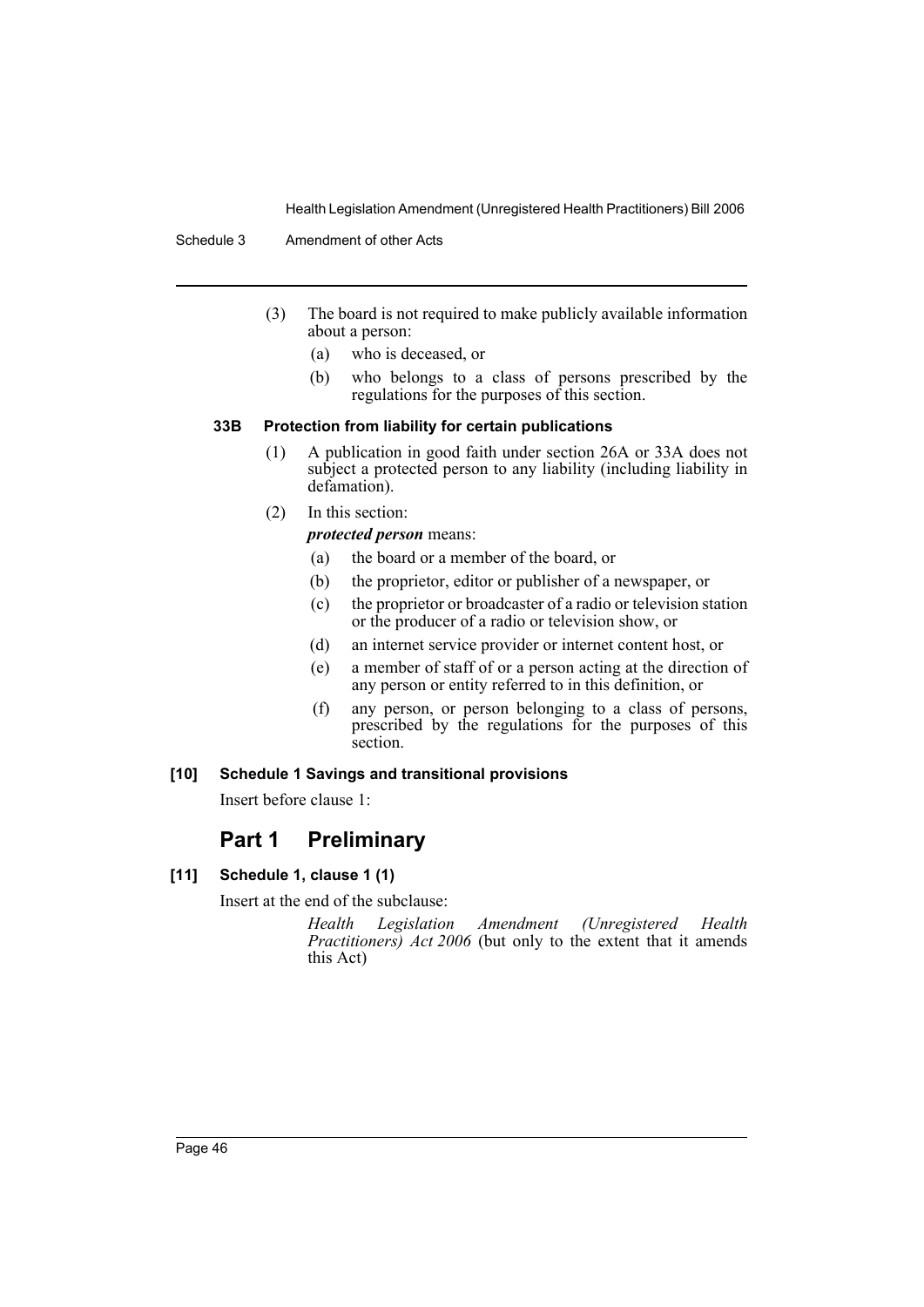Amendment of other Acts **Schedule 3** and the 3 schedule 3

## **[12] Schedule 1, Part 2**

Insert after clause 1:

# **Part 2 Provisions consequent on enactment of Health Legislation Amendment (Unregistered Health Practitioners) Act 2006**

## **2 Definition**

In this Part:

*amending Act* means the *Health Legislation Amendment (Unregistered Health Practitioners) Act 2006*.

### **3 Prohibition orders**

The board may make a prohibition order under section 25 (5) with respect to either or both of the following:

- (a) conduct or any other matter or thing that occurred before, or partly before and partly after, that subsection was inserted by the amending Act,
- (b) a complaint that has been made but not fully dealt with before that subsection was inserted by the amending Act.

### **4 Decisions of the board**

Section 26 (7A), as inserted by the amending Act, applies only in respect of a statement of a decision that is given after the commencement of that subsection.

### **5 Cancelled registrations to be publicly available**

Section 33A, as inserted by the amending Act, extends to a person whose name is removed from the register, before the commencement of that section, under section  $\tilde{25}$  (1) or by order of a judge of the District Court.

# **3.7 Optometrists Act 2002 No 30**

# **[1] Section 4 Definitions**

Insert in alphabetical order:

*health service* has the same meaning as in the *Health Care Complaints Act 1993*.

*prohibition order* has the same meaning as in section 57 (3A).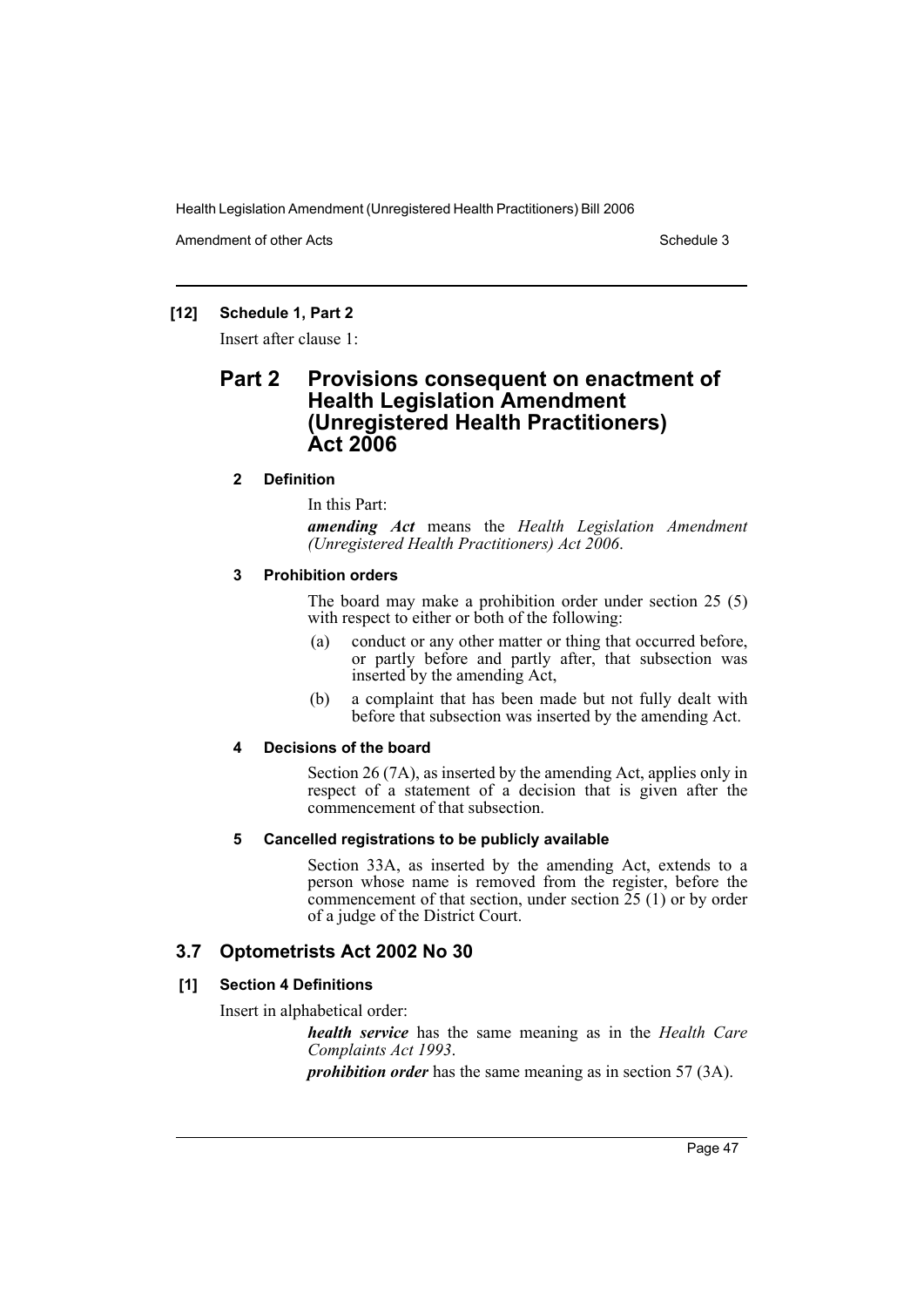Schedule 3 Amendment of other Acts

#### **[2] Section 57 Powers of the Tribunal**

Insert after section 57 (3):

- (3A) If the Tribunal makes an order under subsection (2) in respect of a person and it is satisfied that the person poses a substantial risk to the health of members of the public, it may by order (a *prohibition order*) do any one or more of the following:
	- (a) prohibit the person from providing health services or specified health services for the period specified in the order or permanently,
	- (b) place such conditions as the Tribunal thinks appropriate on the provision of health services or specified health services by the person for the period specified in the order or permanently.

**Note.** Section 10AK (1) of the *Public Health Act 1991* provides that it is an offence for a person to provide a health service in contravention of a prohibition order.

(3B) If the Tribunal is aware that a person in respect of whom it is proposing to make a prohibition order is registered under a health registration Act other than this Act, the Tribunal is, before making the prohibition order, to notify the board constituted under that other Act of the proposed order and give that board an opportunity to make a submission.

#### **[3] Section 85 Right of review**

Omit "an order" from section 85 (1).

Insert instead "a prohibition order in respect of the person or of an order".

#### **[4] Section 87 Powers on review**

Insert after section 87 (1) (d):

(e) by its order terminate or shorten the period of a prohibition order or alter the conditions to which the person is subject under a prohibition order (including by imposing new conditions).

#### **[5] Section 119 Tribunal to provide details of its decision**

Omit section 119 (4). Insert instead:

- (4) The Board:
	- (a) must make publicly available a statement of a decision provided to it under this section if the decision is in respect of a complaint that has been proved or admitted in whole or in part, and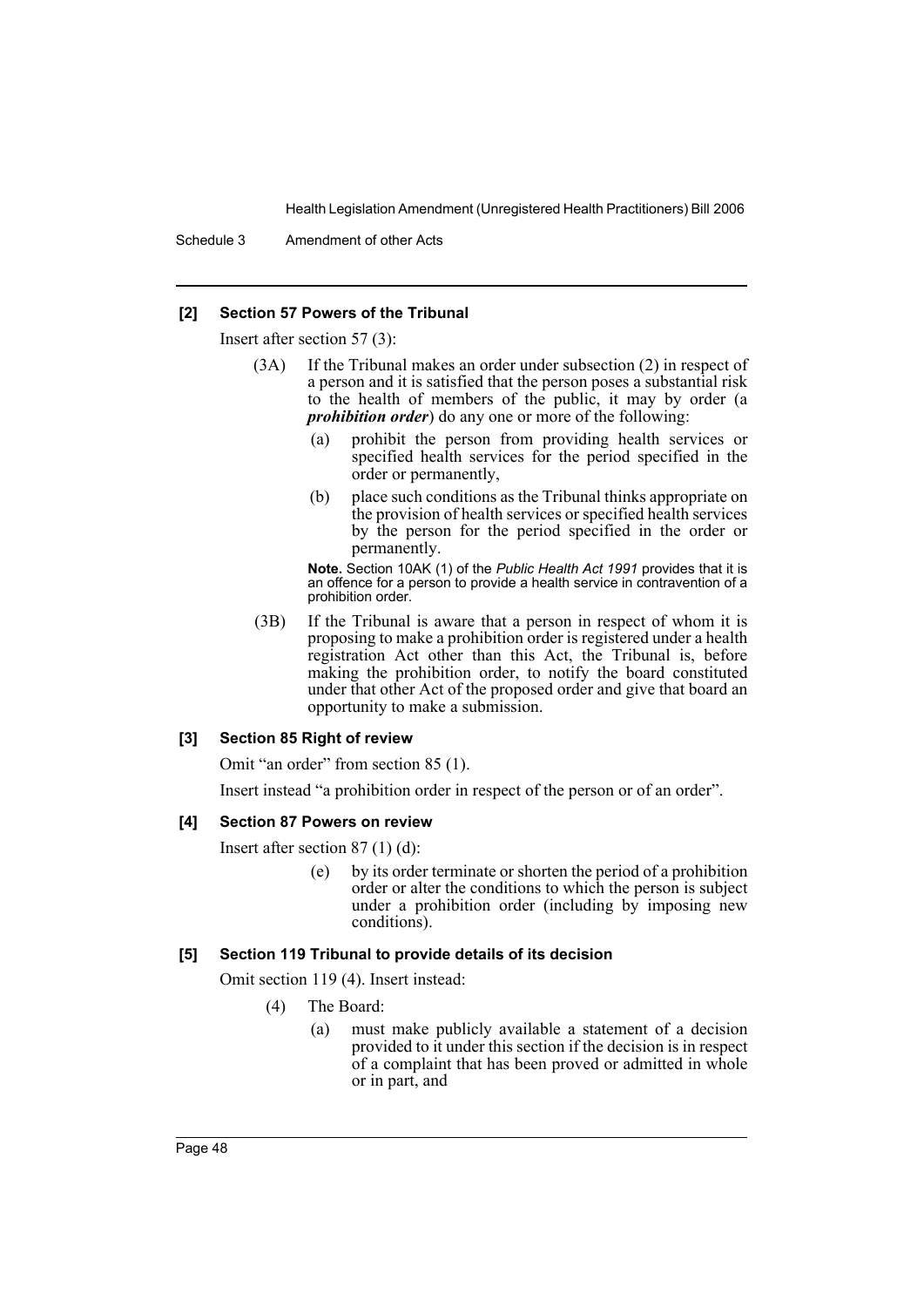Amendment of other Acts **Schedule 3** and the 3 set of the 3 set of the 3 set of the 3 set of the 3 set of the 3 set of the 3 set of the 3 set of the 3 set of the 3 set of the 3 set of the 3 set of the 3 set of the 3 set of

(b) may disseminate any other statement of a decision as the Board thinks fit,

unless the Tribunal has ordered otherwise.

### **[6] Sections 125A and 125B**

Insert after section 125:

#### **125A Cancelled registrations to be publicly available**

- (1) The Board is to make publicly available:
	- (a) the name of each person who is subject to an order of the Tribunal or the Supreme Court that the person's registration be cancelled or that the person not be re-registered, and
	- (b) such other information about the person as may be prescribed by the regulations.
	- (2) The Board is to ensure that the information required to be made publicly available under subsection (1) is provided to the Commission.
	- (3) The Board is not required to make publicly available information about a person:
		- (a) who is deceased, or
		- (b) who belongs to a class of persons prescribed by the regulations for the purposes of this section.

#### **125B Protection from liability for certain publications**

- (1) A publication in good faith under section 119 or 125A does not subject a protected person to any liability (including liability in defamation).
- (2) In this section:

*protected person* means:

- (a) the Board or Tribunal or a member of the Board or Tribunal, or
- (b) the proprietor, editor or publisher of a newspaper, or
- (c) the proprietor or broadcaster of a radio or television station or the producer of a radio or television show, or
- (d) an internet service provider or internet content host, or
- (e) a member of staff of or a person acting at the direction of any person or entity referred to in this definition, or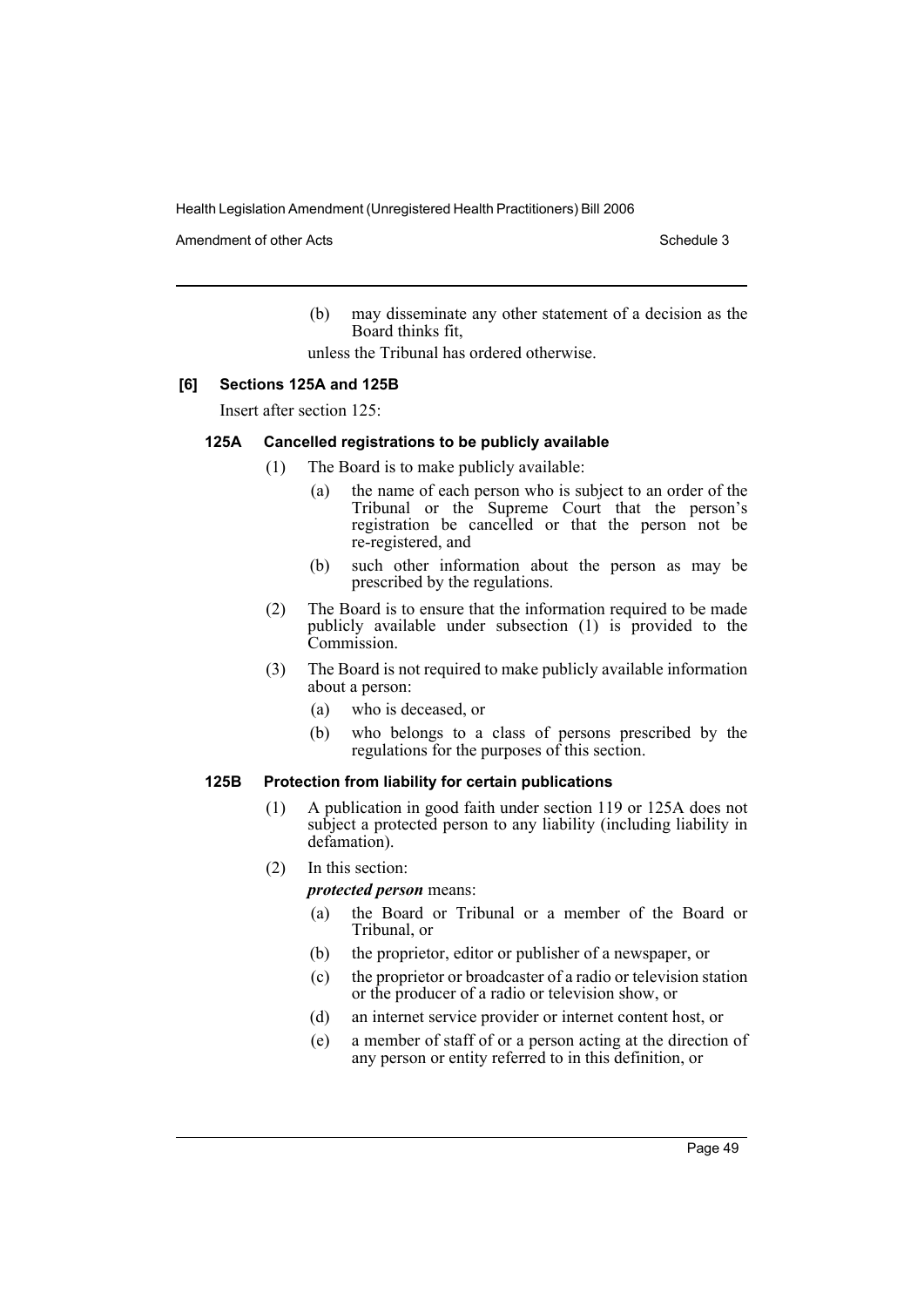(f) any person, or person belonging to a class of persons, prescribed by the regulations for the purposes of this section.

### **[7] Schedule 7 Savings and transitional provisions**

Insert at the end of clause 2 (1):

*Health Legislation Amendment (Unregistered Health Practitioners) Act 2006* (but only to the extent that it amends this Act)

## **[8] Schedule 7, Part 3**

Insert after Part 2:

# **Part 3 Provisions consequent on enactment of Health Legislation Amendment (Unregistered Health Practitioners) Act 2006**

## **14 Definition**

In this Part:

*amending Act* means the *Health Legislation Amendment (Unregistered Health Practitioners) Act 2006*.

### **15 Prohibition orders**

The Tribunal may make a prohibition order under section 57 (3A) with respect to either or both of the following:

- (a) conduct or any other matter or thing that occurred before, or partly before and partly after, that subsection was inserted by the amending Act,
- (b) a complaint that has been made but not fully dealt with before that subsection was inserted by the amending Act.

### **16 Decisions of the Tribunal**

Section 119 (4), as substituted by the amending Act, applies only in respect of a statement of a decision that is given after the commencement of that subsection.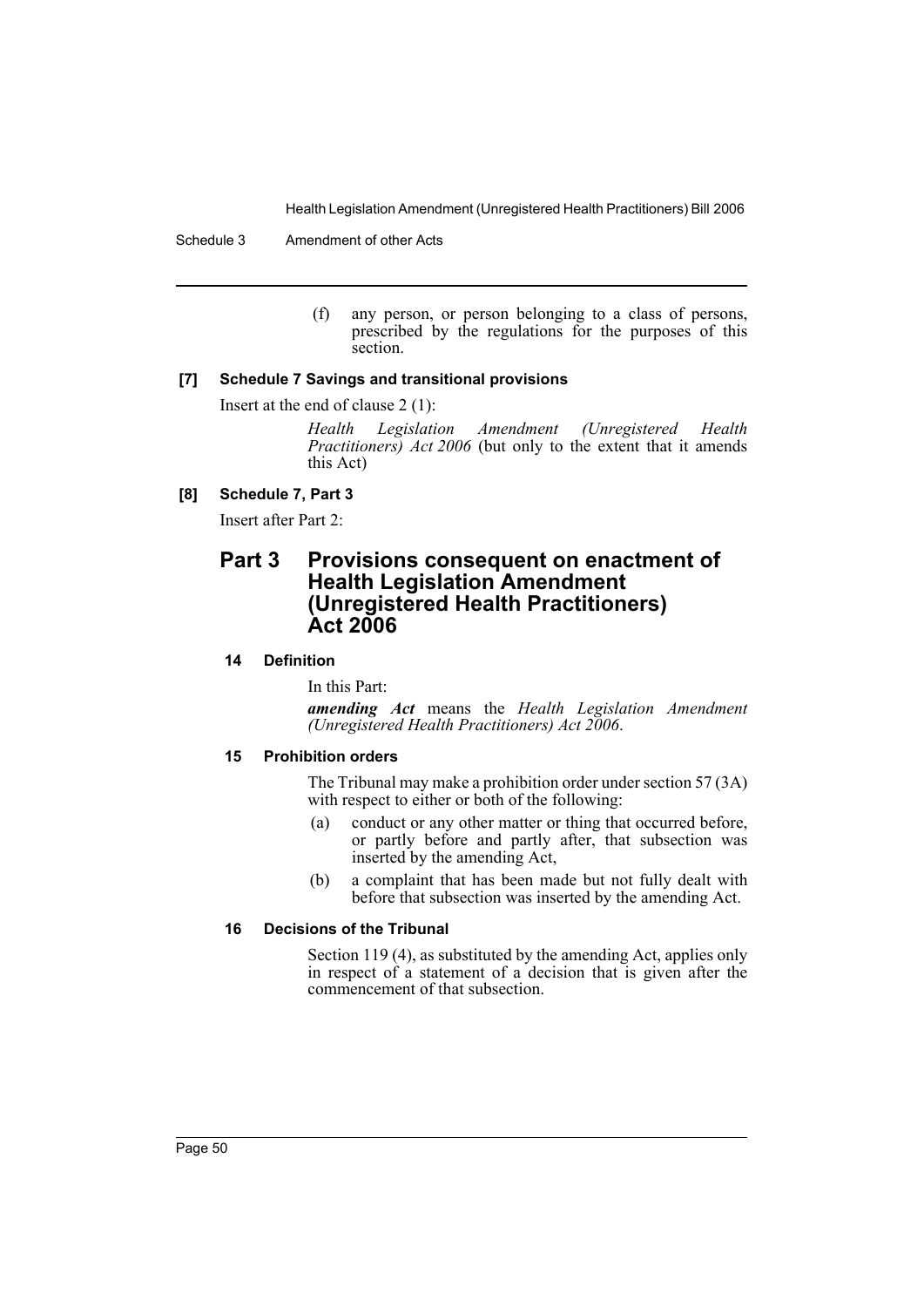Amendment of other Acts **Schedule 3** and the 3 schedule 3

### **17 Cancelled registrations to be publicly available**

Section 125A, as inserted by the amending Act, extends to a person who was, immediately before the commencement of that section, subject to an order of the Tribunal or the Supreme Court that the person's registration be cancelled or that the person not be re-registered.

# **3.8 Osteopaths Act 2001 No 16**

### **[1] Section 4 Definitions**

Insert in alphabetical order:

*health service* has the same meaning as in the *Health Care Complaints Act 1993*.

*prohibition order* has the same meaning as in section 53 (3A).

### **[2] Section 53 Powers of the Tribunal**

Insert after section 53 (3):

- (3A) If the Tribunal makes an order under subsection (2) in respect of a person and it is satisfied that the person poses a substantial risk to the health of members of the public, it may by order (a *prohibition order*) do any one or more of the following:
	- (a) prohibit the person from providing health services or specified health services for the period specified in the order or permanently,
	- (b) place such conditions as the Tribunal thinks appropriate on the provision of health services or specified health services by the person for the period specified in the order or permanently.

**Note.** Section 10AK (1) of the *Public Health Act 1991* provides that it is an offence for a person to provide a health service in contravention of a prohibition order.

(3B) If the Tribunal is aware that a person in respect of whom it is proposing to make a prohibition order is registered under a health registration Act other than this Act, the Tribunal is, before making the prohibition order, to notify the board constituted under that other Act of the proposed order and give that board an opportunity to make a submission.

### **[3] Section 81 Right of review**

Omit "an order" from section 81 (1).

Insert instead "a prohibition order in respect of the person or of an order".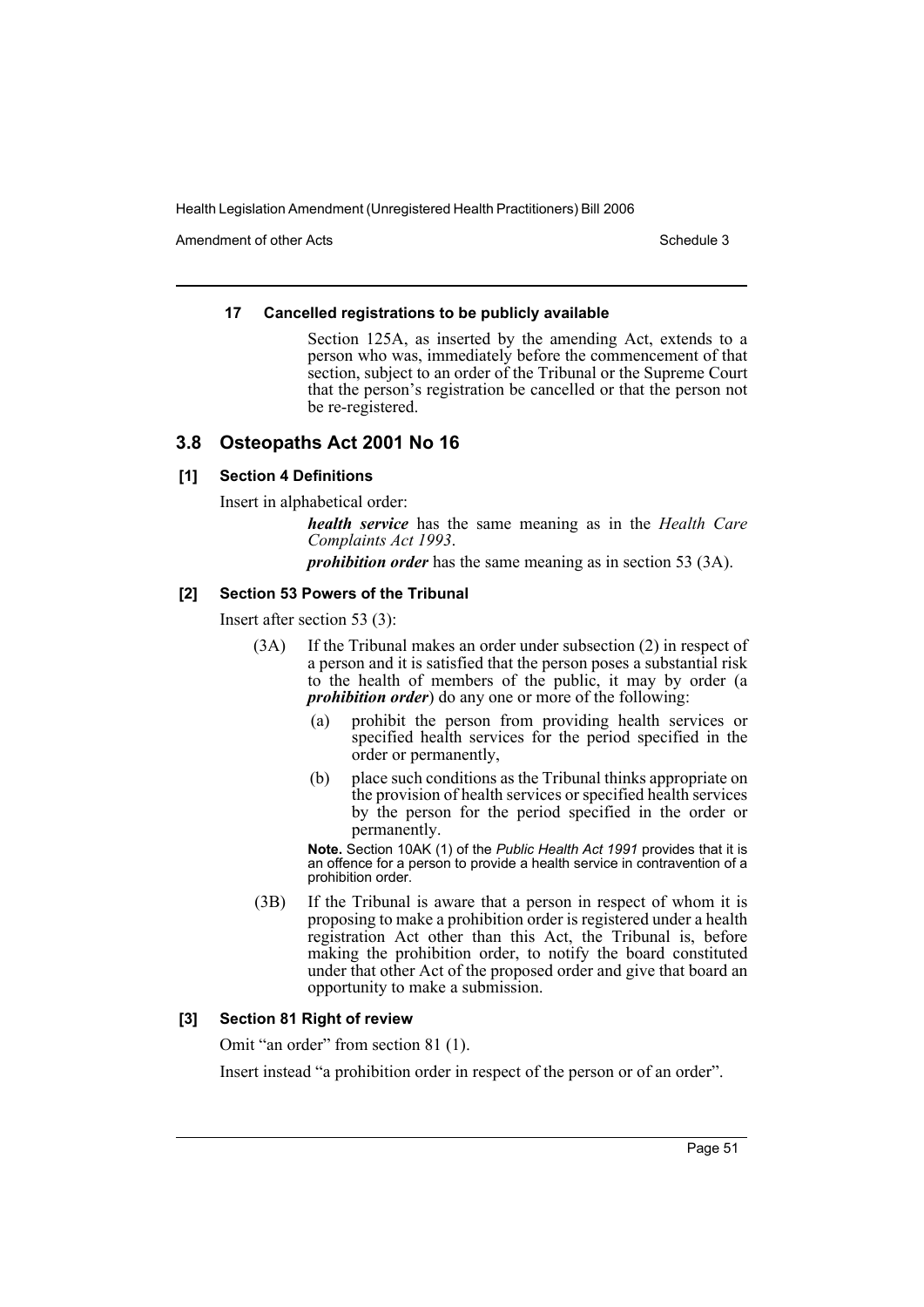Schedule 3 Amendment of other Acts

#### **[4] Section 83 Powers on review**

Insert after section 83 (1) (d):

(e) by its order terminate or shorten the period of a prohibition order or alter the conditions to which the person is subject under a prohibition order (including by imposing new conditions).

#### **[5] Section 115 Tribunal to provide details of its decision**

Omit section 115 (4). Insert instead:

- (4) The Board:
	- (a) must make publicly available a statement of a decision provided to it under this section if the decision is in respect of a complaint that has been proved or admitted in whole or in part, and
	- (b) may disseminate any other statement of a decision as the Board thinks fit,

unless the Tribunal has ordered otherwise.

#### **[6] Sections 121A and 121B**

Insert after section 121:

#### **121A Cancelled registrations to be publicly available**

- (1) The Board is to make publicly available:
	- (a) the name of each person who is subject to an order of the Tribunal or the Supreme Court that the person's registration be cancelled or that the person not be re-registered, and
	- (b) such other information about the person as may be prescribed by the regulations.
- (2) The Board is to ensure that the information required to be made publicly available under subsection  $(1)$  is provided to the Commission.
- (3) The Board is not required to make publicly available information about a person:
	- (a) who is deceased, or
	- (b) who belongs to a class of persons prescribed by the regulations for the purposes of this section.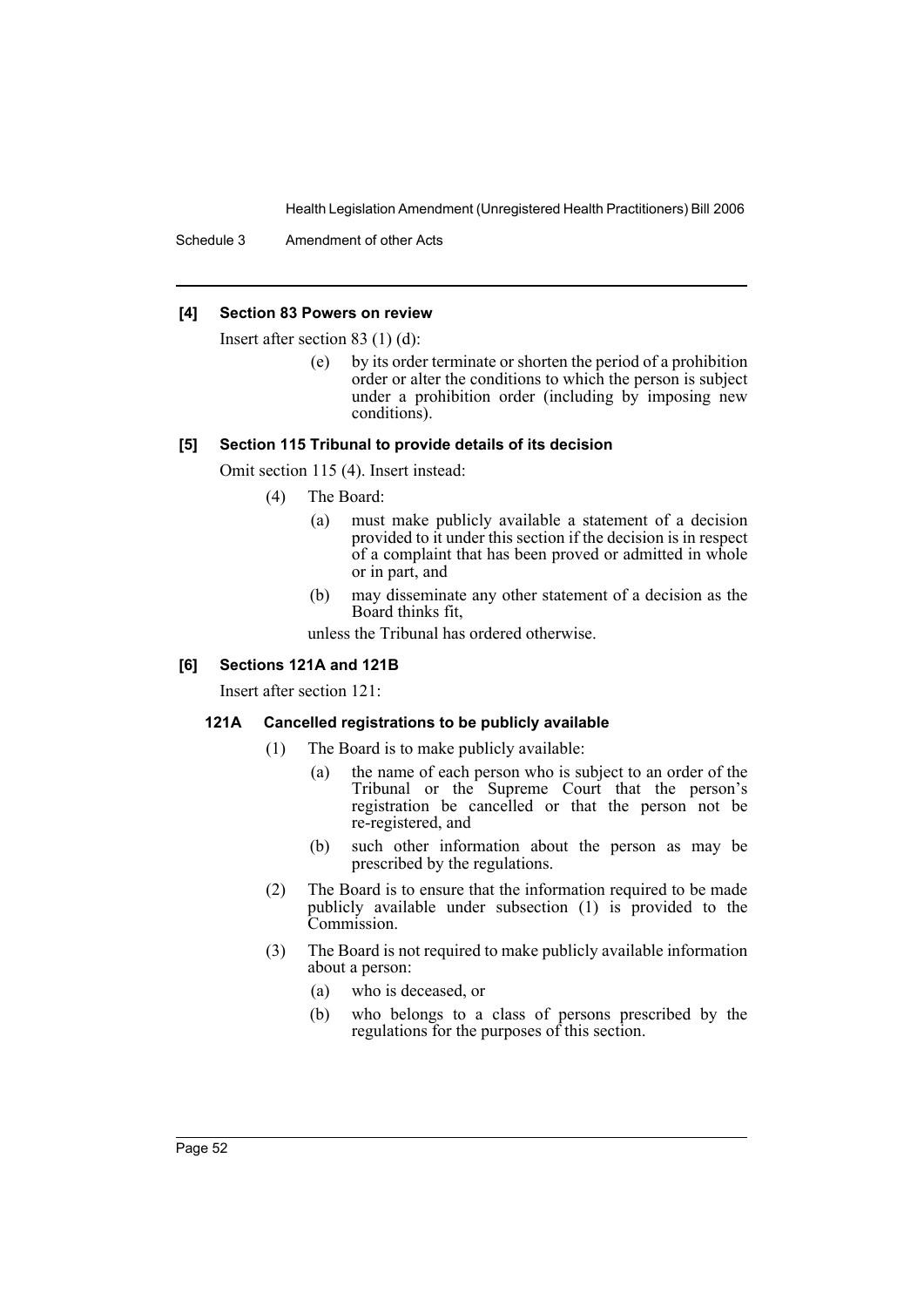Amendment of other Acts **Schedule 3** and the 3 schedule 3

#### **121B Protection from liability for certain publications**

- (1) A publication in good faith under section 115 or 121A does not subject a protected person to any liability (including liability in defamation).
- (2) In this section:

#### *protected person* means:

- (a) the Board or Tribunal or a member of the Board or Tribunal, or
- (b) the proprietor, editor or publisher of a newspaper, or
- (c) the proprietor or broadcaster of a radio or television station or the producer of a radio or television show, or
- (d) an internet service provider or internet content host, or
- (e) a member of staff of or a person acting at the direction of any person or entity referred to in this definition, or
- (f) any person, or person belonging to a class of persons, prescribed by the regulations for the purposes of this section.

#### **[7] Schedule 7 Savings and transitional provisions**

Insert at the end of clause 2 (1):

*Health Legislation Amendment (Unregistered Health Practitioners) Act 2006* (but only to the extent that it amends this Act)

### **[8] Schedule 7, Part 3**

Insert after Part 2:

# **Part 3 Provisions consequent on enactment of Health Legislation Amendment (Unregistered Health Practitioners) Act 2006**

#### **15 Definition**

In this Part:

*amending Act* means the *Health Legislation Amendment (Unregistered Health Practitioners) Act 2006*.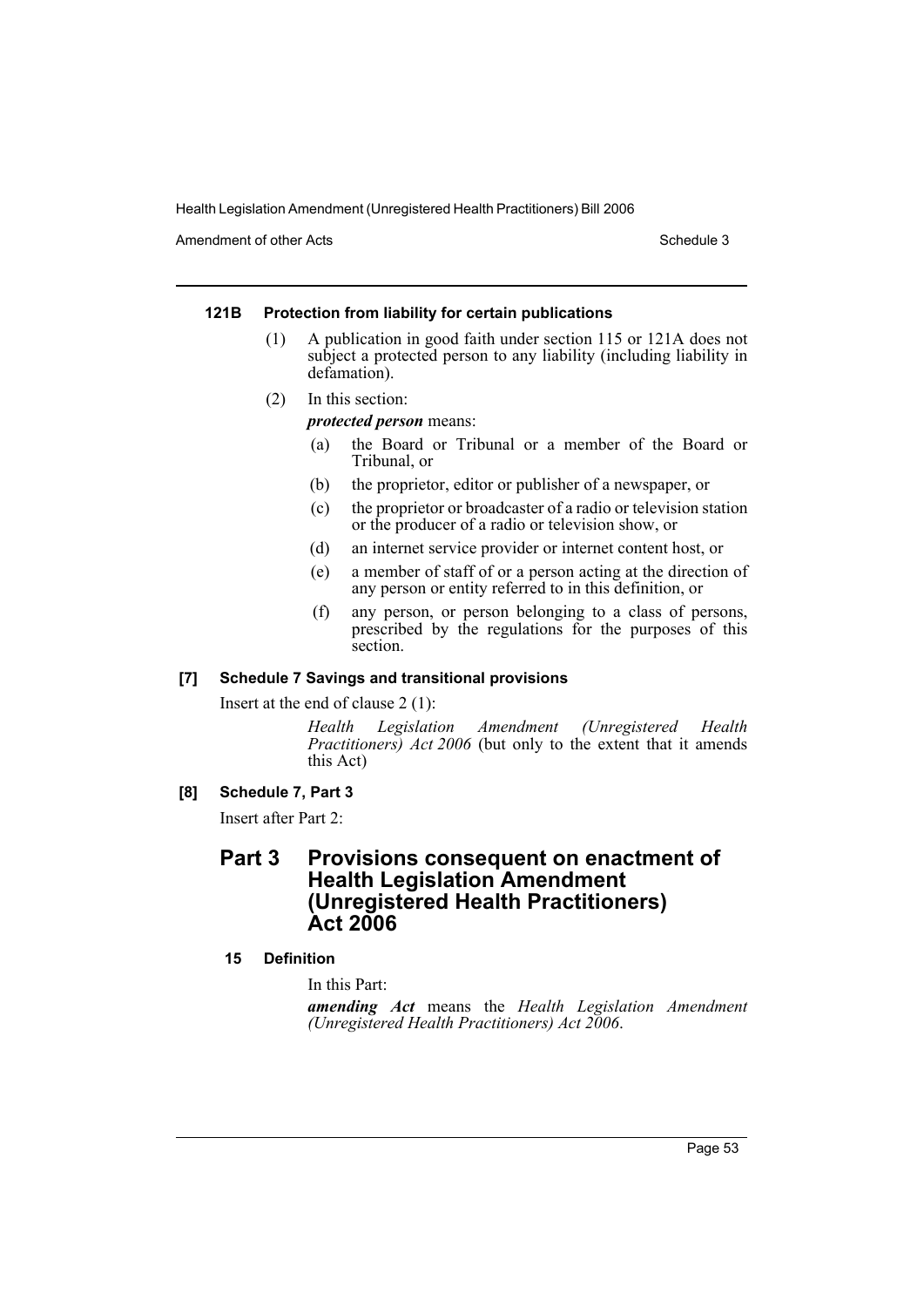Schedule 3 Amendment of other Acts

### **16 Prohibition orders**

The Tribunal may make a prohibition order under section 53 (3A) with respect to either or both of the following:

- (a) conduct or any other matter or thing that occurred before, or partly before and partly after, that subsection was inserted by the amending Act,
- (b) a complaint that has been made but not fully dealt with before that subsection was inserted by the amending Act.

### **17 Decisions of the Tribunal**

Section 115 (4), as substituted by the amending Act, applies only in respect of a statement of a decision that is given after the commencement of that subsection.

### **18 Cancelled registrations to be publicly available**

Section 121A, as inserted by the amending Act, extends to a person who was, immediately before the commencement of that section, subject to an order of the Tribunal or the Supreme Court that the person's registration be cancelled or that the person not be re-registered.

### **3.9 Pharmacy Act 1964 No 48**

### **[1] Section 3 Definitions**

Insert in alphabetical order in section 3 (1):

*Commission* means the Health Care Complaints Commission constituted under the *Health Care Complaints Act 1993*.

*Health registration Act* has the same meaning as in the *Health Care Complaints Act 1993*.

*Health service* has the same meaning as in the *Health Care Complaints Act 1993*.

*Prohibition order* has the same meaning as in section 20 (2A).

# **[2] Sections 19B (1), 19D (2), 19E (1) and 19F (b1)**

Omit "Health Care Complaints Commission" wherever occurring. Insert instead "Commission".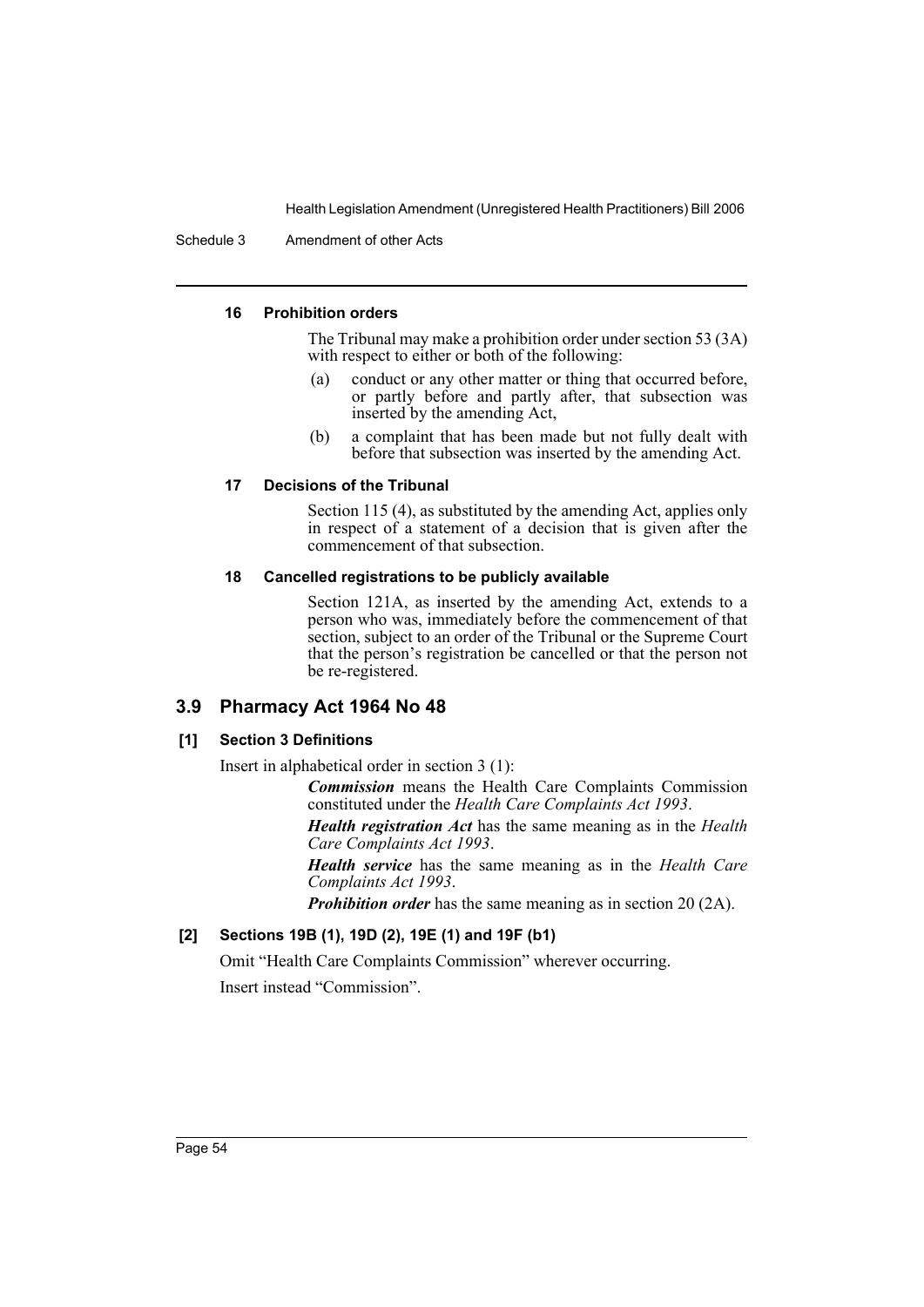Amendment of other Acts **Schedule 3** and the 3 schedule 3

### **[3] Section 20 Consequences of misconduct etc**

Insert after section 20 (2):

- (2A) If the Board makes an order under subsection (1) (h) or (i) in respect of a person and it is satisfied that the person poses a substantial risk to the health of members of the public, it may by order (a *prohibition order*) do any one or more of the following:
	- (a) prohibit the person from providing health services or specified health services for the period specified in the order or permanently,
	- (b) place such conditions as the Board thinks appropriate on the provision of health services or specified health services by the person for the period specified in the order or permanently.

**Note.** Section 10AK (1) of the *Public Health Act 1991* provides that it is an offence for a person to provide a health service in contravention of a prohibition order.

(2B) If the Board is aware that a person in respect of whom it is proposing to make a prohibition order is registered under a health registration Act other than this Act, the Board is, before making the prohibition order, to notify the board constituted under that other Act of the proposed order and give that board an opportunity to make a submission.

#### **[4] Section 21A Written statements of decisions**

Insert after section 21A (7):

- (7A) The Board:
	- (a) must make publicly available a statement of a decision if the decision is in respect of a complaint that has been proved or admitted in whole or in part and ensure that any such statement is provided to the Commission, and
	- (b) may disseminate any other statement of a decision as the Board thinks fit.

### **[5] Sections 33A and 33B**

Insert after section 33:

#### **33A Cancelled registrations to be publicly available**

- (1) The Board is to make publicly available:
	- (a) the name of each person who is subject to an order of the Board or the District Court that the person's name be removed from the register, and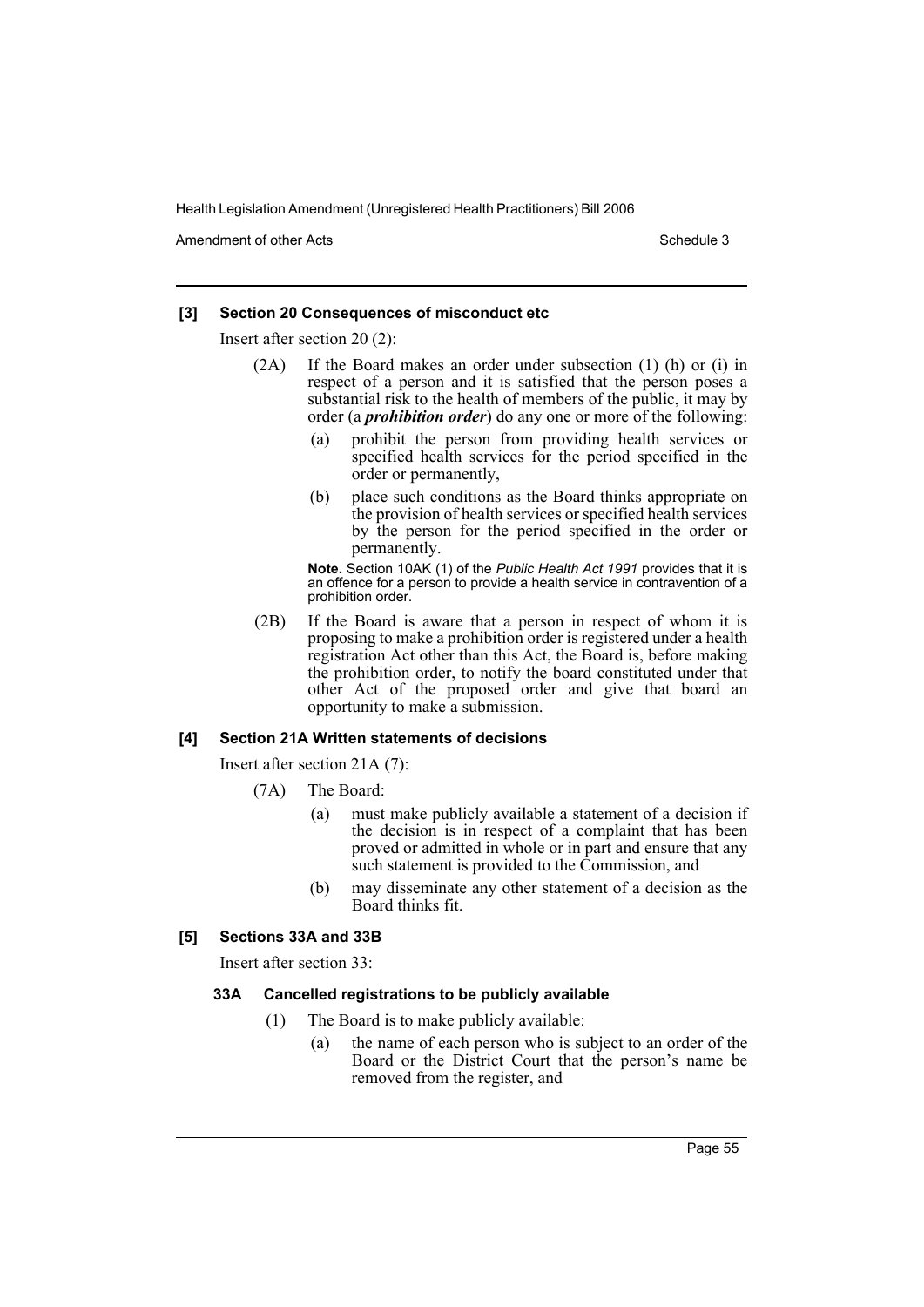- (b) such other information about the person as may be prescribed by the regulations.
- (2) The Board is to ensure that the information required to be made publicly available under subsection (1) is provided to the Commission.
- (3) The Board is not required to make publicly available information about a person:
	- (a) who is deceased, or
	- (b) who belongs to a class of persons prescribed by the regulations for the purposes of this section.

#### **33B Protection from liability for certain publications**

- (1) A publication in good faith under section 21A or 33A does not subject a protected person to any liability (including liability in defamation).
- (2) In this section:

*protected person* means:

- (a) the Board or a member of the Board, or
- (b) the proprietor, editor or publisher of a newspaper, or
- (c) the proprietor or broadcaster of a radio or television station or the producer of a radio or television show, or
- (d) an internet service provider or internet content host, or
- (e) a member of staff of or a person acting at the direction of any person or entity referred to in this definition, or
- (f) any person, or person belonging to a class of persons, prescribed by the regulations for the purposes of this section.
- **[6] Part 7, heading**

Insert before section 39:

# **Part 7 Savings and transitional provisions**

### **[7] Section 40 Savings and transitional regulations**

Insert at the end of section 40 (1):

*Health Legislation Amendment (Unregistered Health Practitioners) Act 2006* (but only to the extent that it amends this Act)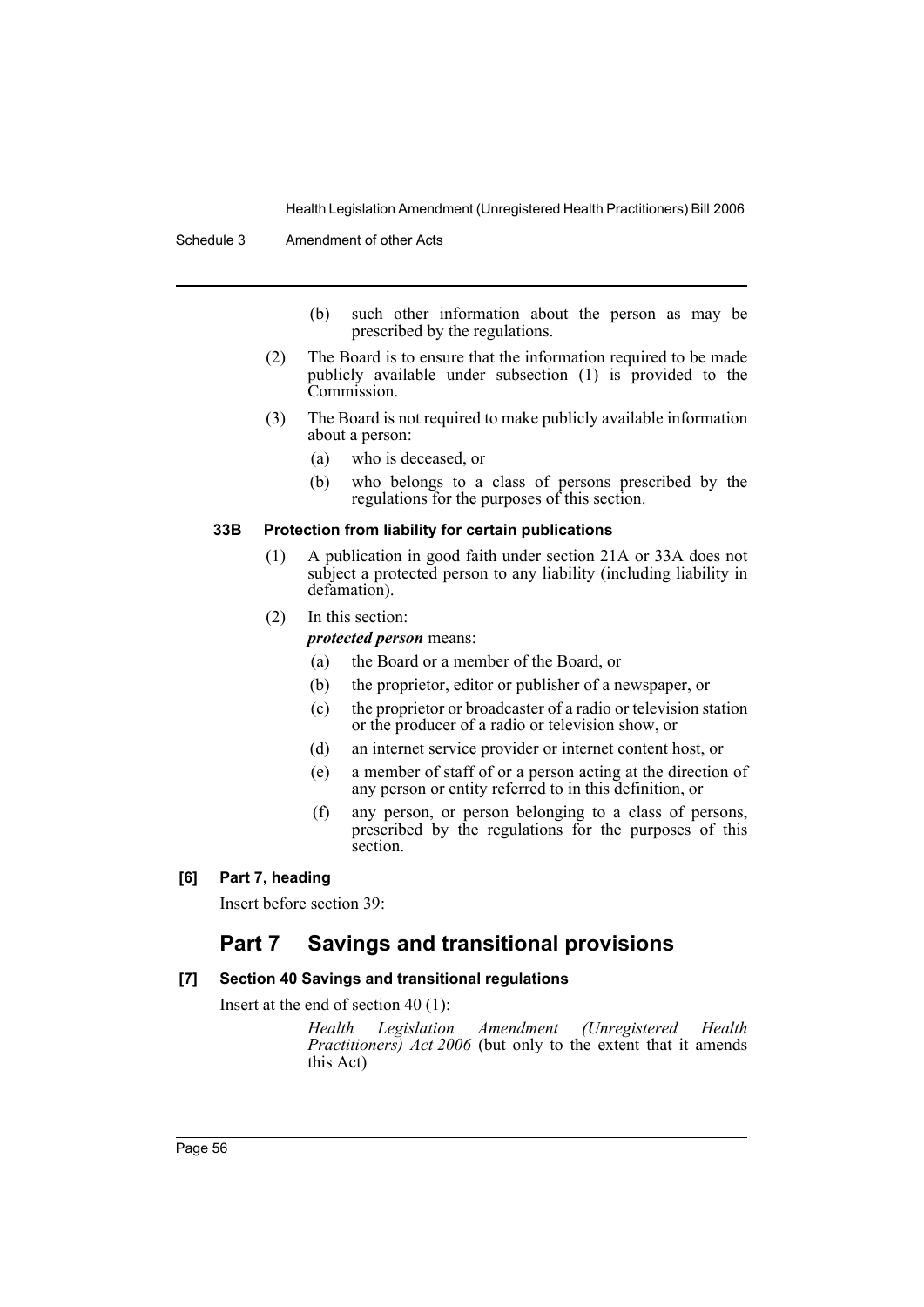Amendment of other Acts **Schedule 3** and the 3 schedule 3

### **[8] Sections 41–43**

Insert after section 40A:

#### **41 Prohibition orders**

The Board may make a prohibition order under section 20 (2A) with respect to either or both of the following:

- (a) conduct or any other matter or thing that occurred before, or partly before and partly after, that subsection was inserted by the *Health Legislation Amendment (Unregistered Health Practitioners) Act 2006*,
- (b) a complaint that has been made but not fully dealt with before that subsection was inserted by that Act.

#### **42 Decisions of the Board**

Section 21A (7A), as inserted by the *Health Legislation* applies only in respect of a statement of a decision that is given after the commencement of that subsection.

#### **43 Cancelled registrations to be publicly available**

Section 33A, as inserted by the *Health Legislation Amendment (Unregistered Health Practitioners) Act 2006*, extends to a person who was, immediately before the commencement of that section, subject to an order of the Board or the District Court that the person's name be removed from the register.

# **3.10 Pharmacy Practice Act 2006 No 59**

### **[1] Section 4 Definitions**

Insert in alphabetical order in section 4 (1):

*health service* has the same meaning as in the *Health Care Complaints Act 1993*.

*prohibition order* has the same meaning as in section 66 (3A).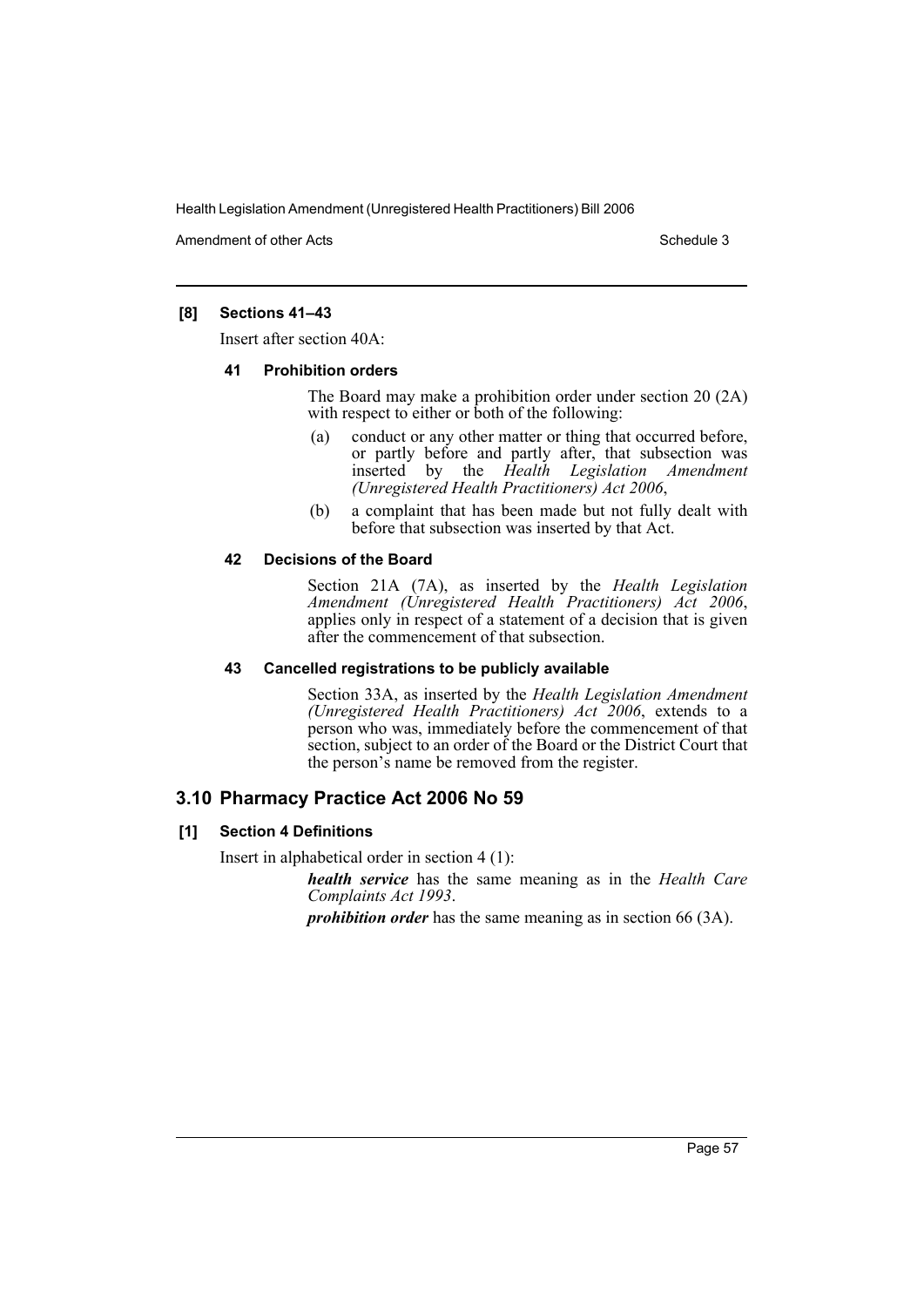Schedule 3 Amendment of other Acts

#### **[2] Section 66 Powers of Tribunal**

Insert after section 66 (3):

- (3A) If the Tribunal makes an order under subsection (2) in respect of a person and it is satisfied that the person poses a substantial risk to the health of members of the public, it may by order (a *prohibition order*) do any one or more of the following:
	- (a) prohibit the person from providing health services or specified health services for the period specified in the order or permanently,
	- (b) place such conditions as the Tribunal thinks appropriate on the provision of health services or specified health services by the person for the period specified in the order or permanently.

**Note.** Section 10AK (1) of the *Public Health Act 1991* provides that it is an offence for a person to provide a health service in contravention of a prohibition order.

(3B) If the Tribunal is aware that a person in respect of whom it is proposing to make a prohibition order is registered under a health registration Act other than this Act, the Tribunal is, before making the prohibition order, to notify the board constituted under that other Act of the proposed order and give that board an opportunity to make a submission.

#### **[3] Section 94 Right of review**

Omit "an order" from section 94 (1).

Insert instead "a prohibition order in respect of the person or of an order".

#### **[4] Section 96 Powers on review**

Insert after section 96 (1) (d):

(e) by its order terminate or shorten the period of a prohibition order or alter the conditions to which the person is subject under a prohibition order (including by imposing new conditions).

#### **[5] Section 128 Tribunal to provide details of its decision**

Omit section 128 (4). Insert instead:

- (4) The Board:
	- (a) must make publicly available a statement of a decision provided to it under this section if the decision is in respect of a complaint that has been proved or admitted in whole or in part, and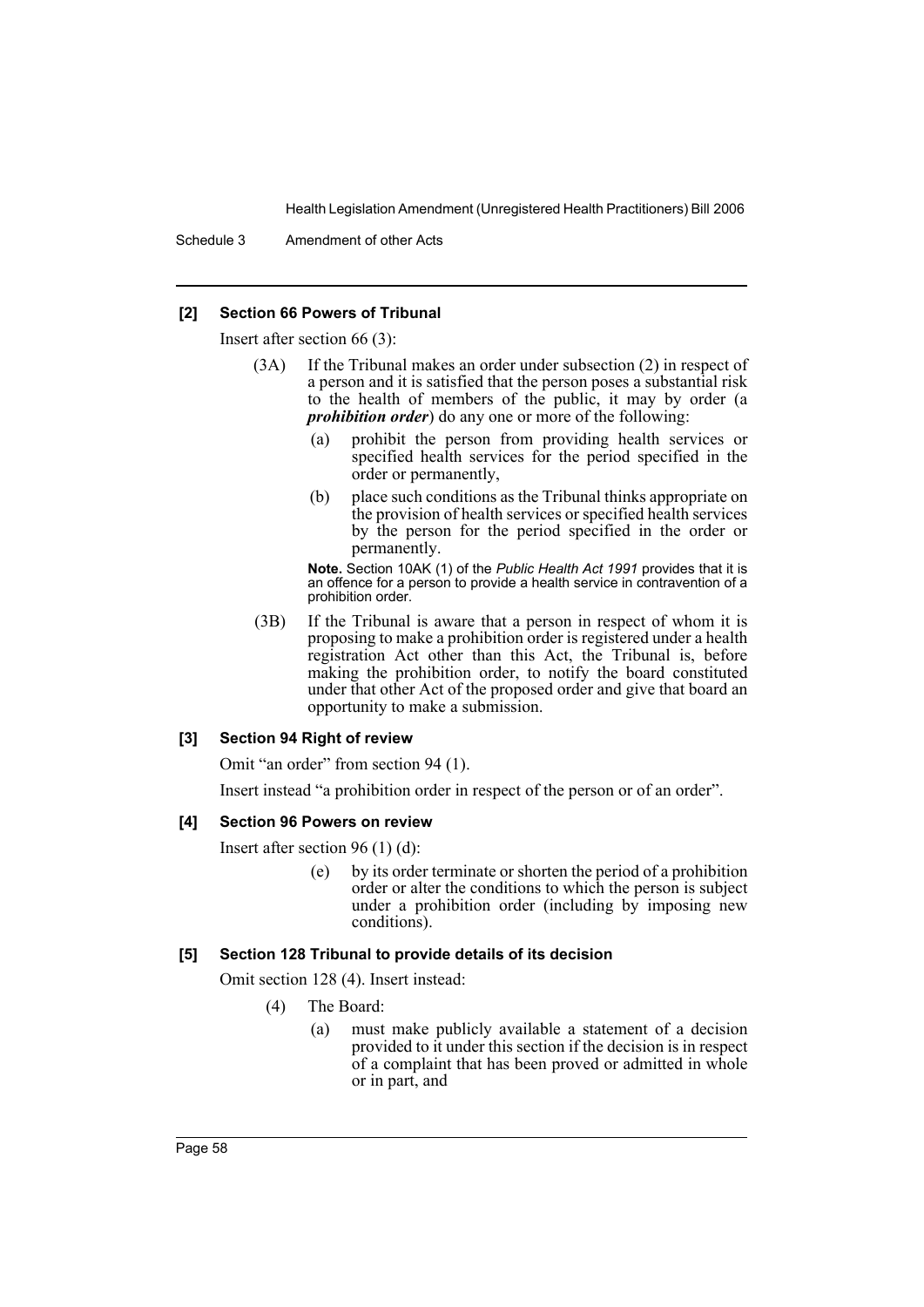Amendment of other Acts **Schedule 3** and the 3 set of the 3 set of the 3 set of the 3 set of the 3 set of the 3 set of the 3 set of the 3 set of the 3 set of the 3 set of the 3 set of the 3 set of the 3 set of the 3 set of

(b) may disseminate any other statement of a decision as the Board thinks fit,

unless the Tribunal has ordered otherwise.

### **[6] Sections 144A and 144B**

Insert after section 144:

#### **144A Cancelled registrations to be publicly available**

- (1) The Board is to make publicly available:
	- (a) the name of each person who is subject to an order of the Tribunal or the Supreme Court that the person's registration be cancelled or that the person not be re-registered, and
	- (b) such other information about the person as may be prescribed by the regulations.
	- (2) The Board is to ensure that the information required to be made publicly available under subsection (1) is provided to the Commission.
	- (3) The Board is not required to make publicly available information about a person:
		- (a) who is deceased, or
		- (b) who belongs to a class of persons prescribed by the regulations for the purposes of this section.

#### **144B Protection from liability for certain publications**

- (1) A publication in good faith under section 128 or 144A does not subject a protected person to any liability (including liability in defamation).
- (2) In this section:

*protected person* means:

- (a) the Board or Tribunal or a member of the Board or Tribunal, or
- (b) the proprietor, editor or publisher of a newspaper, or
- (c) the proprietor or broadcaster of a radio or television station or the producer of a radio or television show, or
- (d) an internet service provider or internet content host, or
- (e) a member of staff of or a person acting at the direction of any person or entity referred to in this definition, or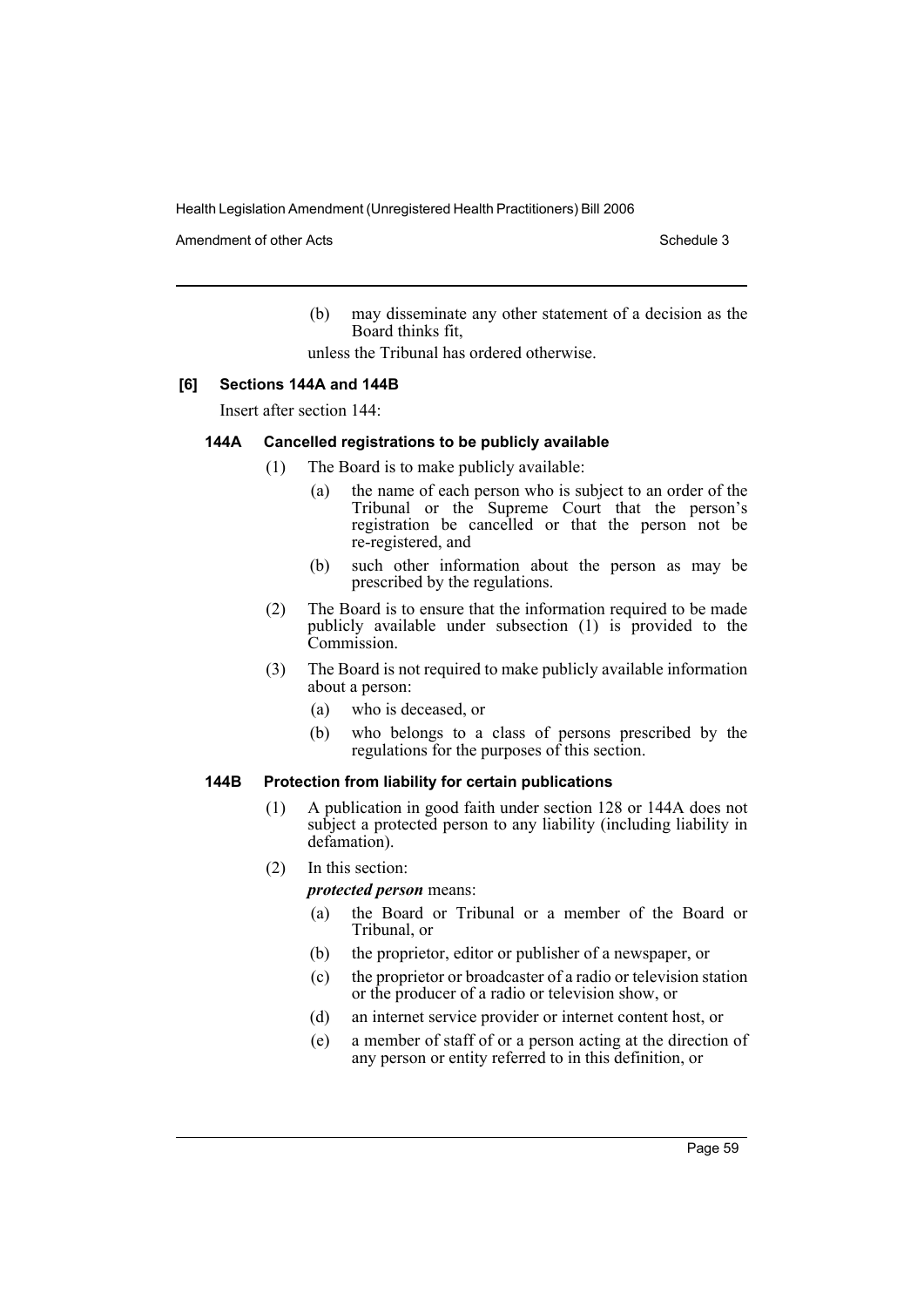Schedule 3 Amendment of other Acts

(f) any person, or person belonging to a class of persons, prescribed by the regulations for the purposes of this section.

### **[7] Schedule 7 Amendment of other Acts and instruments**

Omit "person registered as a pharmacist under the *Pharmacy Practice Act 2006*" from Schedule 7.17.

Insert instead "a registered pharmacist".

### **[8] Schedule 8 Savings and transitional provisions**

Insert at the end of clause 2 (1):

*Health Legislation Amendment (Unregistered Health Practitioners) Act 2006* (but only to the extent that it amends this Act)

## **[9] Schedule 8, Part 3**

Insert after Part 2:

# **Part 3 Provisions consequent on enactment of Health Legislation Amendment (Unregistered Health Practitioners) Act 2006**

## **21 Definition**

In this Part:

*amending Act* means the *Health Legislation Amendment (Unregistered Health Practitioners) Act 2006*.

### **22 Prohibition orders**

The Tribunal may make a prohibition order under section 66 (3A) with respect to either or both of the following:

- (a) conduct or any other matter or thing that occurred before, or partly before and partly after, that subsection was inserted by the amending Act,
- (b) a complaint that has been made but not fully dealt with before that subsection was inserted by the amending Act.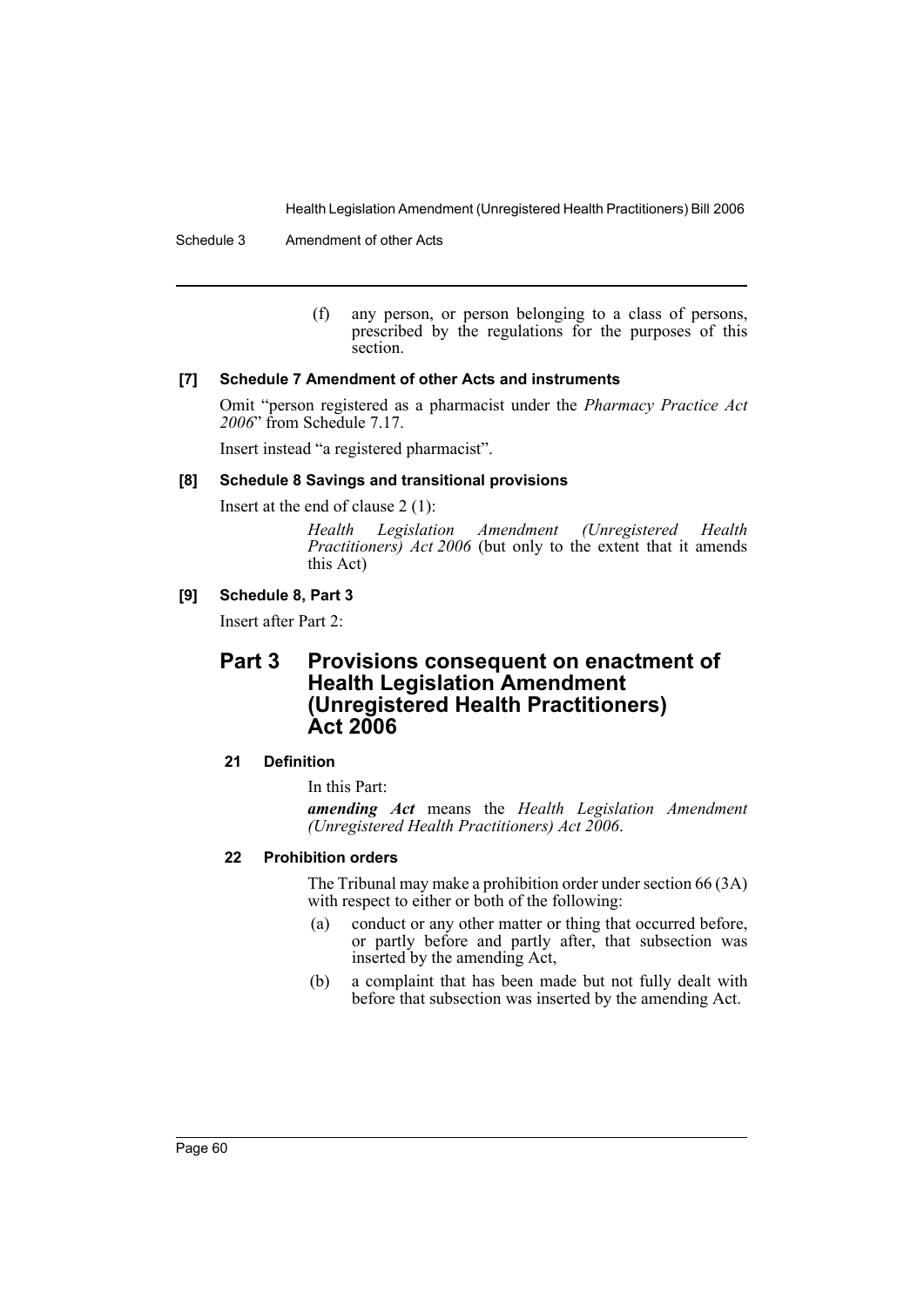Amendment of other Acts **Schedule 3** and the 3 schedule 3

#### **23 Decisions of the Tribunal**

Section 128 (4), as substituted by the amending Act, applies only in respect of a statement of a decision that is given after the commencement of that subsection.

#### **24 Cancelled registrations to be publicly available**

Section 144A, as inserted by the amending Act, extends to a person who was, immediately before the commencement of that section, subject to an order of the Tribunal or the Supreme Court that the person's registration be cancelled or that the person not be re-registered.

# **3.11 Physiotherapists Act 2001 No 67**

### **[1] Section 4 Definitions**

Insert in alphabetical order:

*health service* has the same meaning as in the *Health Care Complaints Act 1993*.

*prohibition order* has the same meaning as in section 54 (3A).

### **[2] Section 54 Powers of the Tribunal**

Insert after section 54 (3):

- (3A) If the Tribunal makes an order under subsection (2) in respect of a person and it is satisfied that the person poses a substantial risk to the health of members of the public, it may by order (a *prohibition order*) do any one or more of the following:
	- (a) prohibit the person from providing health services or specified health services for the period specified in the order or permanently,
	- (b) place such conditions as the Tribunal thinks appropriate on the provision of health services or specified health services by the person for the period specified in the order or permanently.

**Note.** Section 10AK (1) of the *Public Health Act 1991* provides that it is an offence for a person to provide a health service in contravention of a prohibition order.

(3B) If the Tribunal is aware that a person in respect of whom it is proposing to make a prohibition order is registered under a health registration Act other than this Act, the Tribunal is, before making the prohibition order, to notify the board constituted under that other Act of the proposed order and give that board an opportunity to make a submission.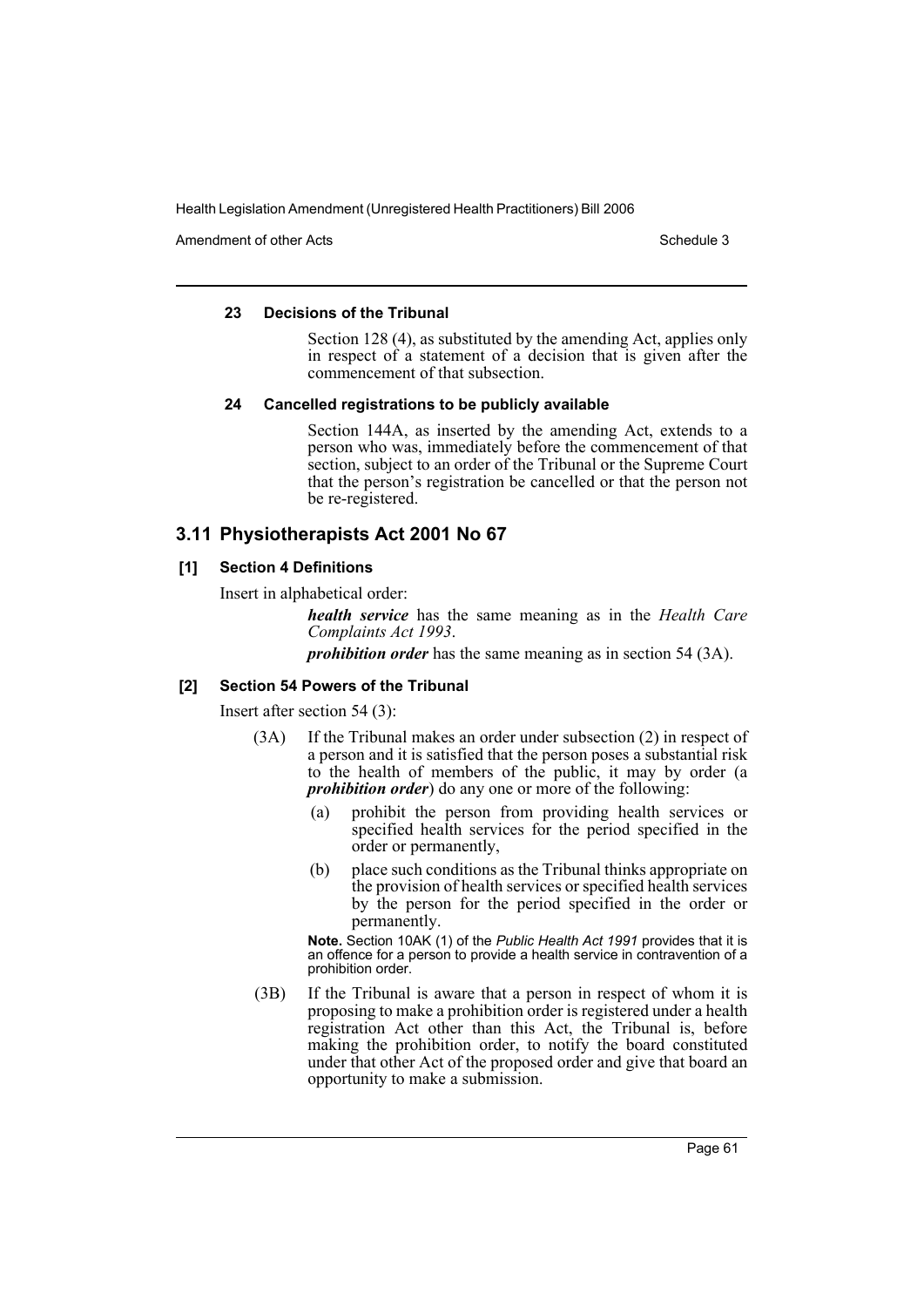Schedule 3 Amendment of other Acts

### **[3] Section 82 Right of review**

Omit "an order" from section 82 (1).

Insert instead "a prohibition order in respect of the person or of an order".

#### **[4] Section 84 Powers on review**

Insert after section 84 (1) (d):

(e) by its order terminate or shorten the period of a prohibition order or alter the conditions to which the person is subject under a prohibition order (including by imposing new conditions).

### **[5] Section 116 Tribunal to provide details of its decision**

Omit section 116 (4). Insert instead:

- (4) The Board:
	- (a) must make publicly available a statement of a decision provided to it under this section if the decision is in respect of a complaint that has been proved or admitted in whole or in part, and
	- (b) may disseminate any other statement of a decision as the Board thinks fit,

unless the Tribunal has ordered otherwise.

#### **[6] Sections 122A and 122B**

Insert after section 122:

### **122A Cancelled registrations to be publicly available**

- (1) The Board is to make publicly available:
	- (a) the name of each person who is subject to an order of the Tribunal or the Supreme Court that the person's registration be cancelled or that the person not be re-registered, and
	- (b) such other information about the person as may be prescribed by the regulations.
- (2) The Board is to ensure that the information required to be made publicly available under subsection (1) is provided to the Commission.
- (3) The Board is not required to make publicly available information about a person:
	- (a) who is deceased, or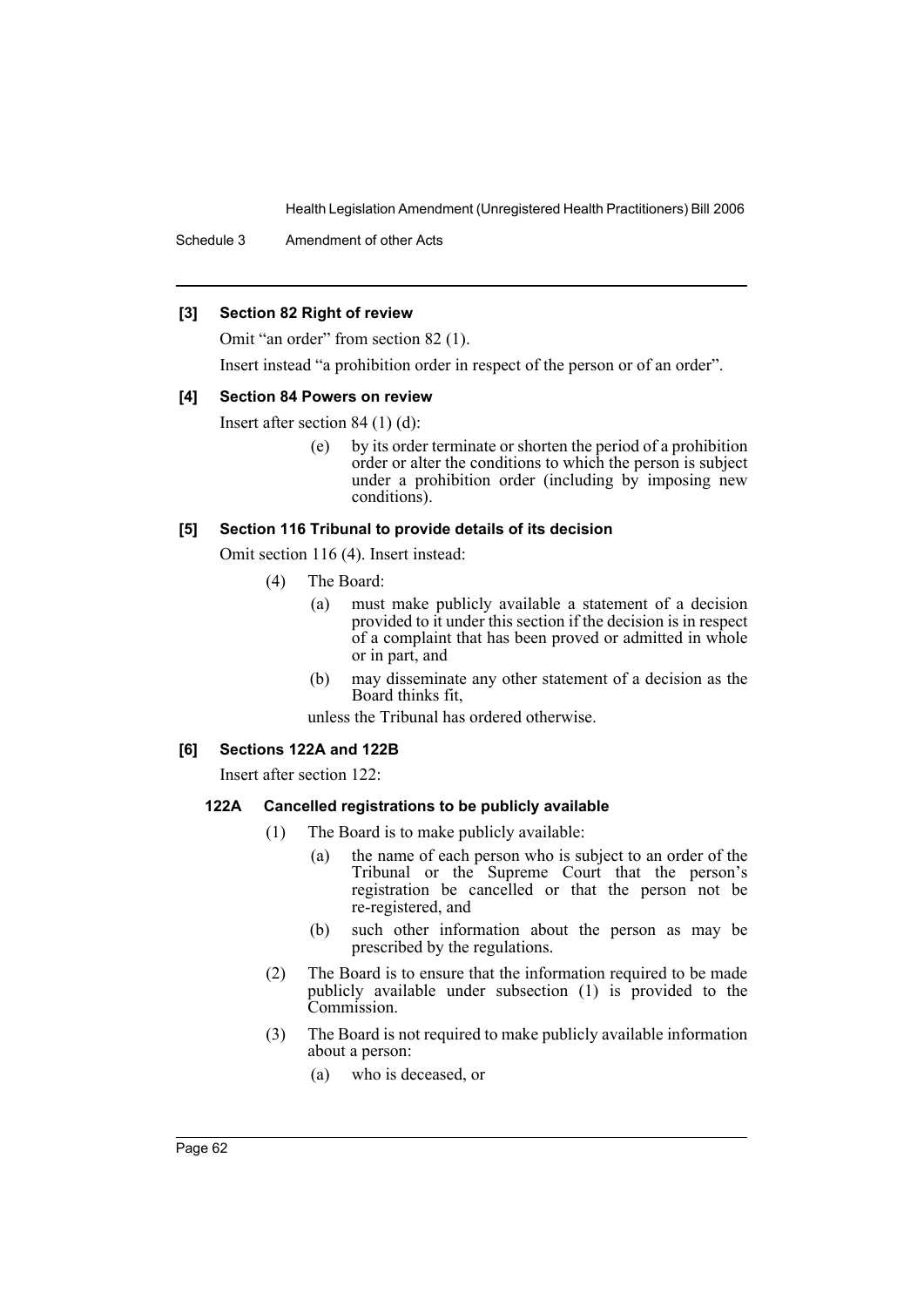Amendment of other Acts **Schedule 3** and the 3 schedule 3

(b) who belongs to a class of persons prescribed by the regulations for the purposes of this section.

#### **122B Protection from liability for certain publications**

- (1) A publication in good faith under section 116 or 122A does not subject a protected person to any liability (including liability in defamation).
- (2) In this section:

### *protected person* means:

- (a) the Board or Tribunal or a member of the Board or Tribunal, or
- (b) the proprietor, editor or publisher of a newspaper, or
- (c) the proprietor or broadcaster of a radio or television station or the producer of a radio or television show, or
- (d) an internet service provider or internet content host, or
- (e) a member of staff of or a person acting at the direction of any person or entity referred to in this definition, or
- (f) any person, or person belonging to a class of persons, prescribed by the regulations for the purposes of this section.

### **[7] Schedule 7 Savings and transitional provisions**

Insert at the end of clause 2 (1):

*Health Legislation Amendment (Unregistered Health Practitioners) Act 2006* (but only to the extent that it amends this Act)

**[8] Schedule 7, Part 3**

Insert after Part 2:

# **Part 3 Provisions consequent on enactment of Health Legislation Amendment (Unregistered Health Practitioners) Act 2006**

### **16 Definition**

In this Part:

*amending Act* means the *Health Legislation Amendment (Unregistered Health Practitioners) Act 2006*.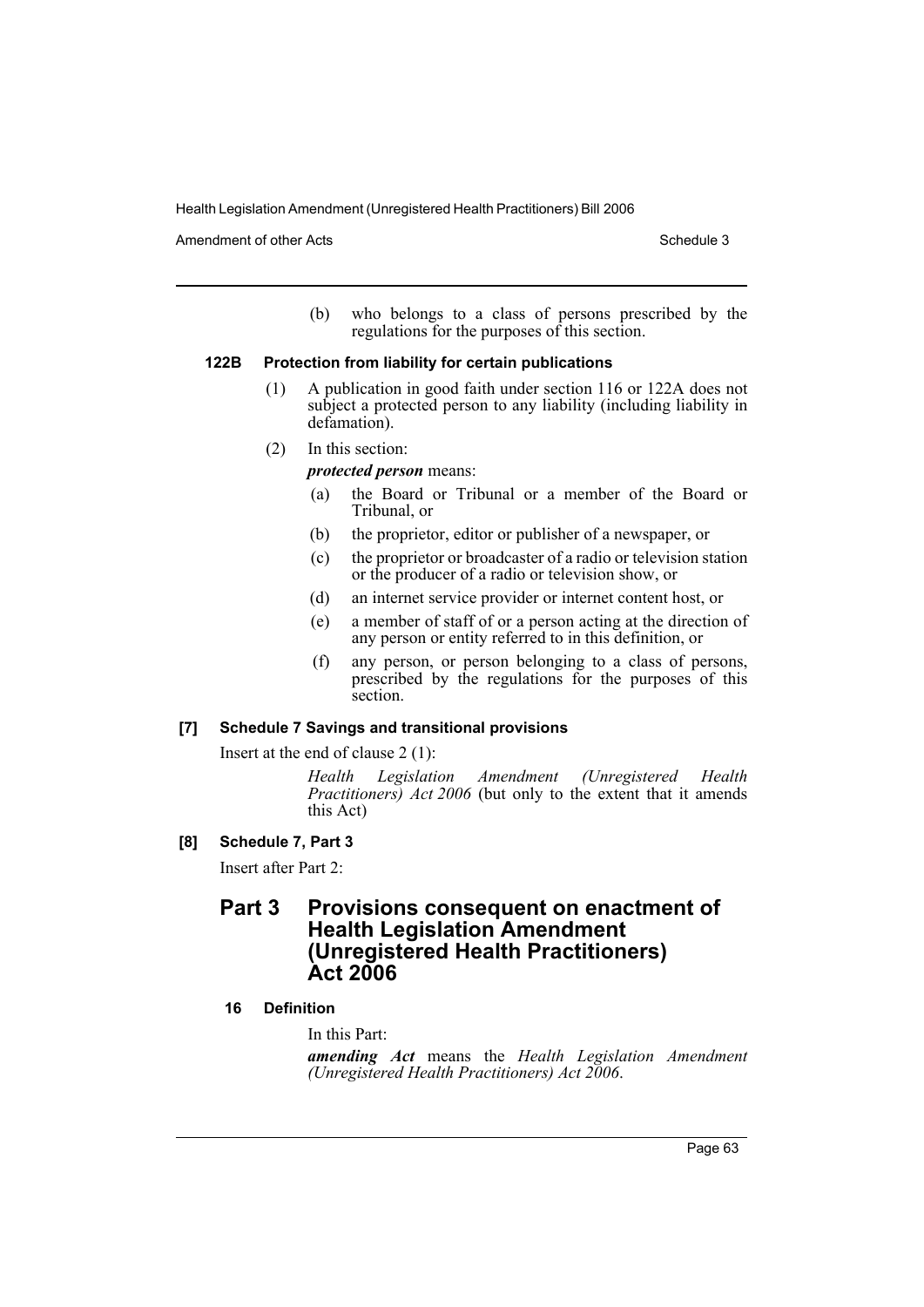Schedule 3 Amendment of other Acts

### **17 Prohibition orders**

The Tribunal may make a prohibition order under section 54 (3A) with respect to either or both of the following:

- (a) conduct or any other matter or thing that occurred before, or partly before and partly after, that subsection was inserted by the amending Act,
- (b) a complaint that has been made but not fully dealt with before that subsection was inserted by the amending Act.

### **18 Decisions of the Tribunal**

Section 116 (4), as substituted by the amending Act, applies only in respect of a statement of a decision that is given after the commencement of that subsection.

#### **19 Cancelled registrations to be publicly available**

Section 122A, as inserted by the amending Act, extends to a person who was, immediately before the commencement of that section, subject to an order of the Tribunal or the Supreme Court that the person's registration be cancelled or that the person not be re-registered.

## **3.12 Podiatrists Act 2003 No 69**

### **[1] Section 4 Definitions**

Insert in alphabetical order:

*health service* has the same meaning as in the *Health Care Complaints Act 1993*.

*prohibition order* has the same meaning as in section 53 (3A).

### **[2] Section 53 Powers of the Tribunal**

Insert after section 53 (3):

- (3A) If the Tribunal makes an order under subsection (2) in respect of a person and it is satisfied that the person poses a substantial risk to the health of members of the public, it may by order (a *prohibition order*) do any one or more of the following:
	- (a) prohibit the person from providing health services or specified health services for the period specified in the order or permanently,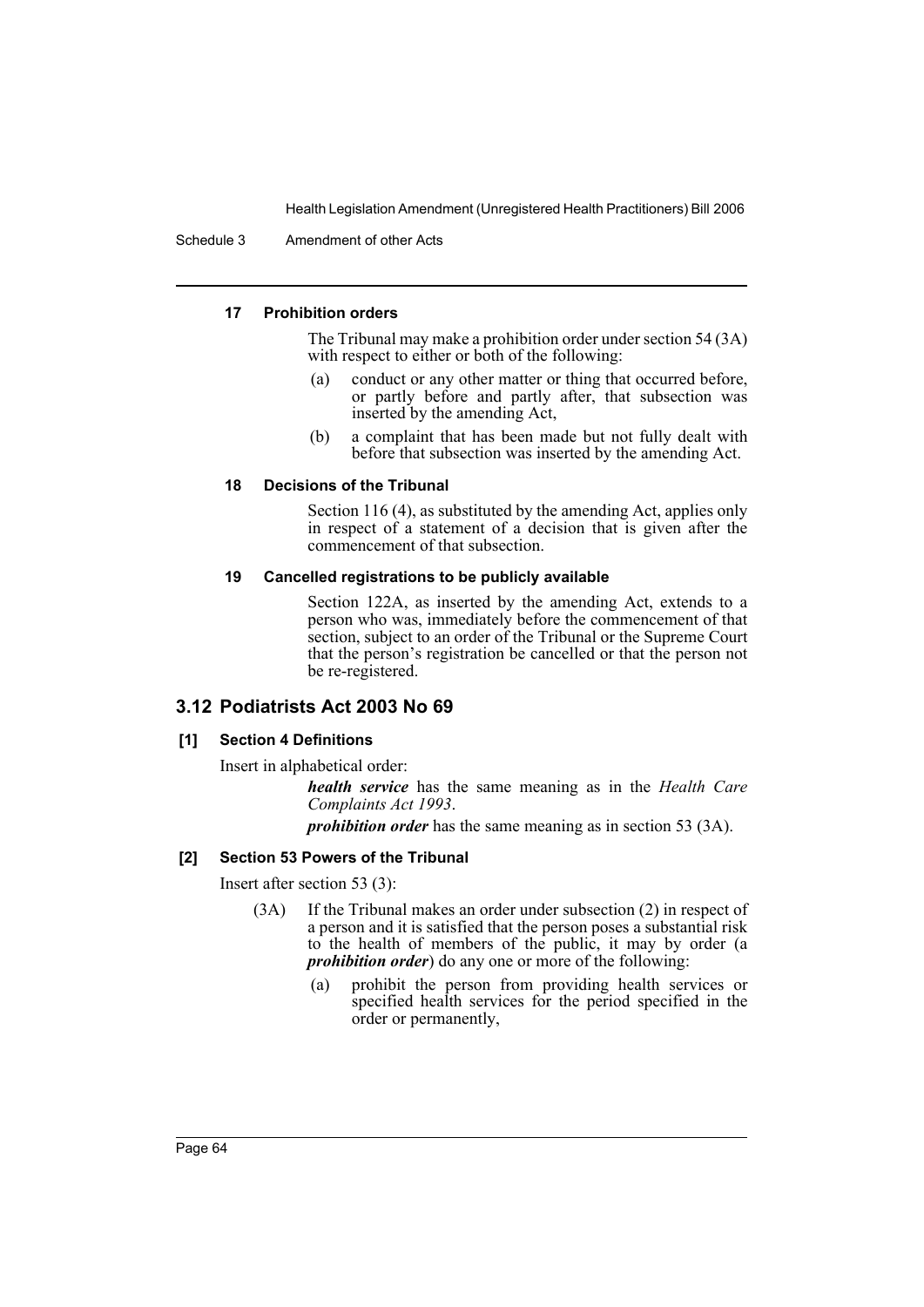Amendment of other Acts **Schedule 3** and the 3 schedule 3

(b) place such conditions as the Tribunal thinks appropriate on the provision of health services or specified health services by the person for the period specified in the order or permanently.

**Note.** Section 10AK (1) of the *Public Health Act 1991* provides that it is an offence for a person to provide a health service in contravention of a prohibition order.

(3B) If the Tribunal is aware that a person in respect of whom it is proposing to make a prohibition order is registered under a health registration Act other than this Act, the Tribunal is, before making the prohibition order, to notify the board constituted under that other Act of the proposed order and give that board an opportunity to make a submission.

### **[3] Section 81 Right of review**

Omit "an order" from section 81 (1).

Insert instead "a prohibition order in respect of the person or of an order".

#### **[4] Section 83 Powers on review**

Insert after section 83 (1) (d):

(e) by its order terminate or shorten the period of a prohibition order or alter the conditions to which the person is subject under a prohibition order (including  $b\dot{y}$  imposing new conditions).

#### **[5] Section 115 Tribunal to provide details of its decision**

Omit section 115 (4). Insert instead:

- (4) The Board:
	- (a) must make publicly available a statement of a decision provided to it under this section if the decision is in respect of a complaint that has been proved or admitted in whole or in part, and
	- (b) may disseminate any other statement of a decision as the Board thinks fit,

unless the Tribunal has ordered otherwise.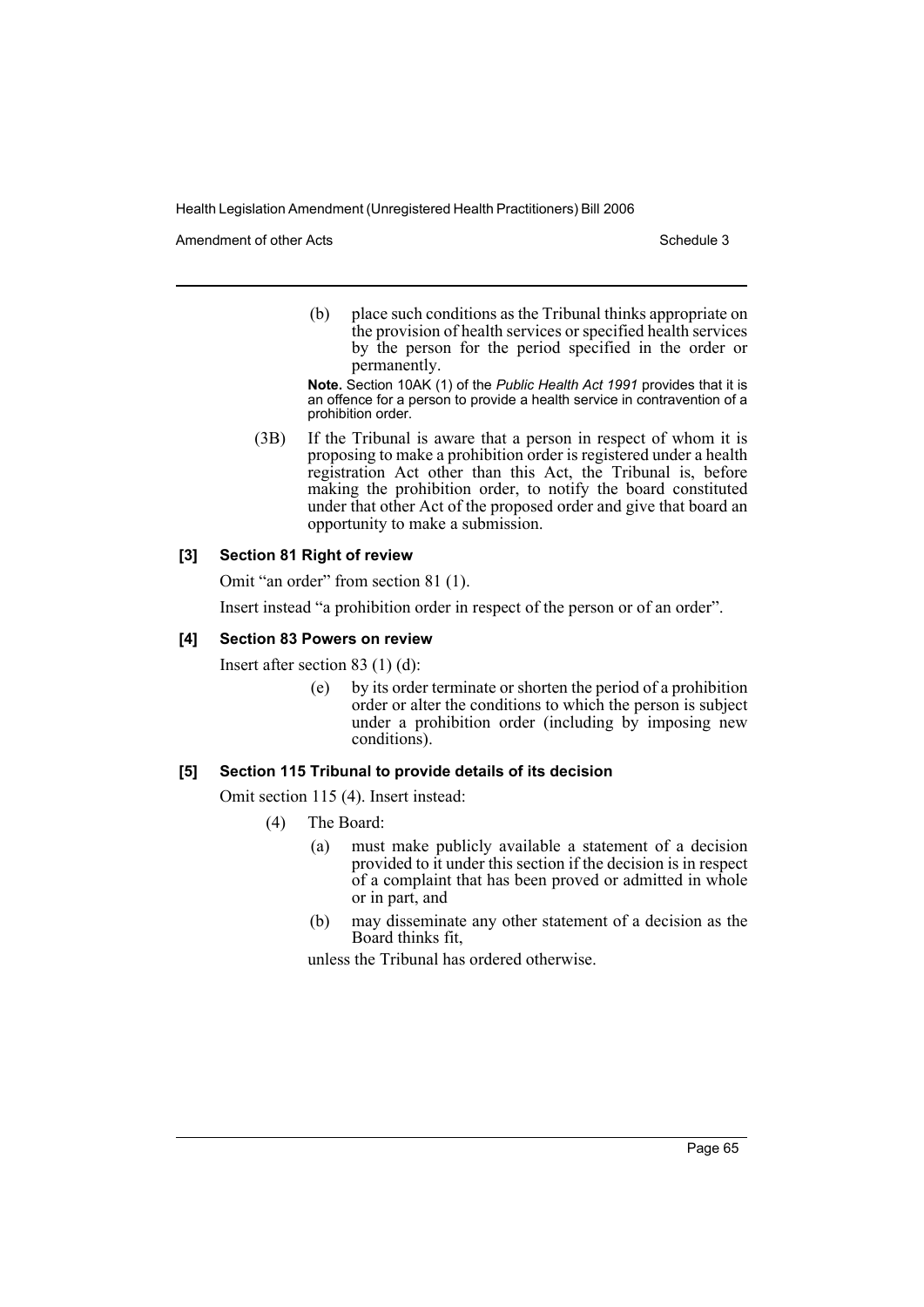#### **[6] Sections 121A and 121B**

Insert after section 121:

#### **121A Cancelled registrations to be publicly available**

- (1) The Board is to make publicly available:
	- (a) the name of each person who is subject to an order of the Tribunal or the Supreme Court that the person's registration be cancelled or that the person not be re-registered, and
	- (b) such other information about the person as may be prescribed by the regulations.
- (2) The Board is to ensure that the information required to be made publicly available under subsection (1) is provided to the Commission.
- (3) The Board is not required to make publicly available information about a person:
	- (a) who is deceased, or
	- (b) who belongs to a class of persons prescribed by the regulations for the purposes of this section.

#### **121B Protection from liability for certain publications**

- (1) A publication in good faith under section 115 or 121A does not subject a protected person to any liability (including liability in defamation).
- (2) In this section:

*protected person* means:

- (a) the Board or Tribunal or a member of the Board or Tribunal, or
- (b) the proprietor, editor or publisher of a newspaper, or
- (c) the proprietor or broadcaster of a radio or television station or the producer of a radio or television show, or
- (d) an internet service provider or internet content host, or
- (e) a member of staff of or a person acting at the direction of any person or entity referred to in this definition, or
- (f) any person, or person belonging to a class of persons, prescribed by the regulations for the purposes of this section.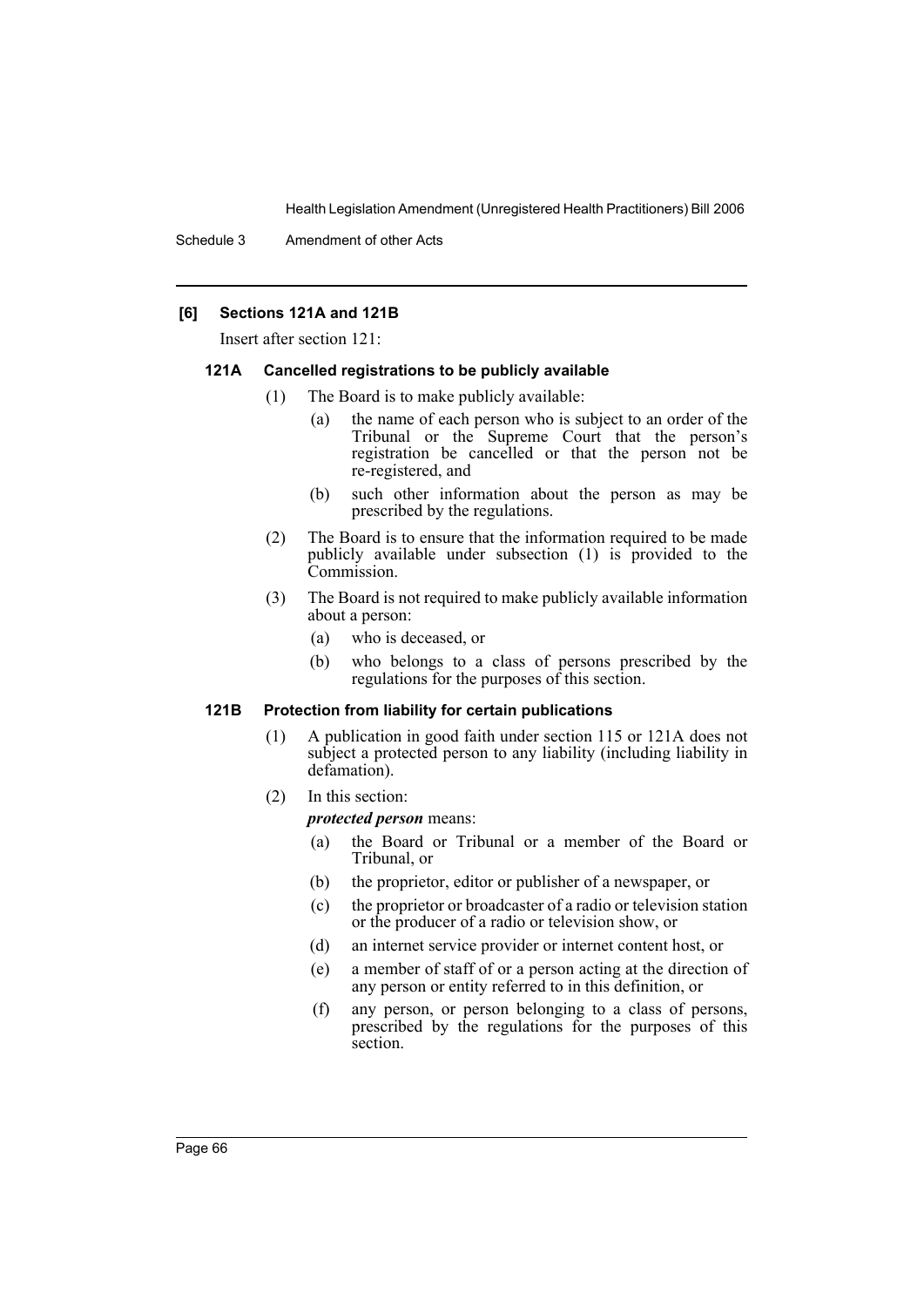Amendment of other Acts **Schedule 3** and the 3 schedule 3

### **[7] Schedule 7 Savings and transitional provisions**

Insert at the end of clause 2 (1):

*Health Legislation Amendment (Unregistered Health Practitioners) Act 2006* (but only to the extent that it amends this Act)

### **[8] Schedule 7, Part 3**

Insert after Part 2:

# **Part 3 Provisions consequent on enactment of Health Legislation Amendment (Unregistered Health Practitioners) Act 2006**

## **16 Definition**

In this Part:

*amending Act* means the *Health Legislation Amendment (Unregistered Health Practitioners) Act 2006*.

### **17 Prohibition orders**

The Tribunal may make a prohibition order under section 53 (3A) with respect to either or both of the following:

- (a) conduct or any other matter or thing that occurred before, or partly before and partly after, that subsection was inserted by the amending Act,
- (b) a complaint that has been made but not fully dealt with before that subsection was inserted by the amending Act.

### **18 Decisions of the Tribunal**

Section 115 (4), as substituted by the amending Act, applies only in respect of a statement of a decision that is given after the commencement of that subsection.

### **19 Cancelled registrations to be publicly available**

Section 121A, as inserted by the amending Act, extends to a person who was, immediately before the commencement of that section, subject to an order of the Tribunal or the Supreme Court that the person's registration be cancelled or that the person not be re-registered.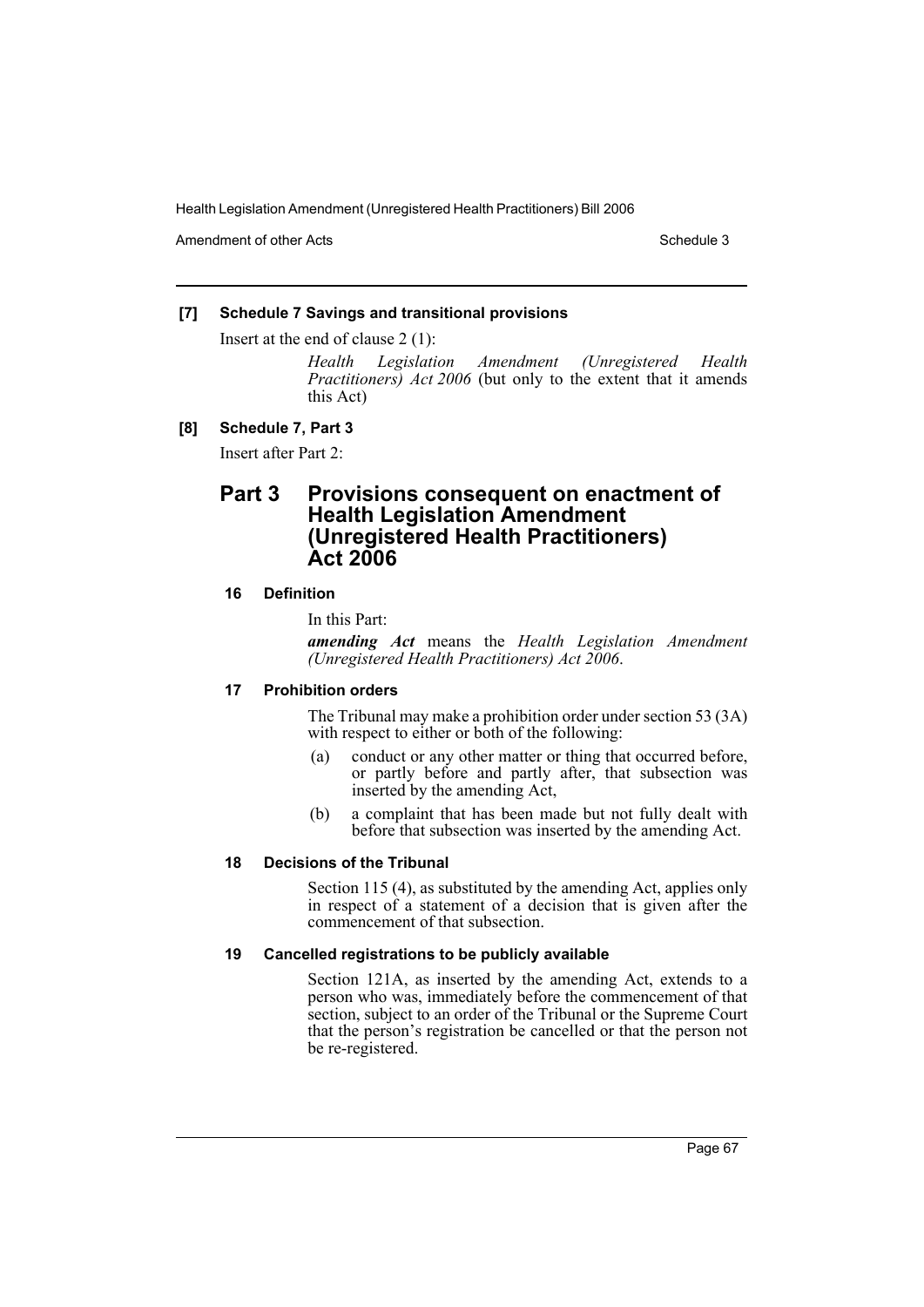Schedule 3 Amendment of other Acts

# **3.13 Psychologists Act 2001 No 69**

### **[1] Section 4 Definitions**

Insert in alphabetical order:

*health service* has the same meaning as in the *Health Care Complaints Act 1993*.

*prohibition order* has the same meaning as in section 53 (3A).

### **[2] Section 53 Powers of the Tribunal**

Insert after section 53 (3):

- (3A) If the Tribunal makes an order under subsection (2) in respect of a person and it is satisfied that the person poses a substantial risk to the health of members of the public, it may by order (a *prohibition order*) do any one or more of the following:
	- (a) prohibit the person from providing health services or specified health services for the period specified in the order or permanently,
	- (b) place such conditions as the Tribunal thinks appropriate on the provision of health services or specified health services by the person for the period specified in the order or permanently.

**Note.** Section 10AK (1) of the *Public Health Act 1991* provides that it is an offence for a person to provide a health service in contravention of a prohibition order.

(3B) If the Tribunal is aware that a person in respect of whom it is proposing to make a prohibition order is registered under a health registration Act other than this Act, the Tribunal is, before making the prohibition order, to notify the board constituted under that other Act of the proposed order and give that board an opportunity to make a submission.

### **[3] Section 81 Right of review**

Omit "an order" from section 81 (1).

Insert instead "a prohibition order in respect of the person or of an order".

#### **[4] Section 83 Powers on review**

Insert after section 83 (1) (d):

(e) by its order terminate or shorten the period of a prohibition order or alter the conditions to which the person is subject under a prohibition order (including by imposing new conditions).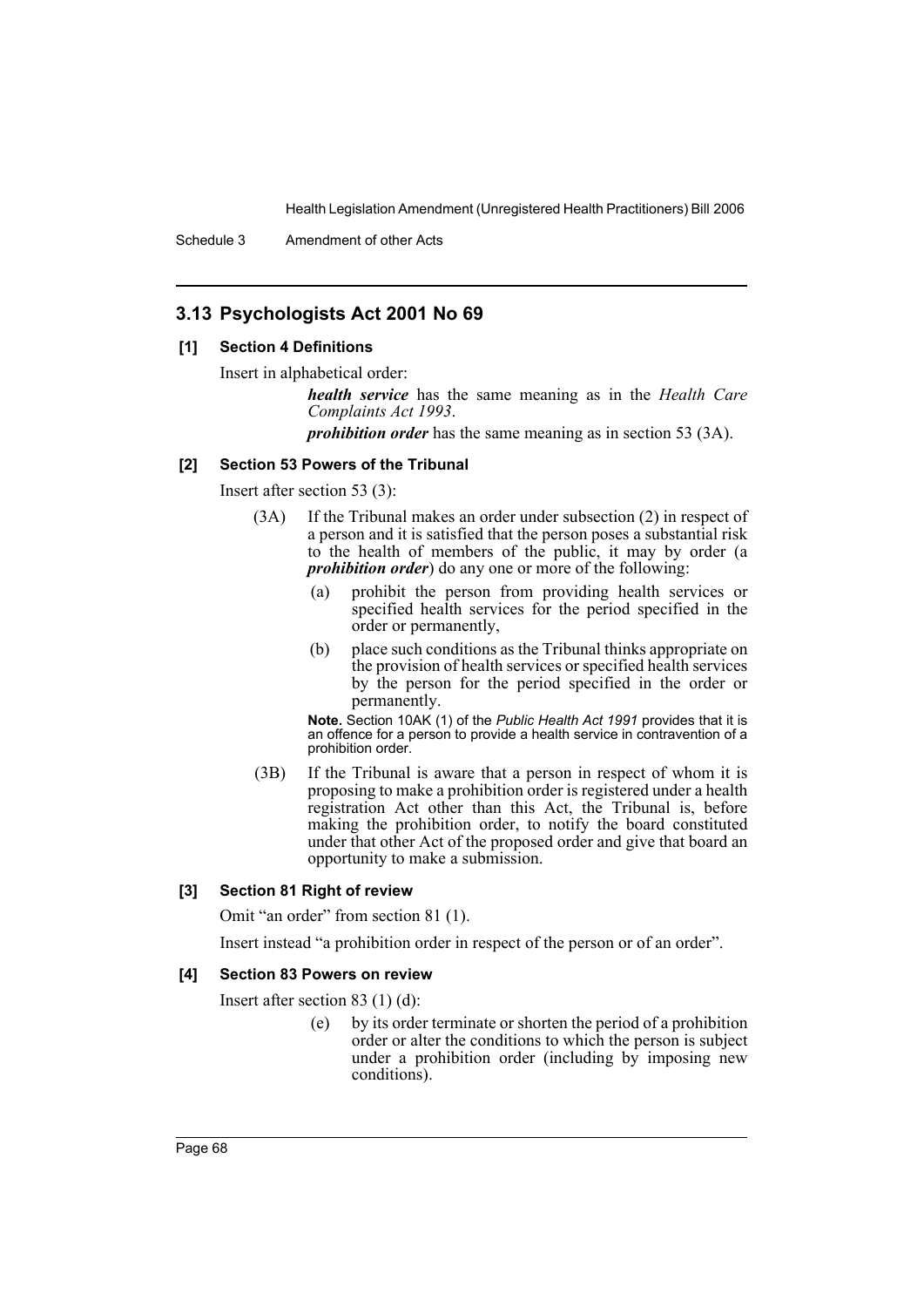Amendment of other Acts **Schedule 3** and the 3 schedule 3

### **[5] Section 115 Tribunal to provide details of its decision**

Omit section 115 (4). Insert instead:

- (4) The Board:
	- (a) must make publicly available a statement of a decision provided to it under this section if the decision is in respect of a complaint that has been proved or admitted in whole or in part, and
	- (b) may disseminate any other statement of a decision as the Board thinks fit,

unless the Tribunal has ordered otherwise.

#### **[6] Sections 121A and 121B**

Insert after section 121:

### **121A Cancelled registrations to be publicly available**

- (1) The Board is to make publicly available:
	- (a) the name of each person who is subject to an order of the Tribunal or the Supreme Court that the person's registration be cancelled or that the person not be re-registered, and
	- (b) such other information about the person as may be prescribed by the regulations.
- (2) The Board is to ensure that the information required to be made publicly available under subsection (1) is provided to the Commission.
- (3) The Board is not required to make publicly available information about a person:
	- (a) who is deceased, or
	- (b) who belongs to a class of persons prescribed by the regulations for the purposes of this section.

### **121B Protection from liability for certain publications**

- (1) A publication in good faith under section 115 or 121A does not subject a protected person to any liability (including liability in defamation).
- (2) In this section:

*protected person* means:

(a) the Board or Tribunal or a member of the Board or Tribunal, or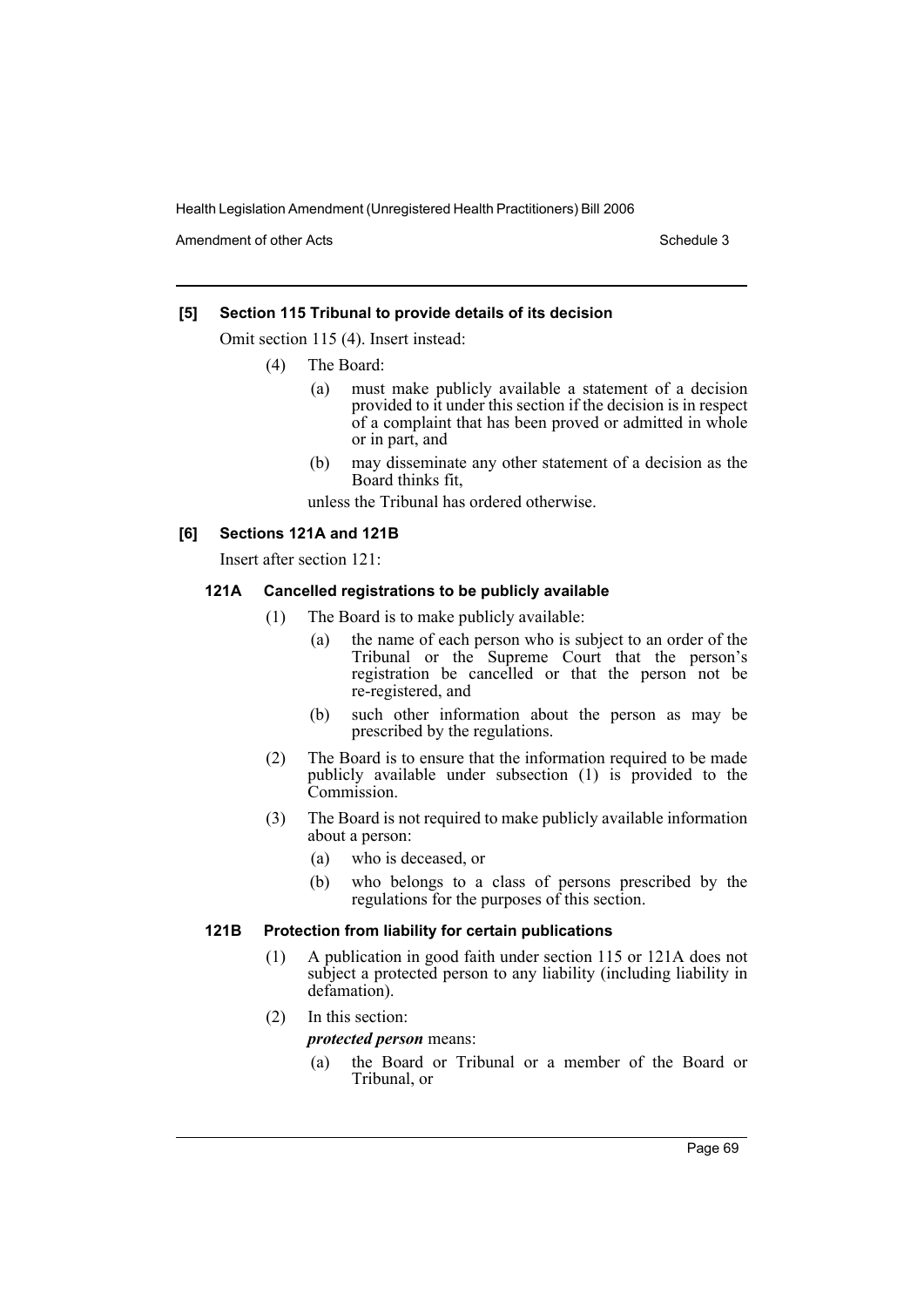- (b) the proprietor, editor or publisher of a newspaper, or
- (c) the proprietor or broadcaster of a radio or television station or the producer of a radio or television show, or
- (d) an internet service provider or internet content host, or
- (e) a member of staff of or a person acting at the direction of any person or entity referred to in this definition, or
- (f) any person, or person belonging to a class of persons, prescribed by the regulations for the purposes of this section.

#### **[7] Schedule 7 Savings and transitional provisions**

Insert at the end of clause 2 (1):

*Health Legislation Amendment (Unregistered Health Practitioners) Act 2006* (but only to the extent that it amends this Act)

#### **[8] Schedule 7, Part 3**

Insert after Part 2:

# **Part 3 Provisions consequent on enactment of Health Legislation Amendment (Unregistered Health Practitioners) Act 2006**

#### **14 Definition**

In this Part:

*amending Act* means the *Health Legislation Amendment (Unregistered Health Practitioners) Act 2006*.

#### **15 Prohibition orders**

The Tribunal may make a prohibition order under section 53 (3A) with respect to either or both of the following:

- (a) conduct or any other matter or thing that occurred before, or partly before and partly after, that subsection was inserted by the amending Act,
- (b) a complaint that has been made but not fully dealt with before that subsection was inserted by the amending Act.